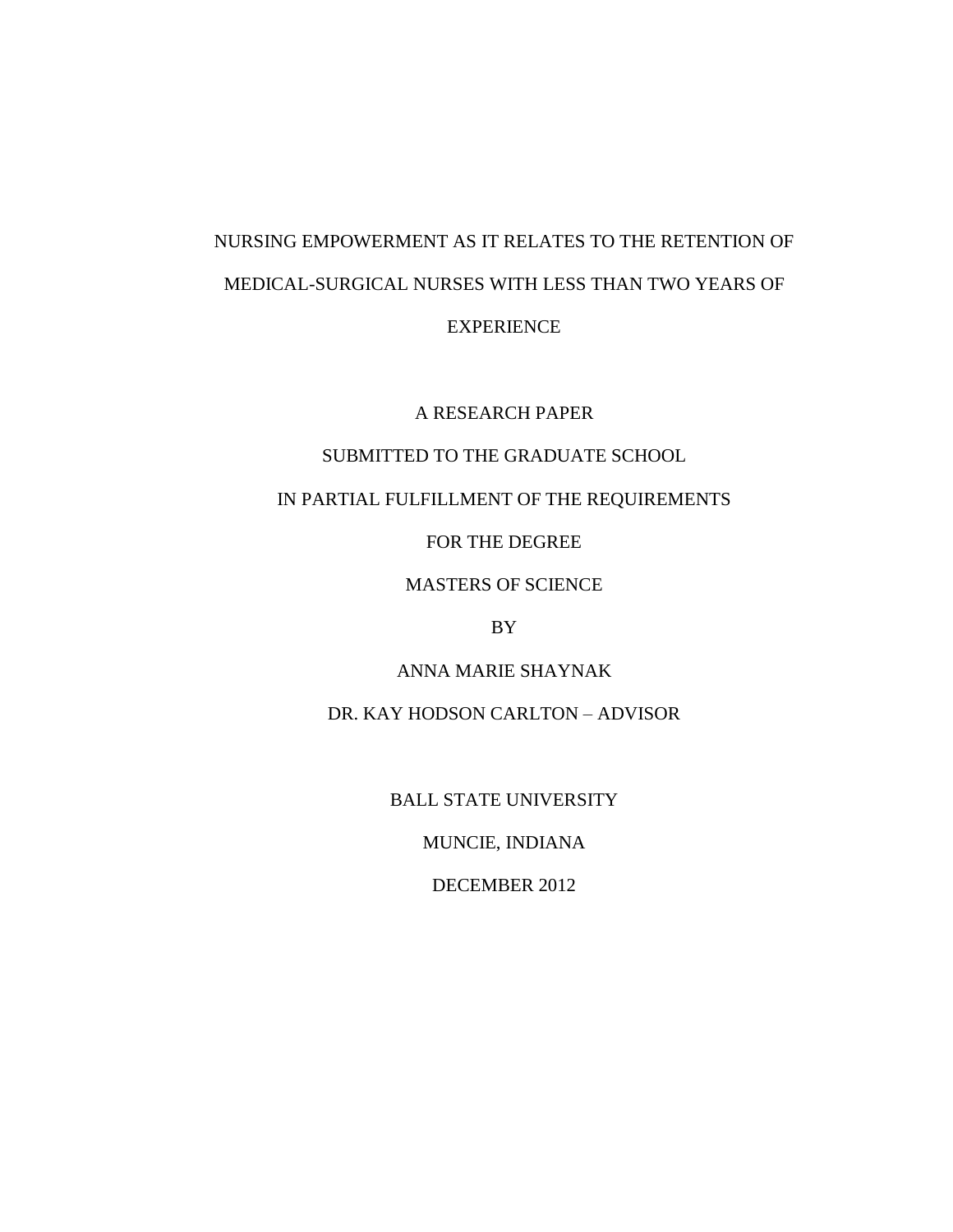<span id="page-1-0"></span>

| Page |
|------|
|      |
|      |
|      |
|      |
|      |
|      |
|      |
|      |
|      |
|      |
|      |
|      |
|      |
|      |
|      |
|      |
|      |
|      |
|      |
|      |
|      |
|      |

# TABLE OF CONTENTS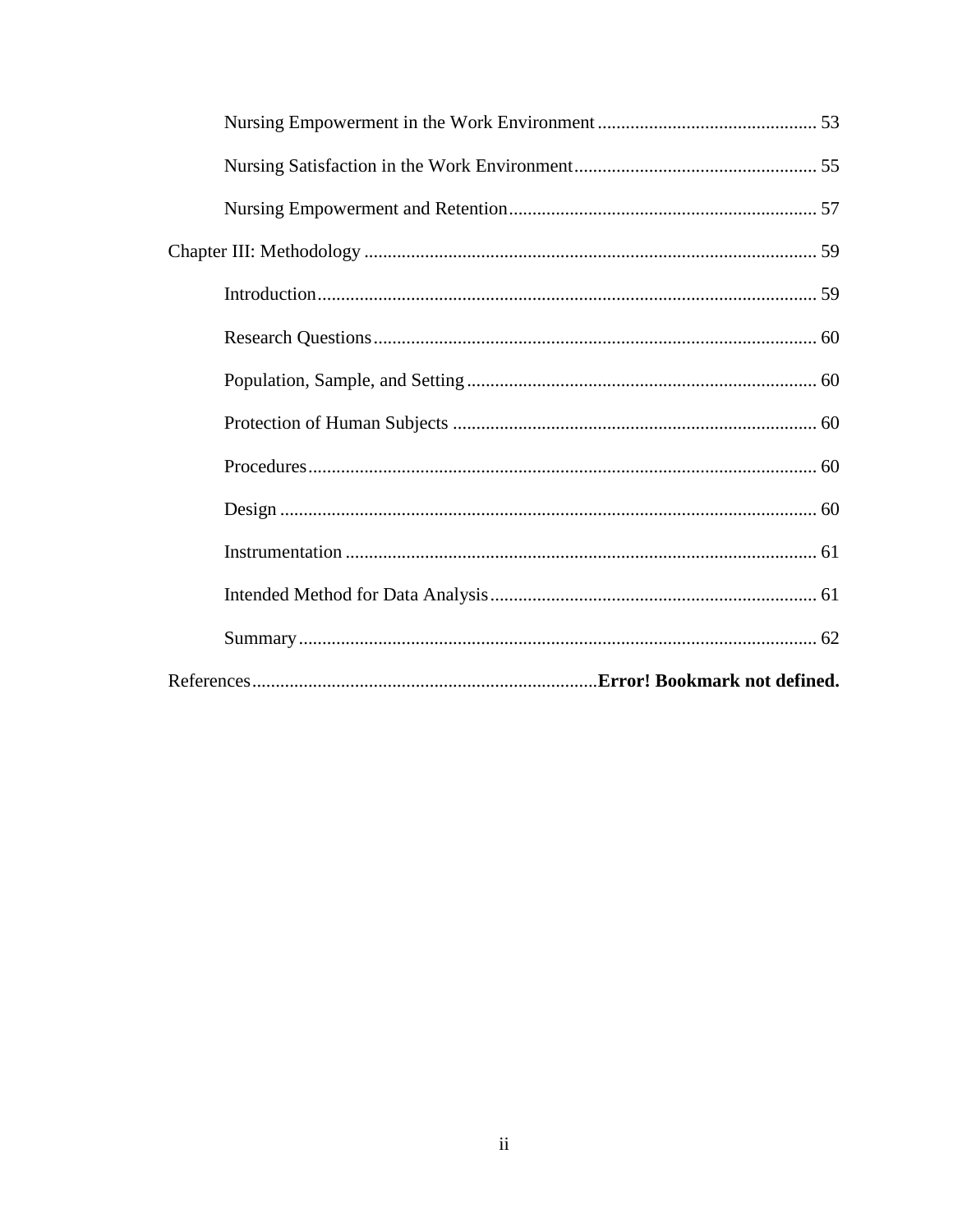#### **ABSTRACT**

<span id="page-3-0"></span>

| <b>RESEARCH PAPER:</b> | Nursing Empowerment As It Relates to the Retention of<br>Medical-Surgical Nurses with Less Than Two Years of<br>Experience |
|------------------------|----------------------------------------------------------------------------------------------------------------------------|
| <b>STUDENT:</b>        | Anna Marie Shaynak                                                                                                         |
| <b>DEGREE:</b>         | <b>Masters of Science</b>                                                                                                  |
| <b>COLLEGE:</b>        | College of Applied Sciences and Technology                                                                                 |
| DATE:                  | December, 2012                                                                                                             |

Changes in healthcare environments, which affect nursing workloads and role responsibilities, have led to decreased morale, role dissatisfaction and increased turnover rates among nurses. Research suggests improving nursing engagement and professional autonomy may be a means to decrease nursing turnover rates and increase nursing satisfaction. Research, however, has not thoroughly explored the extent to which a nurse's sense of empowerment relates to his or her intent to leave an organization or the nursing profession. More specifically, research has not thoroughly examined the relationship between a nurse's intention to leave a job or the profession, and a nurse's perceptions about empowerment, as it applies to newly graduated nurses. This study is a modified replica of Zurmehly, Martin & Fitzpatrick's (2009) study, with a focus on acute care medical-surgical nurses with less than two years of experience. Kanter's (1977, 1993) Theory of Structural Empowerment is the theoretical framework. The study will take place in the state of Indiana. The sample will include all nurses with less than two years of experience. Questionnaires will be utilized to collect participant information. Findings will provide information for leadership on the benefits of empowerment.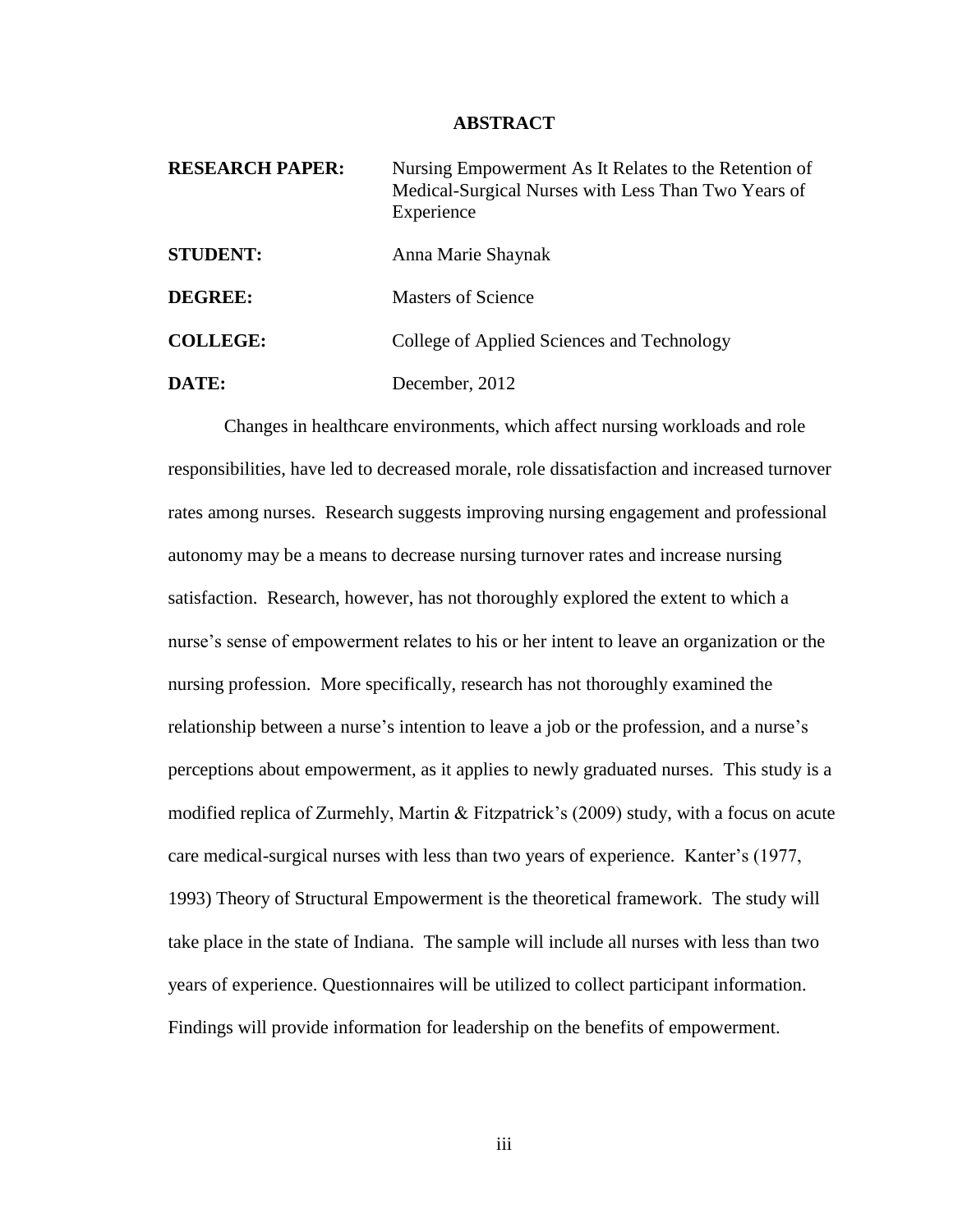# Chapter I

# *Introduction*

# <span id="page-4-1"></span><span id="page-4-0"></span>*Introduction*

Healthcare is facing a nursing shortage of historic proportions. It is estimated the nursing shortage will reach 260,000 open nursing FTEs by 2025, representing a U.S. shortage of nurses twice as great as the nursing shortage experienced by healthcare in the 1960s (Cullen, Ranji, & Salganicoff, 2010). An article in Nursing Forum noted, "Hundreds of thousands of RNs have removed themselves from the active nursing workforce, while an inadequate number of younger nurses are selecting nursing as a profession" (Fox & Abrahamsen, 2009, p. 237). As the generation of baby boomer nurses begins reaching retirement age, healthcare experts expect the nursing shortage to worsen.

In addition to losing years of nursing experience as baby boomer nurses retire, healthcare institutions face an alarming influx of new patients. As of January 1, 2011, an estimated 7,000 to 10,000 baby boomers began turning 65 every day and will continue to do so for the next 18 years, requiring healthcare organizations to care for a rapidly growing population of senior adults (Times Staff, 2011). The Institute of Medicine's Committee on the Future of Emergency Care in the United States reported a shortage of nurses affected the ability of healthcare organizations to operate effectively, to provide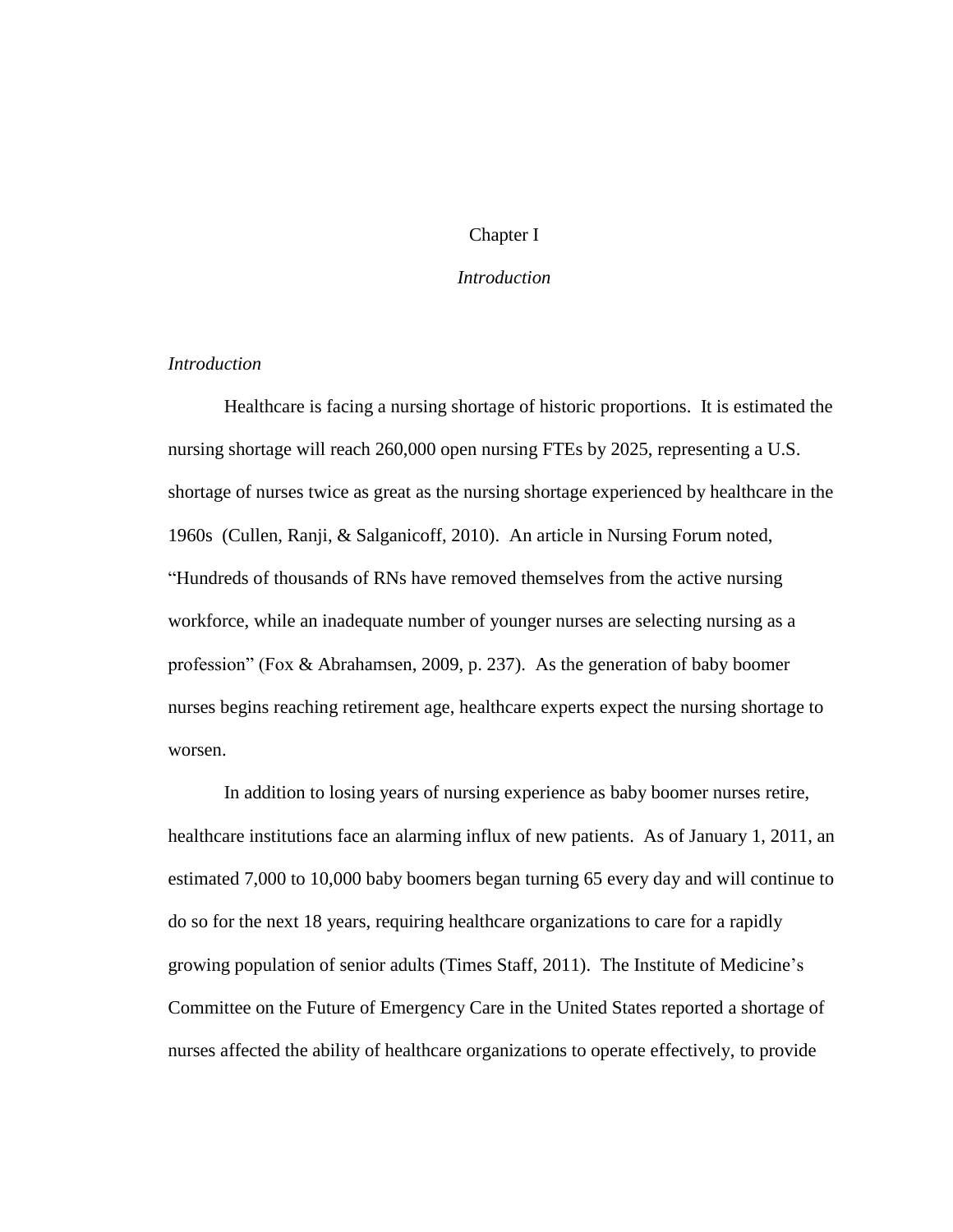high quality care to patients and subsequently, to ensure patient safety (Americans for Nursing Shortage Relief, 2010).

Findings from a 2009 survey of New York state hospitals reported 40% froze or cut associate wages, 32% stopped hiring, more than 25% eliminated positions or reduced their work force and 9% reduced services (Healthcare Association of New York State, 2010). As a result, nurses in New York, like nurses across the country in similar situations, were caring for more patients with fewer resources. In some instances, nurses also absorbed the workloads of eliminated ancillary positions. Nurses, overwhelmed by growing nurse to patient ratios and stressful work environments, experienced high levels of burnout and subsequent turnover (Spence Laschinger, Wilk, Cho, & Greco, 2009).

The shortage of nurses is not unique to healthcare organizations in the United States, however. In 2006, the World Health Organization estimated the then worldwide deficit of more than 4 million healthcare workers would increase by 20% over the next twenty years (Spence Laschinger, Grau, Finegan, & Wilk, 2010). Canadian healthcare experts expected the Canadian nursing shortage to reach 78,000 by 2011 (Cho, Spence Laschinger, & Wong, 2006). Chinese healthcare experts reported a very serious nursing shortage and nursing turnover rates of greater than 20% (Cai & Zhou, 2009). Healthcare organizations in the United States, Canada, England, Scotland and Germany reported high nursing turnover rates associated with poor work environments and emotional exhaustion (Beecroft, Dorey, & Wenten, 2008).

Kanter (1977, 1993) theorized that employees who felt empowered, or perceived they had access to opportunity through mobility and growth and power through support, resources and information from both formal and informal sources, demonstrated higher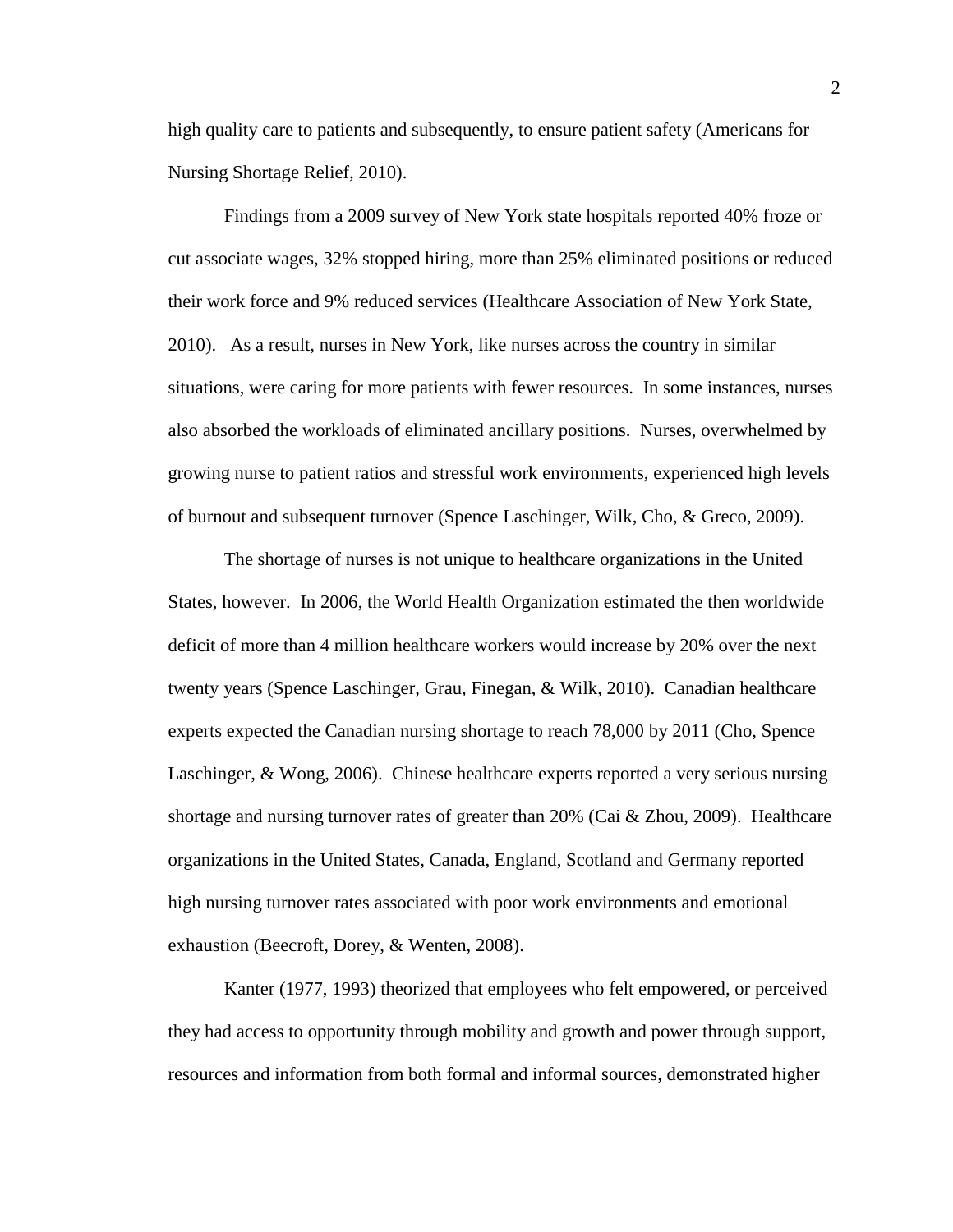levels of engagement, organizational commitment and responsibility. Findings from multiple nursing studies have supported Kanter's contention, reporting work environments supportive of structural empowerment provided nurses with satisfying work experiences and improved retention rates for healthcare organizations (Wilson, Squires, Widger, Cranley, & Tourangeau, 2008). Study findings also confirmed empowered nurses perform their jobs more effectively (Gary, 2002). In addition to impacts on nursing satisfaction, retention and productivity, research findings indicated empowered nurses did not necessarily experience burnout in complex and demanding work environments (Spence Laschinger, Finegan, & Shamian, 2001).

Research findings have consistently supported the positive influences of empowering work environments on nursing satisfaction and nursing turnover. In fact, study findings indicated empowerment was so valued by nurses, self-empowered nurses who found themselves in developmentally oppressive organizations sought employment elsewhere (Kuokkanen & Leino-Kilpi, 2001). Additionally, research findings indicated disempowered nurses lacked the ability to interact effectively with patients, physicians, ancillary departments and/or one another (Bradbury-Jones, Sambrook, & Irvine, 2008). It is imperative nursing research continue to focus on nurse empowerment as a means to reverse current employment trends affecting the nursing profession.

#### <span id="page-6-0"></span>*Background and Significance*

As healthcare organizations adapt to meet the needs of growing patient populations with shrinking financial resources, work environments grow increasingly stressful and complex, resulting in higher nursing turnover (Spence Laschinger et al., 2001). An extensive examination of literature revealed negative correlations between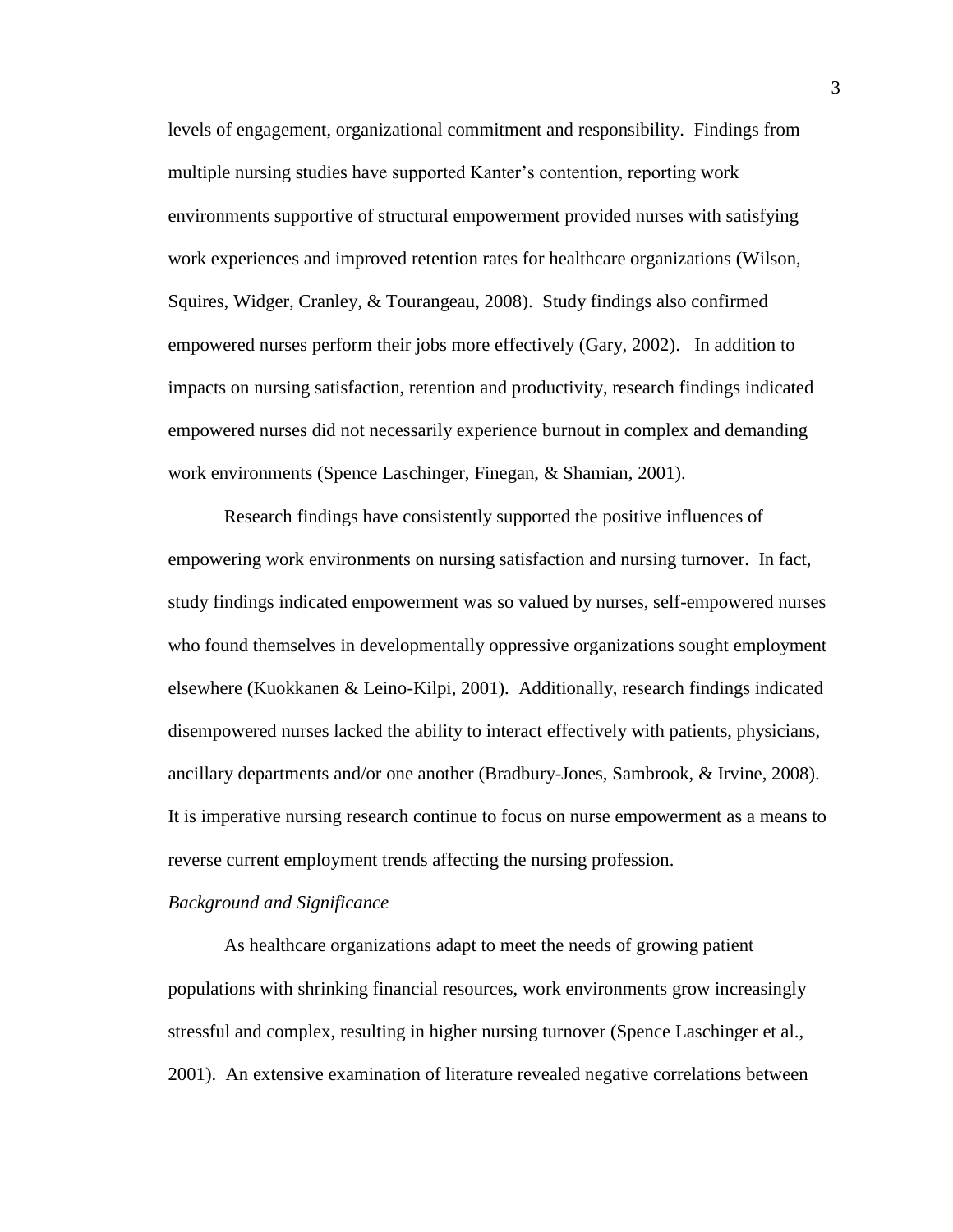nursing job satisfaction, nursing absenteeism and nursing turnover have been established (Zurmehly, Martin, & Fitzpatrick, 2009). Kanter's (1977, 1993) general management study examined an American corporation to explain how work environments influenced employee behaviors. Study findings revealed workplace empowerment had significant positive correlations to employee engagement, job satisfaction and productivity.

Kanter's (1977, 1993) Theory of Structural Empowerment contended that organizational structures influenced employee behaviors in the workplace rather than individual tendencies. Kanter's research findings suggested that employees, who perceived access to opportunity through mobility and growth and power through support, resources and information from both formal and informal sources, demonstrated higher levels of engagement, responsibility and organizational commitment.

Initially, nursing researchers utilized Kanter's (1977, 1993) Theory of Structural Empowerment to examine nurses' perceptions of power within healthcare organizations (Zurmehly et al., 2009). Soon, however, nursing experts around the world began exploring the potential impact of empowered work environments on nursing job satisfaction and nursing turnover intentions (Spence Laschinger et al., 2001; Cai & Zhou, 2009; Nedd, 2006; Zurmehly et al.).

Using Kanter's (1977, 1993) Theory of Structural Empowerment as a framework, multiple nursing studies produced findings supporting the value of workplace empowerment in healthcare work environments. Early nursing studies reported finding nurses perceptions of workplace empowerment correlated to feelings of autonomy, perceptions of decision-making opportunities, decreased levels of burnout, increased levels of job satisfaction and overall improvement of organizational outcomes (Spence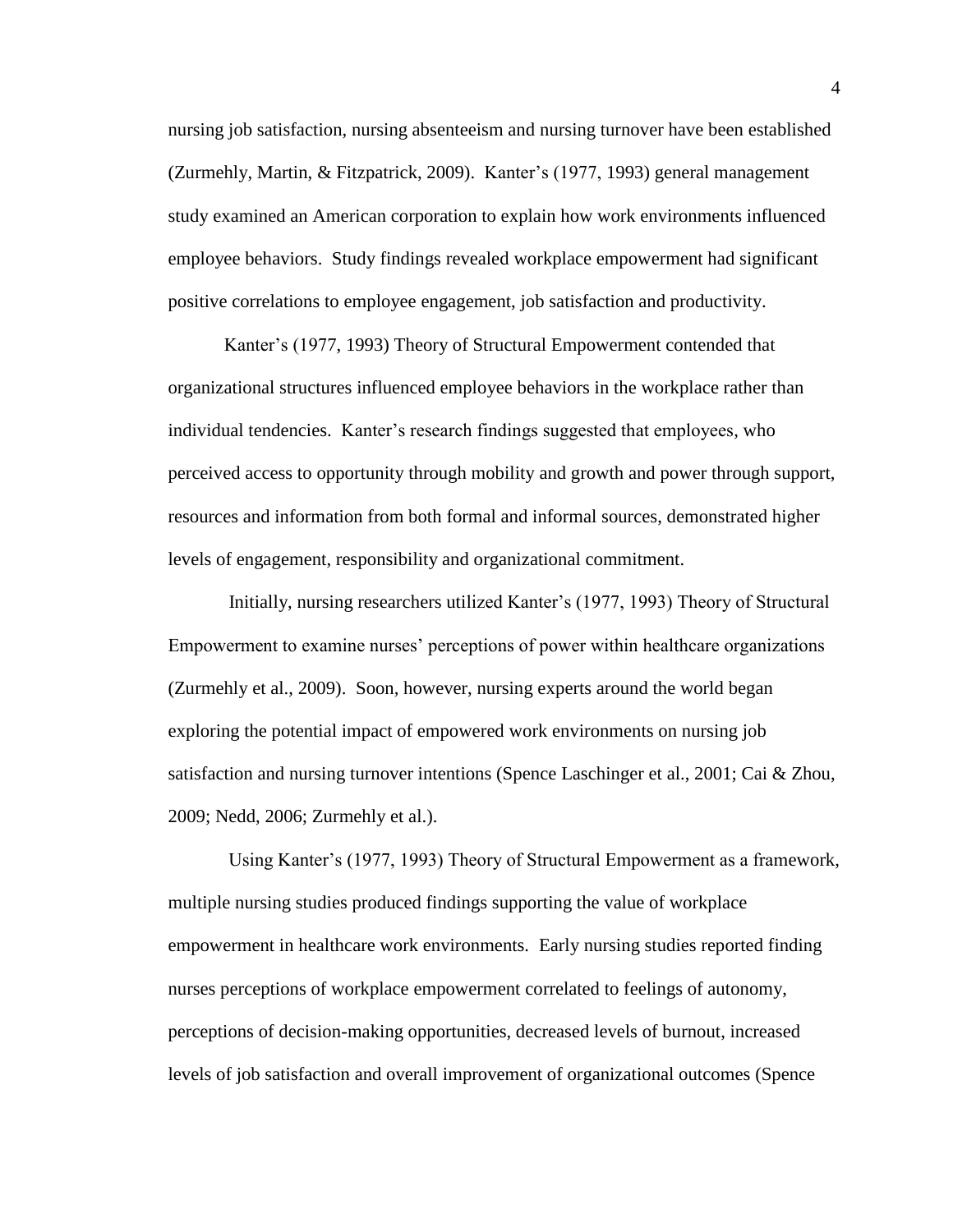Laschinger et al., 2001). Nursing researchers examining the influences of workplace empowerment also reported patients experienced better outcomes in more cost effective settings when nurses perceived high levels of workplace empowerment (Beecroft et al., 2008). In addition to supporting the value of nursing empowerment to nursing satisfaction, organizational retention and patient outcomes, early research studies reported positive correlations between workplace empowerment and the overall physical and emotional health of nurses (Smith, Andrusyszyn, & Spence Laschinger, 2010).

Compounding the concerns of healthcare leaders regarding nursing retention was the knowledge that a significantly large population of experienced nurses was reaching retirement age. In 2001, baby boomer nurses, who made up 49% of all working RNs in the United States, began retiring (Robert Wood Johnson Foundation, 2008). Sixty percent of the nurses in the Canadian workforce was reported to be over the age of 40 (Spence Laschinger et al., 2009). In addition, findings from a survey of 162 healthcare facilities in 38 different states indicated that 27% of the RNs who left their organizations between January 2010 and December 2010 had worked for the organization less than one year and 51.8% had worked for the organization less than two years (NSI Nursing Solutions, Inc., 2011). Forty-three (26.5%) of the facilities participating in the survey were located in North Central states, including Indiana.

Recognizing the retention of newly graduated nurses would become essential to the sustainment of safe high quality healthcare, nursing experts began exploring the potential impact of empowered work envirnoments on the work experiences, job satisfaction and retention rates of newly graduated nurses (Cho et al., 2006; Spence Laschinger et al., 2010; Smith et al., 2010; Rheaume, Clement, & LeBel, 2011). Previous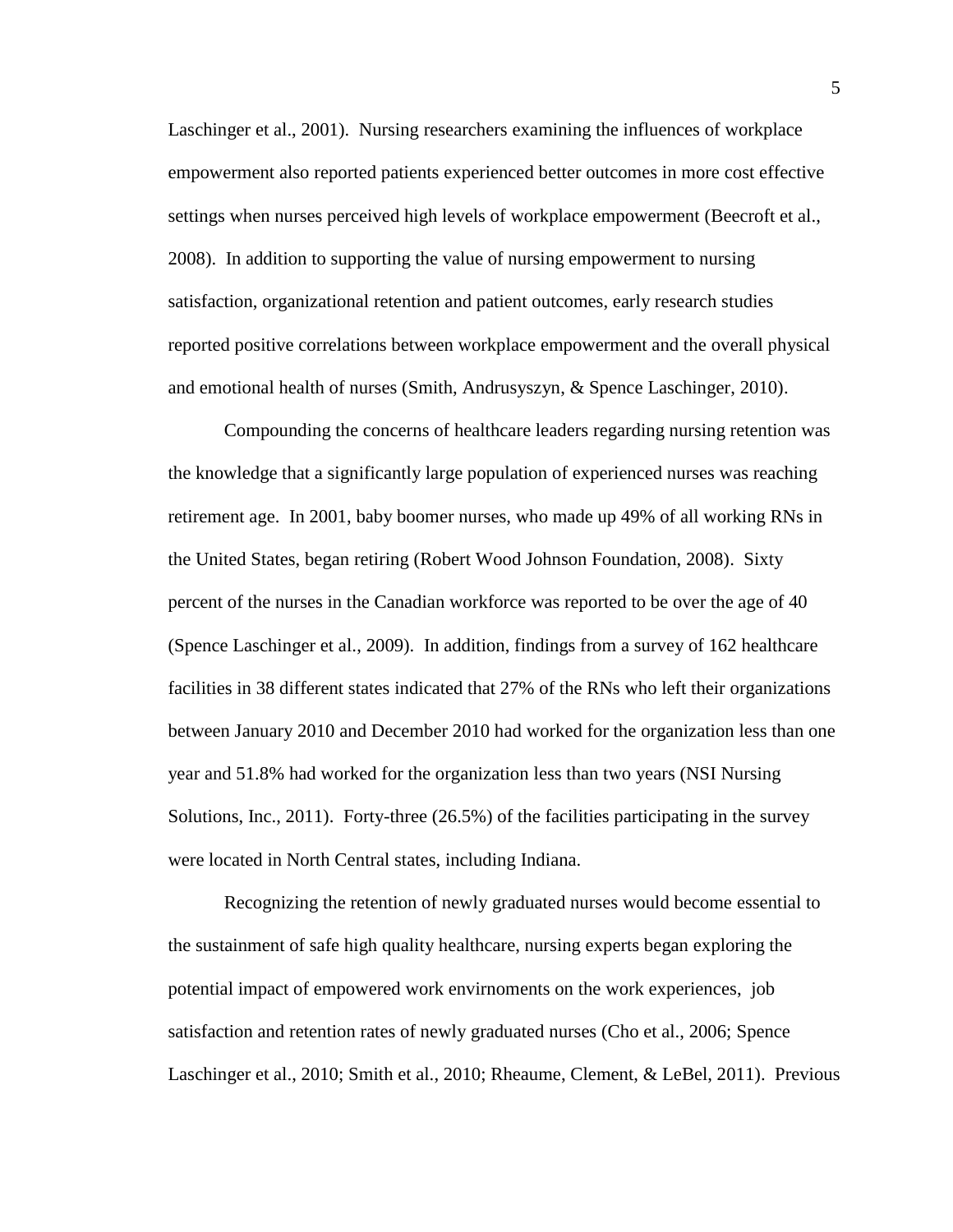study findings indicated that newly graduated nurses experienced high levels of stress when transitioning from learning environments into the nursing workforce (Cho et al., 2006). In addition to stressors associated with acclimating to a new professional role, studies reported numerous instances of bullying behaviors in the workplace directed toward newly graduated nurses (Spence Laschinger et al., 2010). While the influences of workplace empowerment have been studied in regards to the nursing population as a whole, few studies have explored the influences of workplace empowerment on newly graduated nurses (Smith et al., 2010).

## <span id="page-9-0"></span>*Problem Statement*

Newly graduated nurses, working in disempowering work environments, experience high levels of stress and emotional exhaustion, resulting in turnover. Structural empowerment is a framework nursing leaders can utilize to create work environments supportive of nursing satisfaction and nursing retention.

#### <span id="page-9-1"></span>*Purpose*

The purpose of this study is to determine if empowerment in the workplace affects nurses' decisions to remain with an organization or the nursing profession, with a focus on nurses with less than two years of experience. This is a modified replica of Zurmehly's et al. (2009) study.

#### <span id="page-9-2"></span>*Research Questions*

- 1. Does perceived structural empowerment improve organizational retention of newly graduated registered nurses?
- 2. Does perceived structural empowerment improve retention of newly graduated registered nurses in the nursing profession?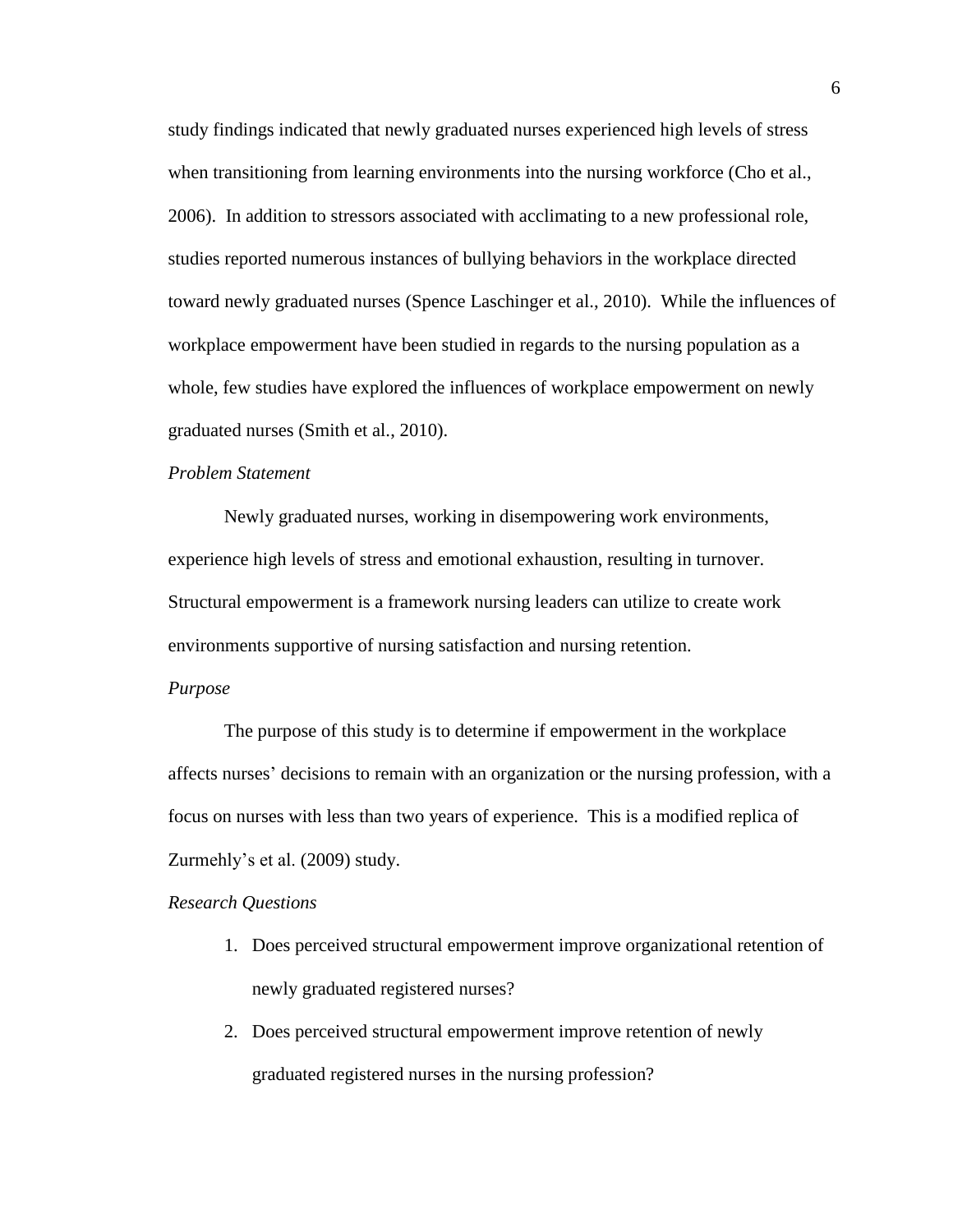# <span id="page-10-0"></span>*Theoretical Model*

Kanter's (1977, 1993) Theory of Structural Empowerment is the framework for this study. Using qualitative research methods, Kanter studied the culture of an American corporation to explain how work environments influenced employee behaviors. Kanter (1977, 1993) identified three organizational attributes necessary to ensure structural empowerment in work environments: opportunity, power and proportions. Kanter theorized these structural components dictated how employees behaved in the workplace rather than their individual tendencies.

According to Zurmehly et al. (2009), Kanter described opportunity as the ability to grow, advance and achieve recognition within the organization. Additionally, Kanter (1977, 1993) explained that access to both formal and informal power, such as autonomy and decision-making opportunities, access to formal leaders, subordinates who behave cooperatively, collegial relationships with support departments and strong peer relationships, resulted in improved organizational effectiveness. The literature review revealed structural empowerment positively correlated to the quality of care delivered, the emotional and physical health of nurses, job satisfaction and organizational commitment. The literature review also indicated that Kanter's Theory of Structural Empowerment was a good framework for nursing leaders to use when developing an empowering workplace environment.

#### <span id="page-10-1"></span>*Definition of Terms*

#### *Newly Graduated Nurse: Conceptual*

Benner defined the newly graduated nurse as a nurse who had less than one and a half to two years of nursing experience (George, 2008).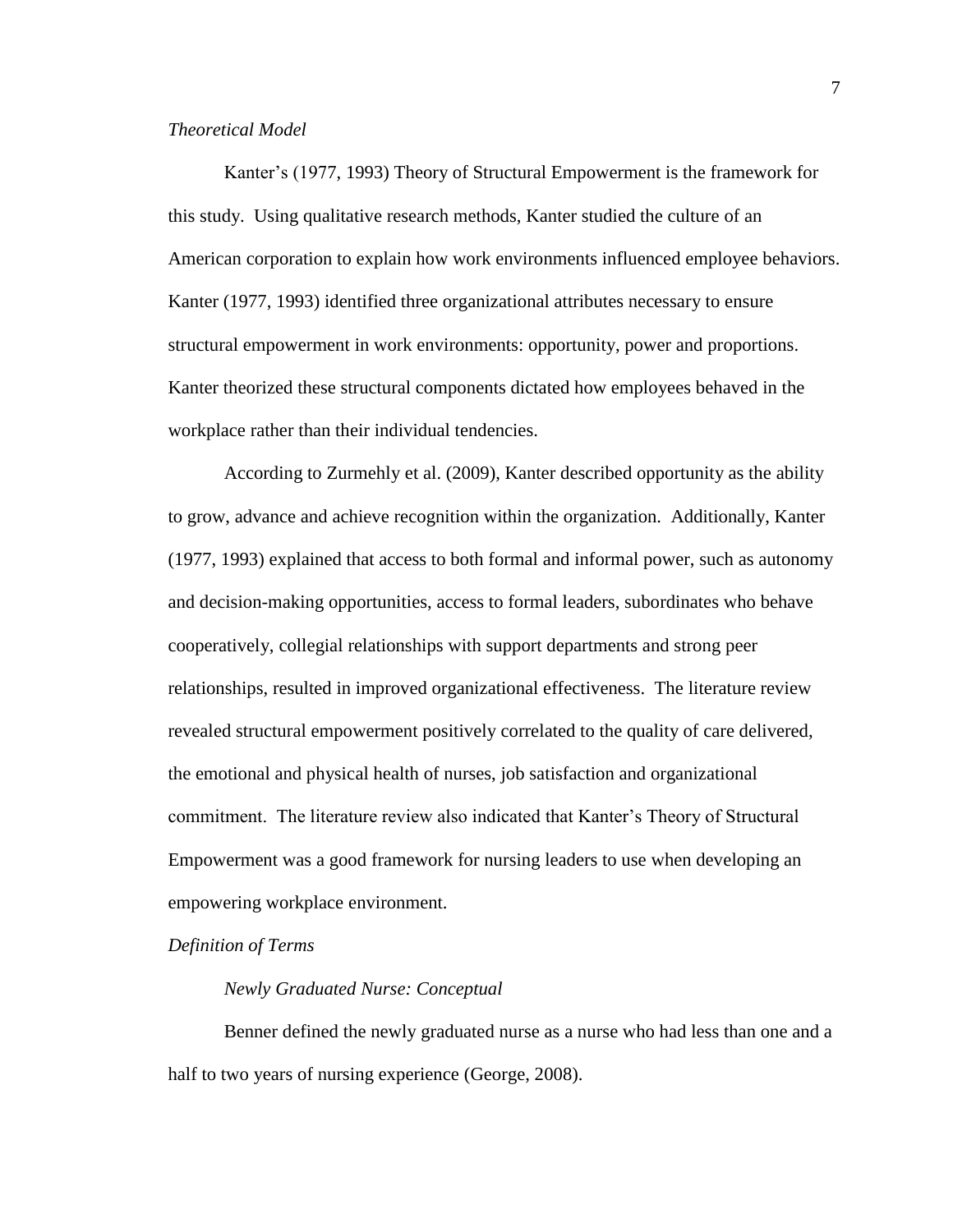#### *Newly Graduated Nurse: Operational*

For this study, a newly graduated nurse is a nurse who has less than two years of nursing experience.

## *Empowerment: Conceptual*

Kanter's (1977, 1993) Theory of Structural Empowerment referred to employees' perceived access to opportunity through mobility and growth and power through support, resources and information from both formal and informal sources

#### *Empowerment: Operational*

For this study, empowerment is a numerical score that represents "RNs' perceptions of access to the six empowerment structures described by Kanter" (Zurmehly et al., 2009, p. 386). The 'empowerment' score will be determined by totaling and averaging the subscale scores of the Conditions of Work Effectiveness Questionnaire II.

# *Opportunity: Conceptual*

According to Kanter's (1977, 1993) Theory of Structural Empowerment,

"opportunity refers to growth, mobility and the chance to increase visibility within the organization, as well as access to challenges and opportunities to increase knowledge and skills" (Zurmehly et al., 2009, p. 384).

# *Opportunity: Operational*

For this study, 'opportunity' is a numerical score that represents access to opportunity as described by Kanter (Zurmehly et al., 2009). The 'opporutnity' score will be determined by totaling and averaging participant responses to the 'opportunity' subscale of the Conditions of Work Effectiveness Questionnaire II.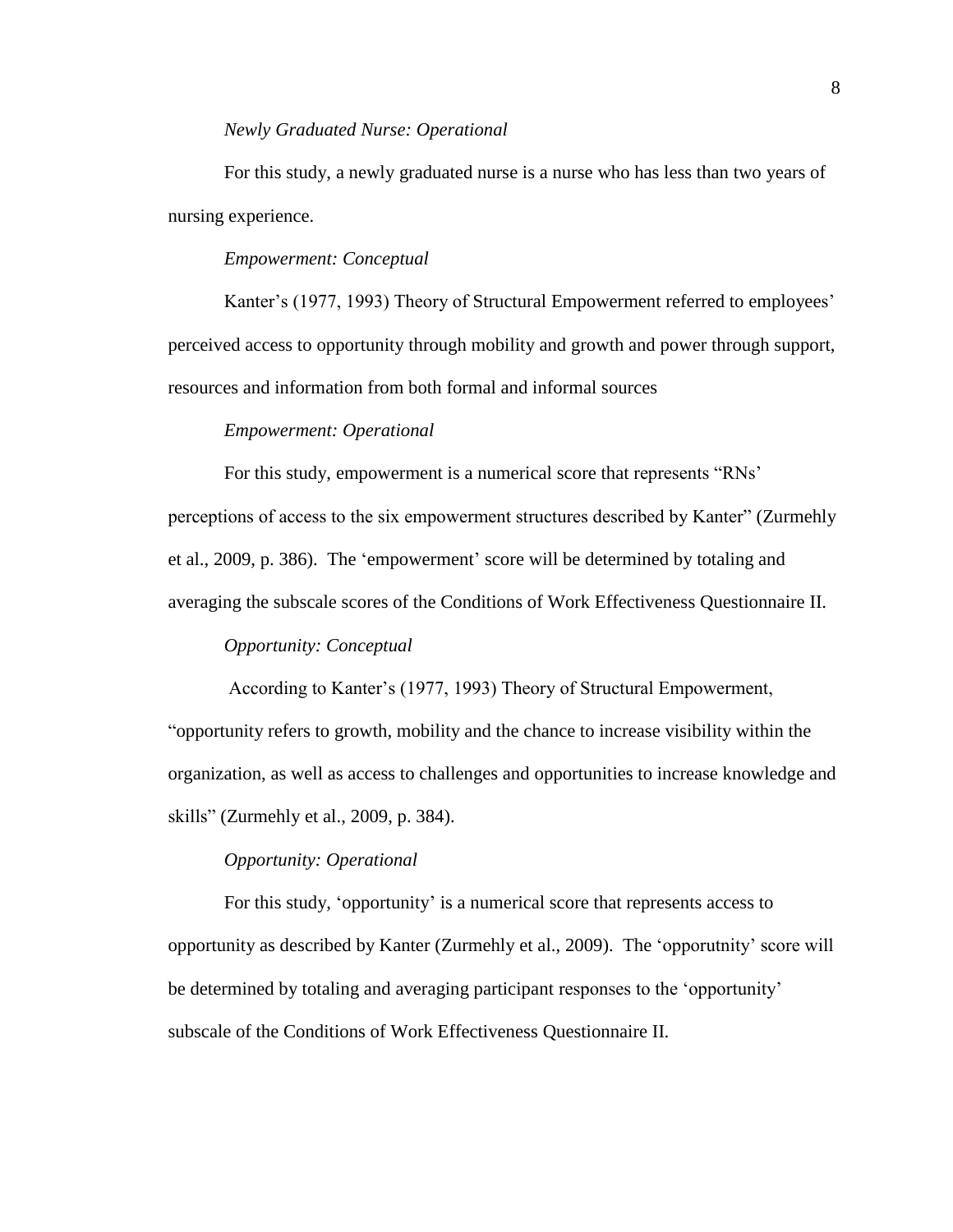# *Power: Concpetual*

According to Kanter's (1977, 1993) Theory of Structural Empowerment, "power refers to the ability to access and mobilize resources and information, and get the job completed successfully" (Zurmehly et al., 2009, p. 384).

# *Power: Operational*

For this study, 'power' is a numerical score representing access to information, support and resources through formal and informal sources as described by Kanter (Zurmehly et al., 2009).

#### <span id="page-12-0"></span>*Limitations*

Due to the limited geographical population sample, generalizability of this study is limited. In addition, the data obtained from the Indiana State Board of Nursing is only as good as the information provided by each registered nurse. Inaccurate data may lead to the inadvertent exclusion of some registered nurses with less than two years of experience.

#### <span id="page-12-1"></span>*Assumptions*

The following assumptions were made in this study:

- Nurses working in empowered environments experience greater levels of job satisfaction, provide higher quality care, are physically and emotionally healthier and, as a result, are less likely to turnover.
- Newly graduated nurses will provide honest answers on the questionnaires they receive by mail from the researchers.
- Data obtained from the Indiana State Board of Nursing is accurate and complete.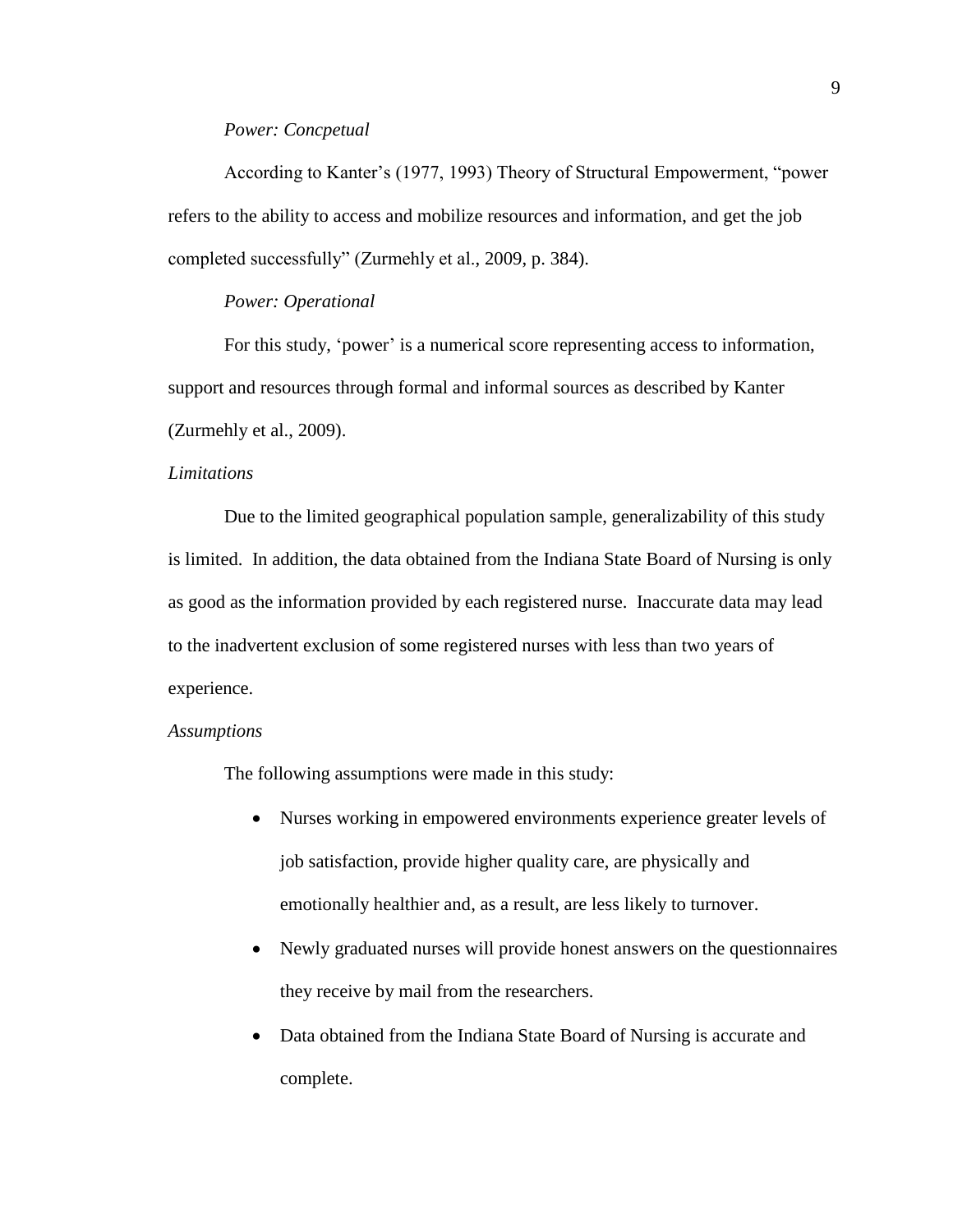# <span id="page-13-0"></span>*Summary*

Changes in healthcare environments, which affect nursing workloads and role responsibilities, have led to decreased morale, role dissatisfaction and increased turnover rates among nurses. Research findings suggest that improving nurses' engagement and professional autonomy through empowering work environments may be a means to increase nursing satisfaction and decrease nurse turnover rates. The purpose of this study is to determine if empowered work environments influence newly graduated nurses' decisions to stay with an organization or the profession of nursing. The study is based on Kanter's (1977, 1993) Theory of Structural Empowerment and is a modified replica of Zurmehly's et al. (2009) study. The results of this study will provide nursing leaders with a framework to aid them in creating work environments supportive of nursing retention, especially among newly graduated registered nurses.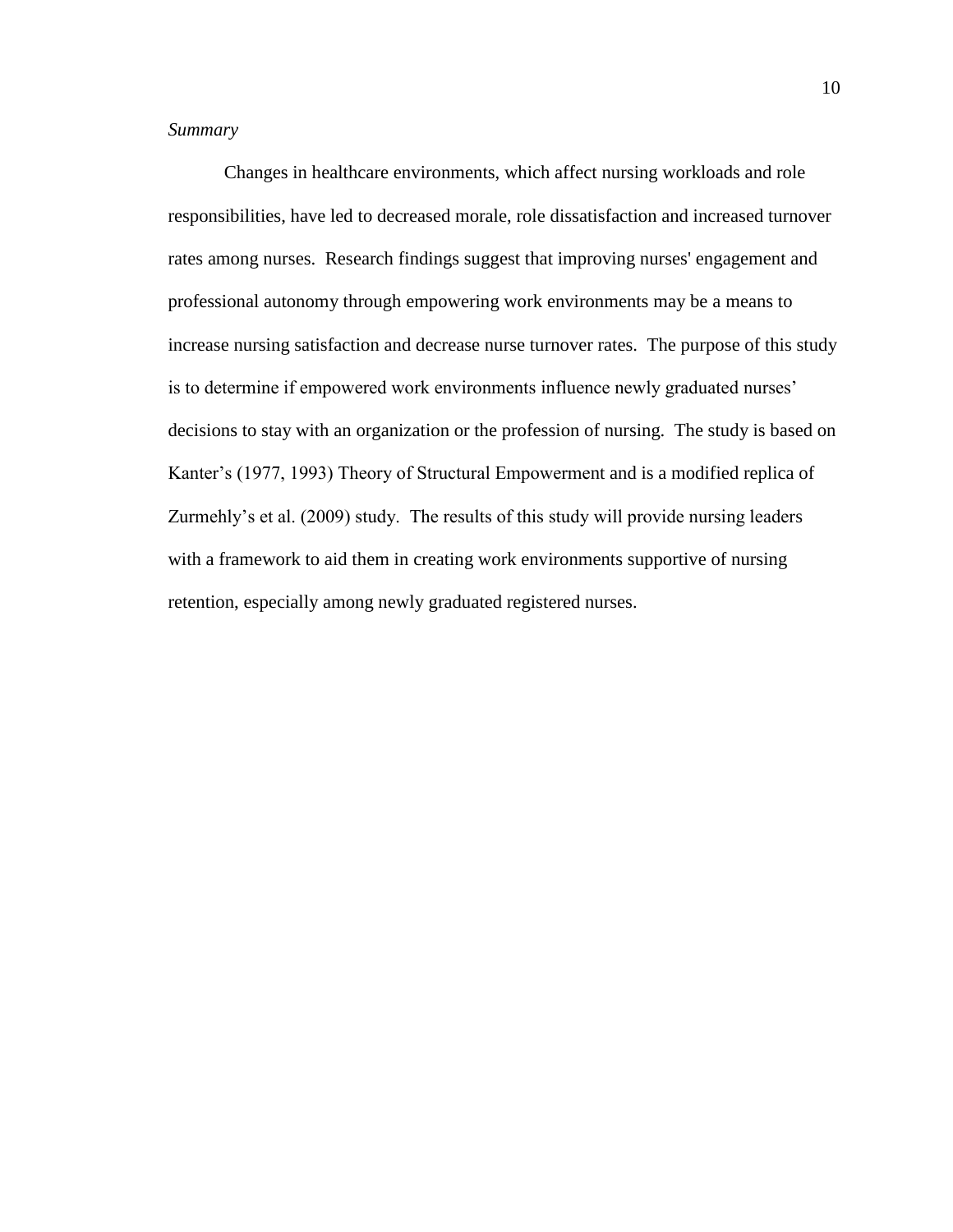# Chapter II

# *Review of Literature*

# <span id="page-14-1"></span><span id="page-14-0"></span>*Introduction*

It is estimated the nursing shortage will reach 260,000 open nursing FTEs by 2025, representing a U.S. shortage of nurses twice as great as the nursing shortage experienced by healthcare in the 1960s (Cullen, Ranji, & Salganicoff, 2010). Even if nurses materialize to fill FTEs between now and 2025, however, a 2007 report from Pricewaterhouse Coopers Health Research Institute reported that the voluntary turnover rate for first-year nurses was 27.1% (University Health System Consortium, 2009). It is clear that, while recruiting new nurses into the profession is crucial, retaining them is of equal importance. The contention that structurally empowered work environments decrease nurse turnover rates, increase nurse satisfaction, and revitalize the influx of new nurses into the profession should be researched (Zurmehly, Martin, & Fitzpatrick, 2009). *Purpose*

<span id="page-14-2"></span>The purpose of this study is to determine if empowerment in the workplace affects nurses' decisions to remain with an organization or in the nursing profession, with a focus on nurses with less than two years of experience. This is a modified replica of Zurmehly, Martin, & Fitzpatrick's (2009) study.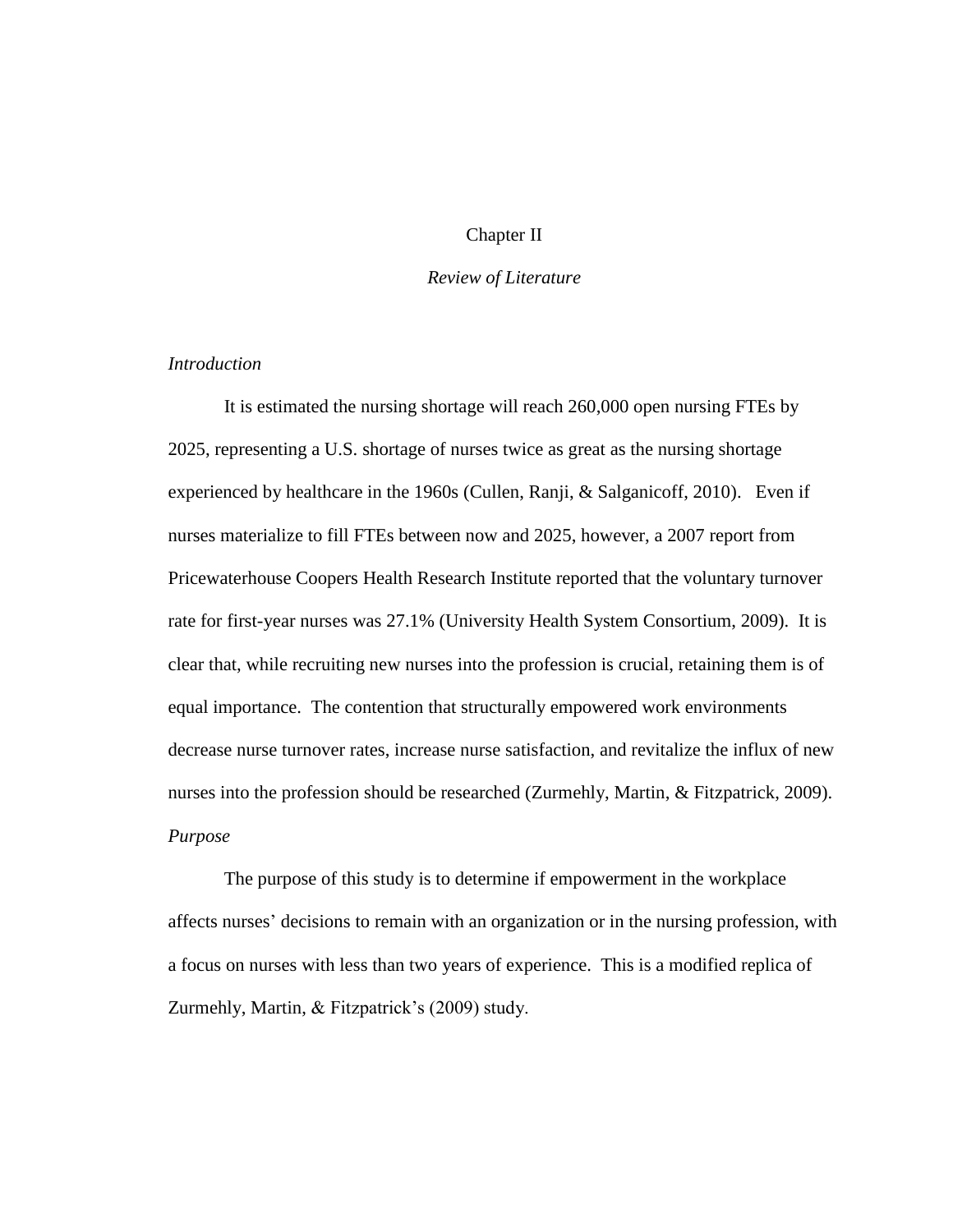#### <span id="page-15-0"></span>*Organization of Literature*

The literature review chapter is organized into four sections: (a) theoretical framework; (b) nursing empowerment in the work environment; (c) nursing satisfaction in the work environment, and (d) nursing empowerment and retention. A summary section concludes the chapter.

# <span id="page-15-1"></span>*Theoretical Framework*

Kanter's (1977, 1993) Theory of Structural Empowerment is the framework for this study. Using qualitative research methods, Kanter studied the culture of an American corporation to explain how work environments influenced employee behaviors. Kanter theorized that organizational structures influenced employee behaviors in the workplace rather than individual tendencies. Kanter's research findings suggested that employees who perceived access to opportunity through mobility and growth and power through support, resources and information from both formal and informal sources, demonstrated higher levels of engagement, organizational commitment and responsibility.

Kanter's (1977, 1993) Theory of Structural Empowerment referred to opportunity as the expectations met and future prospects available to employees. Kanter defined opportunity, or mobility and growth, as access to resources required to increase employee skills, a challenging or stimulating work environment, the ability to grow within a role, recognition for good work and the prospect of promotions. Kanter defined power, or the ability to mobilize resources, as autonomy and decision-making opportunities in the workplace, access to formal leaders, subordinates who behave cooperatively, collegial relationships with support departments and strong peer relationships.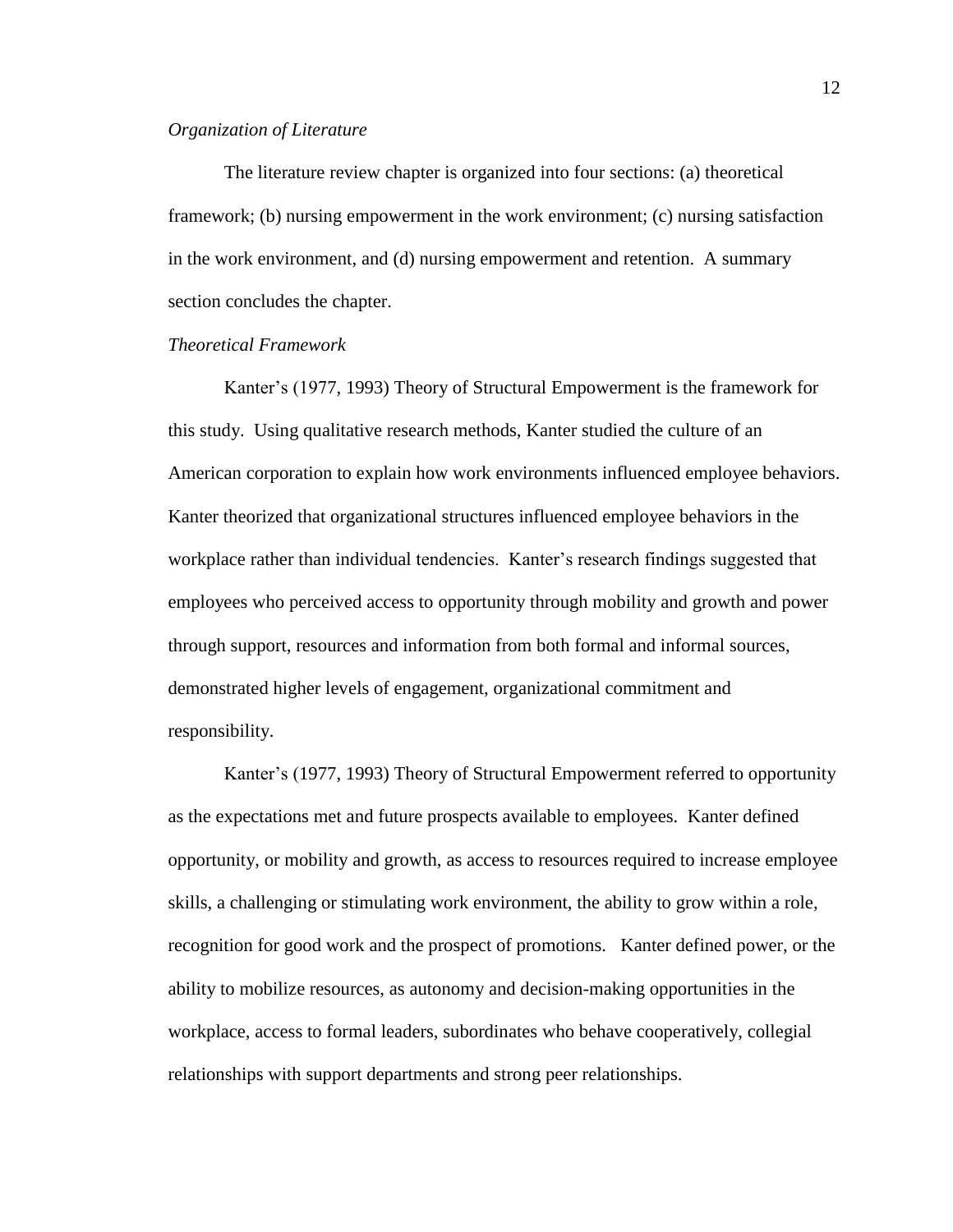Kanter's (1977, 1993) study findings indicated employees with low perceptions of opportunity felt unrewarded in their work, unable to influence their body of work, powerless, unable to make autonomous decisions and unable learn new things. Kanter contended perceptions of opportunity predicted employee satisfaction more accurately than job satisfaction. Kanter explained that job satisfaction was transient and changed in conjunction with day-to-day challenges, frustrations and/or events. Opportunity, on the other hand, defined the employees' perceptions of his or her relationship to the organization as a whole.

Multiple nursing studies have used Kanter's (1977, 1993) Theory of Structural Empowerment to examine correlations between nursing empowerment and nursing retention (Cho et al., 2006; Cai et al., 2009; Nedd, 2006; Zurmehly et al., 2009; & Rheaume et al., 2011). Kanter's Theory of Structural Empowerment provides nursing leaders with a structural framework for developing work environments that reduce nursing turnover and improve nursing engagement and job satisfaction (Ning et al., 2009). Kanter's Theory of Structural Empowerment also fosters healthy work environments (Spence Laschinger et al., 2010; Smith et al., 2010).

Exploring the correlation between nurses' perceptions of structural empowerment, Zurmehly et al. (2009) suggested that nursing leaders should measure nursing retention with the concepts of nursing empowerment and intent to leave. This study will evaluate the effects of structurally empowered work environments on the intention of nurses to leave an organization or the nursing profession, with a focus on nurses with less than two years of experience.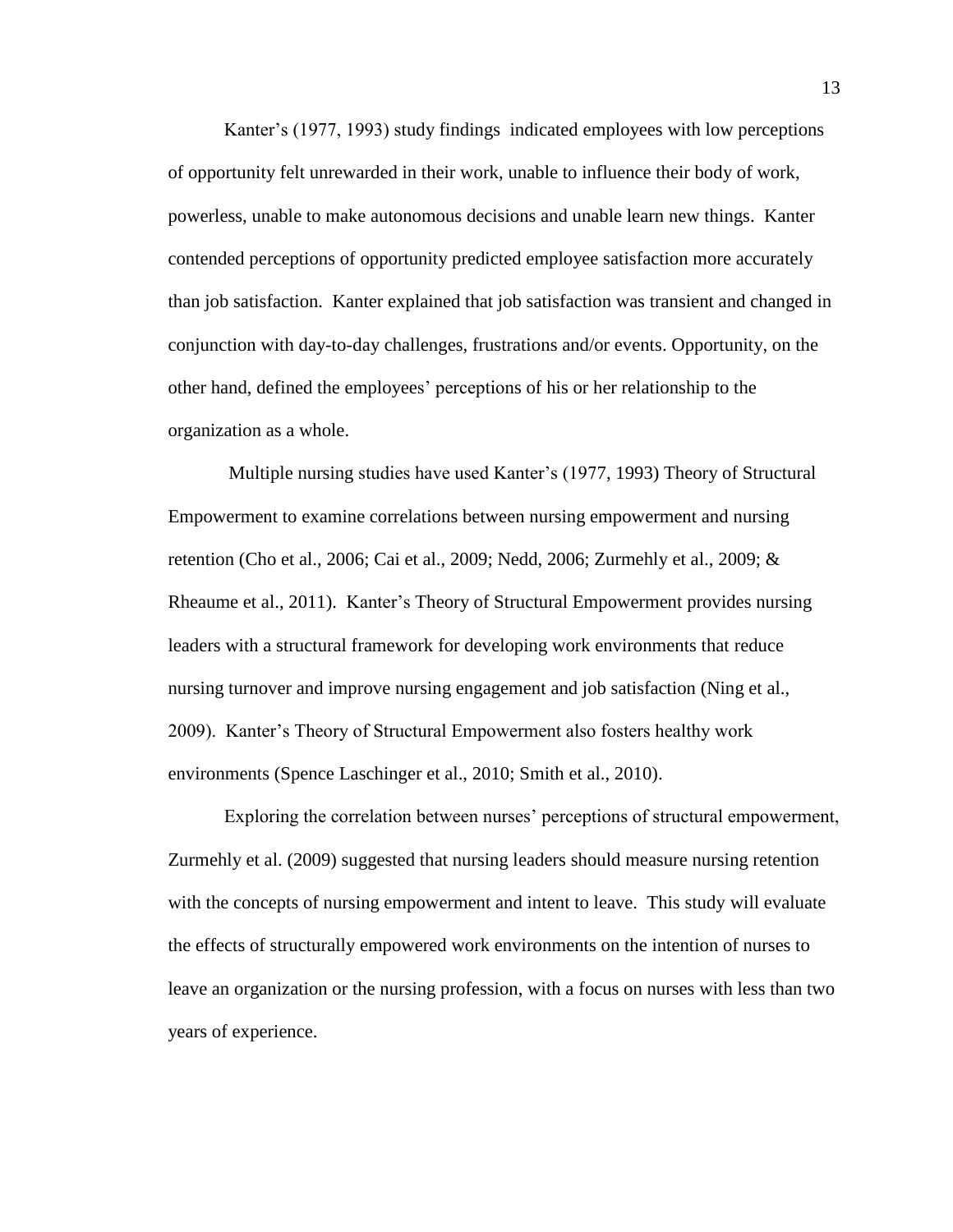#### <span id="page-17-0"></span>*Nursing Empowerment in the Work Environment*

The Canadian Nurses Association predicted the Canadian nursing shortage would reach 78,000 by 2011. A large population of Canadian nurses also began reaching retirement age in 2011. Sustainable high quality healthcare is dependent on the ability of healthcare organizations to adequately recruit and retain new nurses into the profession. Previous research studies have reported a correlation between structural empowerment and job satisfaction; however, no studies examined the influence of structural empowerment on newly graduated nurses. Cho, Spence Laschinger, & Wong (2006) utilized a predictive, non-experimental survey design to study correlations between newly graduated nurses' perceptions of workplace empowerment and job burnout, by testing a model combining Kanter's Theory of Structural Empowerment and Maslach and Leiter's Work Engagement/Burnout Model.

Kanter's Theory of Structural Empowerment was the theoretical framework for the study. Kanter's theory contends structural empowerment occurs in organizations when individuals have access to resources and/or the tools they need to do their work, access to information, and/or the knowledge they need to do their work, and access to support and/or the guidance they need to do their work. Cho et al. (2006) identified Maslach and Leiter's six components of employee work life that impact engagement as being: workload, control, rewards, community, fairness and values.

Cho et al. (2006) utilized seven questionnaires to collect data from 496 graduate nurses randomly selected from the College of Nurses of Ontario registry list. All participants worked in acute care hospital settings. The researchers defined "new graduate nurse" as a nurse with less than two and a half years of experience.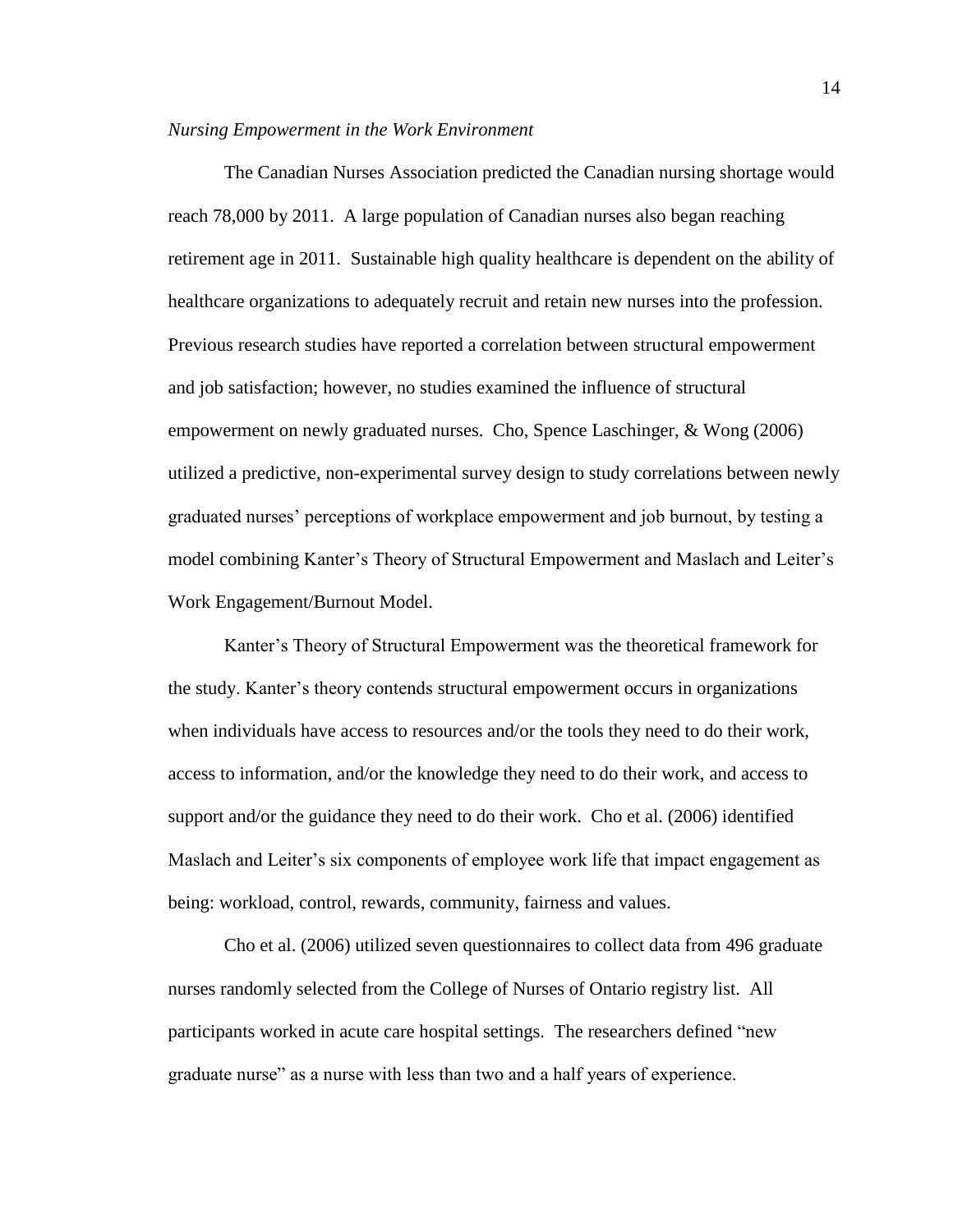Cho et al. (2006) collected demographic data about participants that included age, marital status, level of degree held, nursing experience, job status and length of time with current employer. The Conditions of Work Effectiveness Questionnaire (CWEQ-II) measured structural empowerment. The CWEQ-II measured participants' perceptions of accessibility to opportunity, information, support, and resources. The Job Activities Scale-II and the Organizational Relationships Scale measured participants' perceptions of formal and informal power. A 5-point Likert scale rated participants' responses with one representing 'none' and five representing 'a lot'. The CWEQ-II was reliable with a Cronbach alpha reliability coefficient of 0.84. The Areas of Worklife Scale (AWS) measured the six areas of work life identified by Maslach and Leiter. A 5-point Likert scale rated participants' responses with one representing 'strongly disagree' and five representing 'strongly agree'. The AWS was reliable with Cronbach alpha reliability coefficients ranging from 0.72-0.85, with the exception of the control subscale, which was 0.53. The Maslach Burnout Inventory-General Survey measured emotional exhaustion. A 7-point Likert scale measured participants' responses with zero representing 'never' and six representing 'every day'. The Maslach Burnout Inventory was reliable with a Cronbach alpha reliability coefficient of 0.91. The Affective Commitment Scale measured organizational commitment. A 7-point Likert scale measured participants' responses with one representing 'strongly disagree' and seven representing 'strongly agree'. The Affective Commitment Scale was reliable with a Cronbach alpha reliability coefficient of 0.79.

Of the 496 surveys sent out, 226 were returned useable, for a response rate of 58%. Ninety-three percent of the study participants were female with an average age of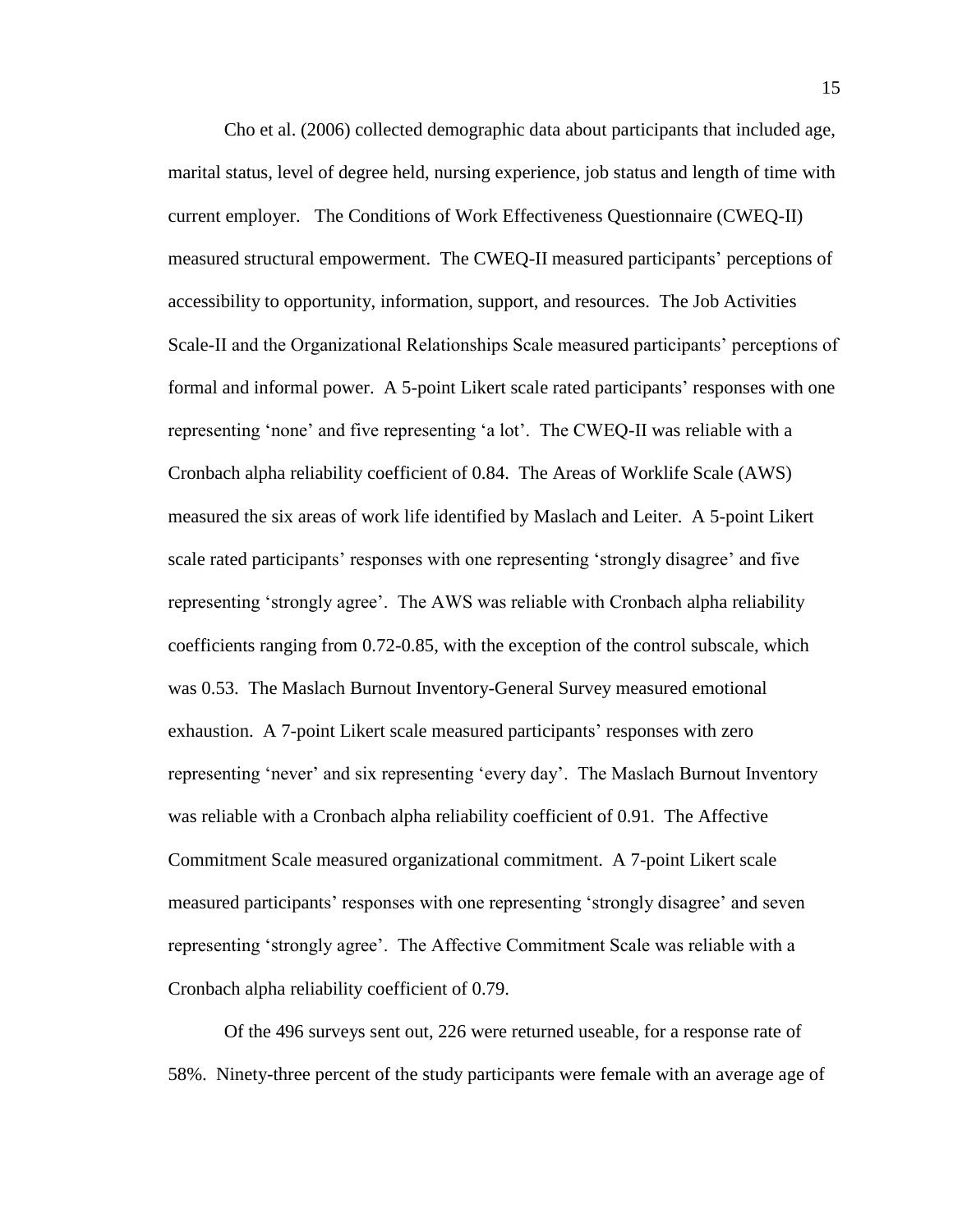27. Sixty-five percent of the study participants worked full time and 52% held diplomas. Cho et al. (2006) reported the average length of experience and average length of time with the current employer of the participants was 20 months.

All study variables were analyzed using descriptive statistics. A modified version of the hypothesized model was determined to be an adequate fit with CFI and IFI values of 0.90 and 0.90 respectively. Study results indicated participants felt only moderately empowered and only moderately committed to their organizations. Participants felt positively about four areas of their work life, those being: community, values, reward and control, with the strongest being community. Results from the Maslach Burnout Inventory-General Survey indicated, "66% of new graduate nurses in this sample reported severe levels of emotional exhaustion" (Cho et al., 2006, p. 52). Emotional exhaustion had a strongly negative correlation to organizational commitment, while structural empowerment had a strongly positive correlation to organizational commitment and work life fit. Additionally, the degree to which new graduates felt a fit with the six areas of work life and high organizational commitment strongly and positively correlated to perceived access to support and formal power.

The study revealed a strong correlation between the level of engagement and organizational commitment experienced by new nurses and structural empowerment. Cho et al. (2006) also reported study results supported Kanter's Theory of Structural Empowerment. Participant behaviors in a work environment related directly to the conditions of the environment in which they worked. Study findings also revealed the need for organizations to adequately support and mentor new nurses through their orientation and beyond, in order to prevent emotional exhaustion.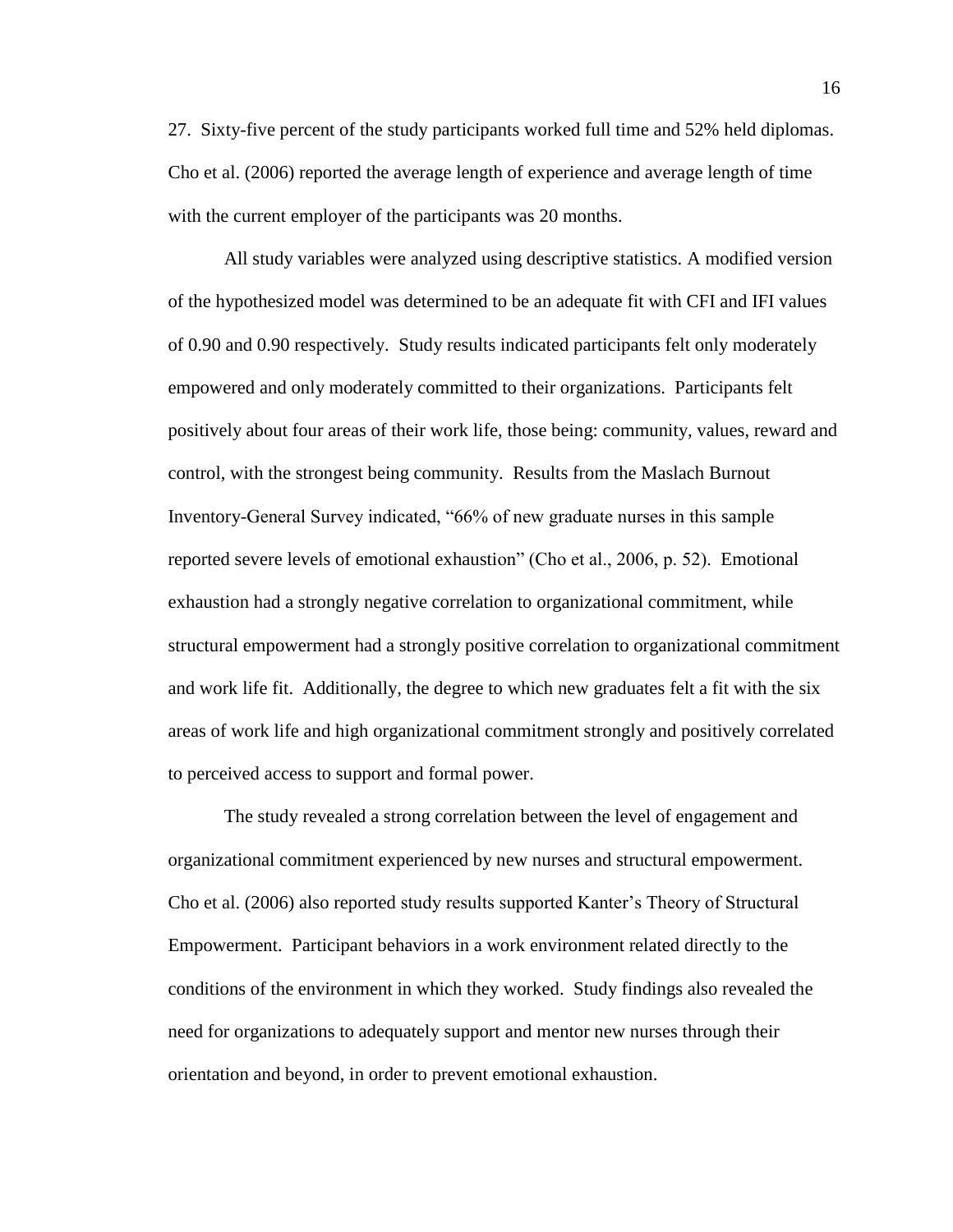Cho et al. (2006) noted several study limitations. First, the study included a relatively small sample of new nurses. The researchers recommended future studies with larger sample sizes across a more diverse population of nursing specialties and locations. The researchers also noted the information received from the College of Nurses of Ontario was only as good as the information the nurses provided. The researchers presumed the data was accurate and within the study parameters, but could not confirm data accuracy. Finally, the low Cronbach alpha reliability coefficient of the AWS control subscale may have altered the accuracy of correlations between the control subscale and other variables.

Study findings indicated that new nurses were more engaged and less likely to leave an organization when they were empowered. Study findings reported by Cho et al. (2006) also indicated that participant perceptions of empowerment correlated to participant perceptions regarding unit workloads, levels of decision-making and autonomy on the unit, unit recognition processes, social interactions and fairness on the unit, as well as shared unit and personal values. By creating empowering work environments, nursing leaders can improve the recruitment and retention of newly graduated nurses.

Research studies have indicated empowering work environments are conducive to professional practice and improved quality outcomes. Studies have also indicated nurses working in empowering work environments experience improved health, improved job satisfaction, increased productivity and higher organizational commitment. While it is logical to assume structural empowerment affects experienced nurses and graduate nurses equally, the assumption is unconfirmed. With a large population of the nursing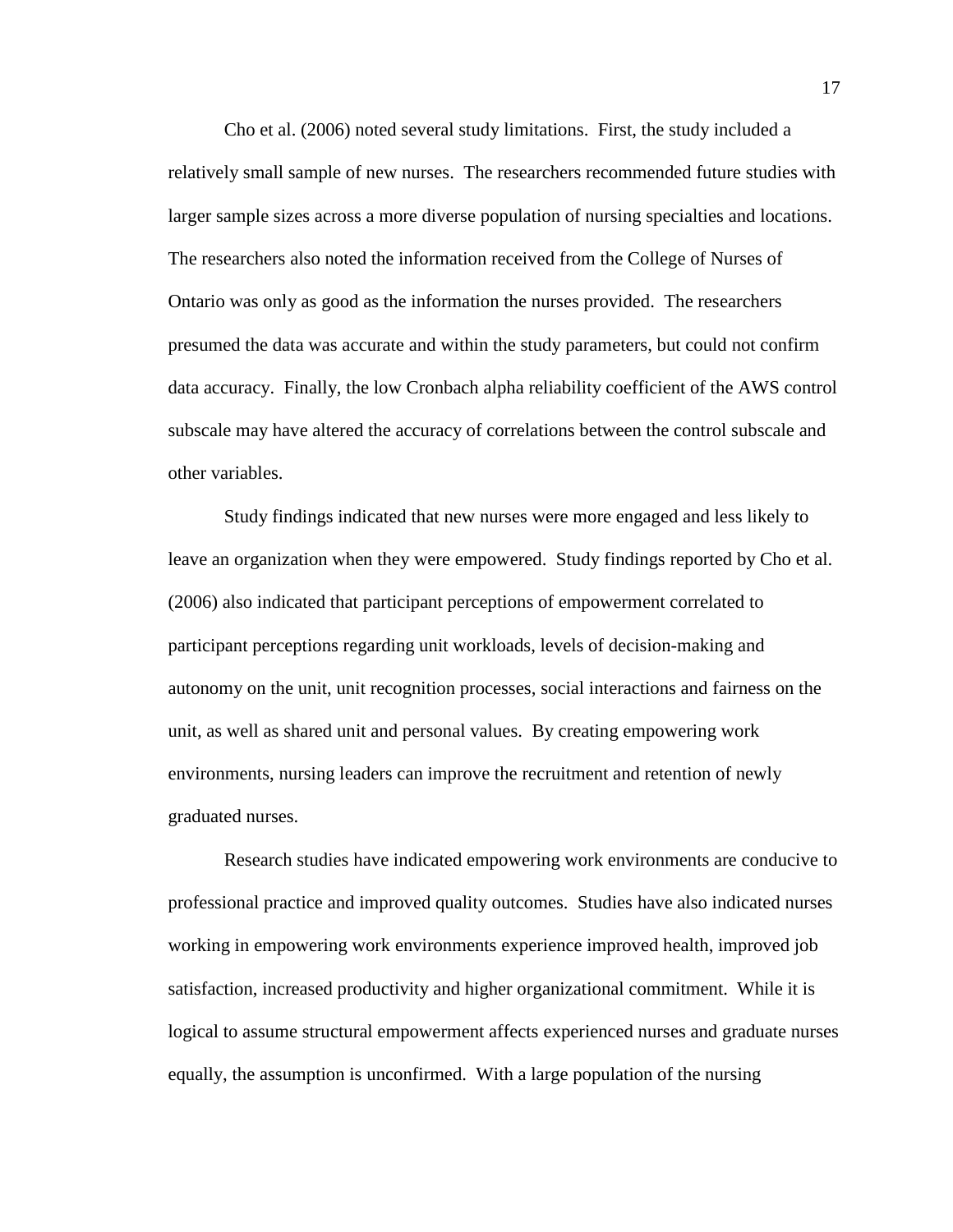workforce preparing to retire and working conditions becoming increasingly stressful and complex, it is important to create work environments that retain both experienced and new nurses. Spence Laschinger et al. (2009) tested a model derived from Kanter's Theory of Structural Empowerment and Schaugeli and Bakker's Theory of Work Engagement to study the effects of empowerment on clinical outcomes. The study also examined the perceived effects of nursing empowerment on graduate nurses versus experienced nurses.

Spence Laschinger et al. (2009) explained that Kanter's Theory of Structural Empowerment asserted organizational work environments determined the behaviors of the employees rather than individual tendencies. Schaugeli and Bakker's Theory of Work Engagement asserts that access to resources, such as supervisory support and developmental opportunities, encourages employee engagement, which results in job satisfaction and subsequent retention.

Spence Laschinger et al. (2009) utilized a sample of 593 nurses randomly selected from the College of Nurses Ontario registry list for two cross-sectional studies conducted simultaneously in 2005. The study population consisted of two groups of acute care staff nurses from Ontario. The first group consisted of 282 newly graduated nurses and the second group consisted of 311 experienced nurses. Newly graduated nurses were nurses with less than two years of experience and experienced nurses were nurses with more than two years of experience.

Spence Laschinger et al. (2009) utilized three questionnaires to collect data for the study. The Conditions of Work Effectiveness-II (CWEQ-II) measured structural empowerment. Six CWEQ-II subscales measured participants' perceptions of access to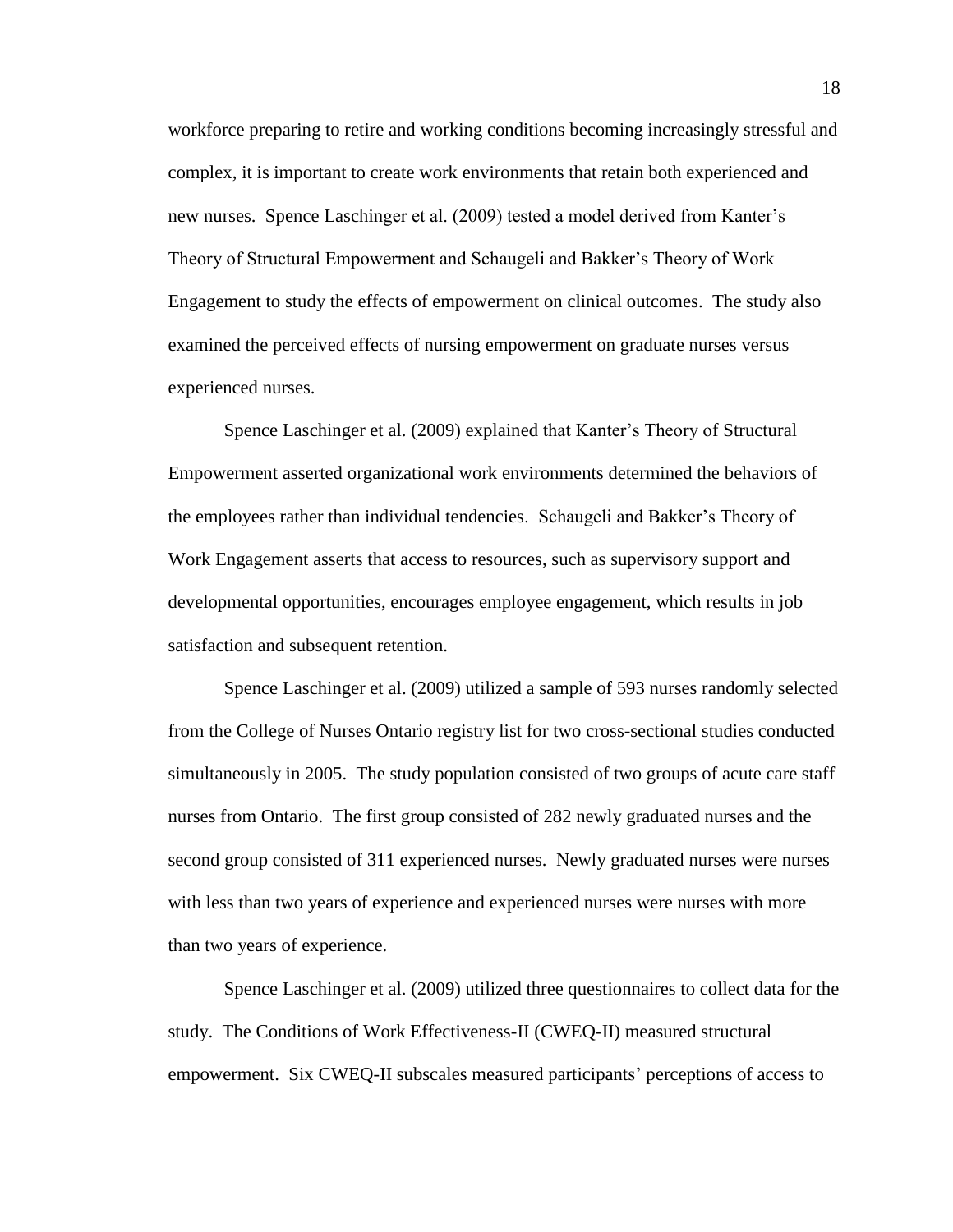the six structures of empowerment described by Kanter's Theory of Structural Empowerment, information, support, resources, formal and informal power, and opportunity. A 5-point Likert scale measured participants' responses with one representing 'none' and five representing 'a lot'. The CWEQ-II was reliable with a Cronbach alpha reliability coefficients ranging from 0.75 to 0.79. The Utrect Work Engagement Scale short form measured the three components of work engagement, vigor, dedication and absorption. A 5-point Likert scale measured participants' responses with one representing 'strongly disagree' and five representing 'strongly agree'. The Utrect Work Engagement Scale was reliable with a Cronbach alpha reliability coefficients ranging from 0.87 to 0.92. The Global Empowerment Scale measured participants' perceptions of work effectiveness. A 5-point Likert scale measured participants' responses with one representing 'strongly disagree' and five representing 'strongly agree'. The Global Empowerment scale was reliable with a Cronbach alpha coefficient reliability of 0.92.

Spence Laschinger et al. (2009) collected survey data from questionnaires mailed for the two 2005 surveys. Of the 593 surveys mailed, 185 new nurses returned useable surveys and 294 experienced nurses returned useable surveys for return rates of 58% and 69% respectively. The new nurses were an average of 27 years old and had an average of 1.5 years of experience. The experienced nurses were an average of 43 years old and had an average of 19 years of experience. Forty-three percent of the new nurses held degrees versus 24% of the experienced nurses.

Study data was analyzed using Structural Equation Modeling (SEM).The hypothesized model was determined to be a good fit with CFI, IFI and RMSEA values of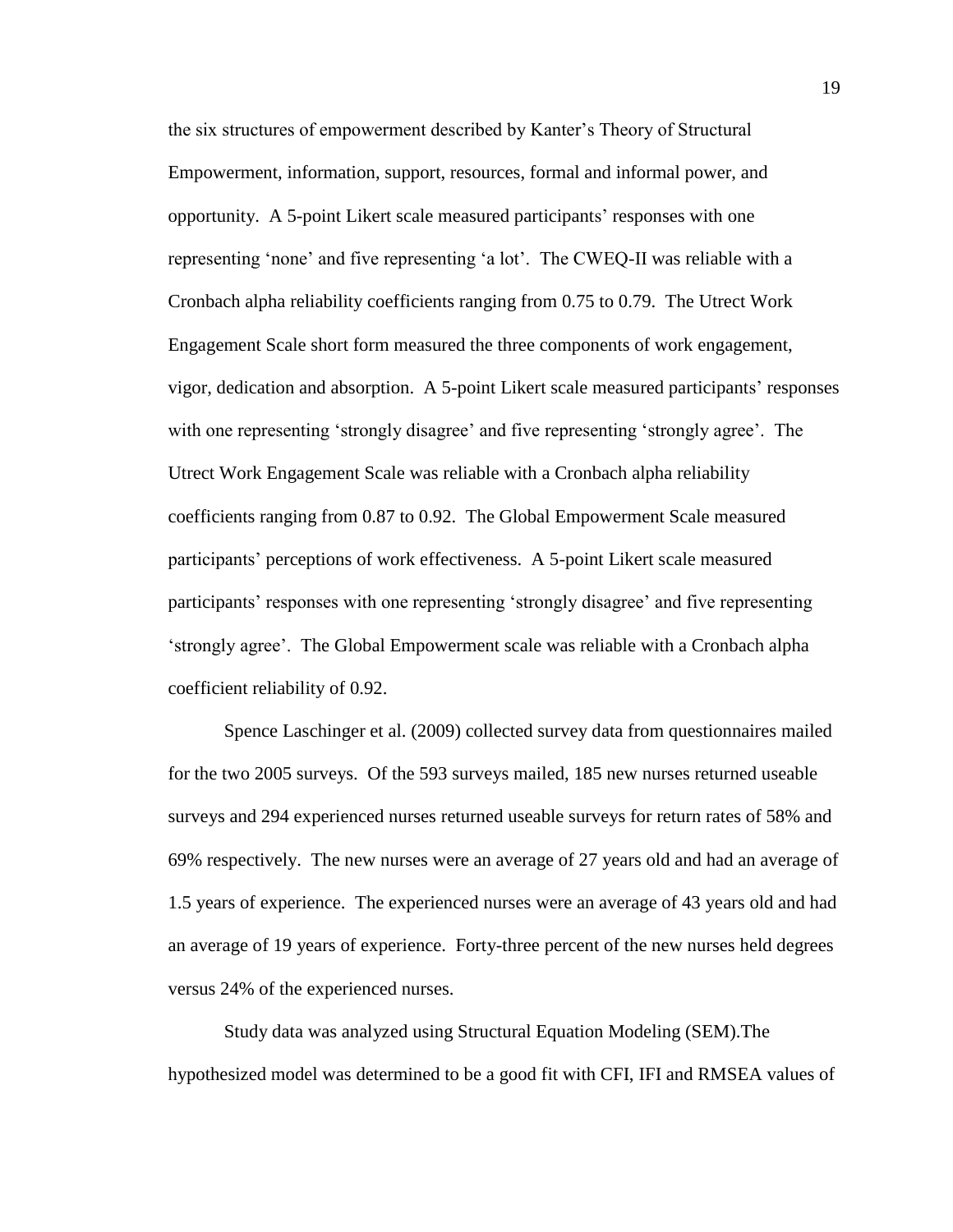0.948, 0.949 and 0.005 respectively. Spence Laschinger et al. (2009) reported a strong correlation between structural empowerment and work effectiveness in both study groups. Findings also indicated strong correlations between structural empowerment and work engagement, as well as between work engagement and work effectiveness in both groups. While the correlations between empowerment and work effectiveness and empowerment and engagement did not differ significantly between the two groups, the correlation between engagement and work effectiveness was significantly stronger among the experienced nurses.

A study limitation cited by Spence Laschinger et al. (2009) included the inability to make cause and effect statements based on study findings, as study data came from two separate studies. The researchers recommended future researchers collect data from experienced and newly graduated nurses simultaneously. A stronger test of model variations between experienced and newly graduated nurses would enable future researchers to make cause and effect statements with confidence.

Spence Laschinger et al. (2009) concluded that both new nurses and experienced nurses valued an empowering work environment. Findings confirmed that when nurses were empowered to practice in accordance with professional standards, they felt more fulfilled in their work and experienced higher levels of vigor, dedication and absorption. Alternatively, when nurses felt they had no access to resources, they reported lower levels of patient care quality on their units, lower levels of job satisfaction and higher turnover intentions.

In the review of literature, Spence Laschinger et al. (2010), found structural empowerment within the work place created feelings of professional fulfillment,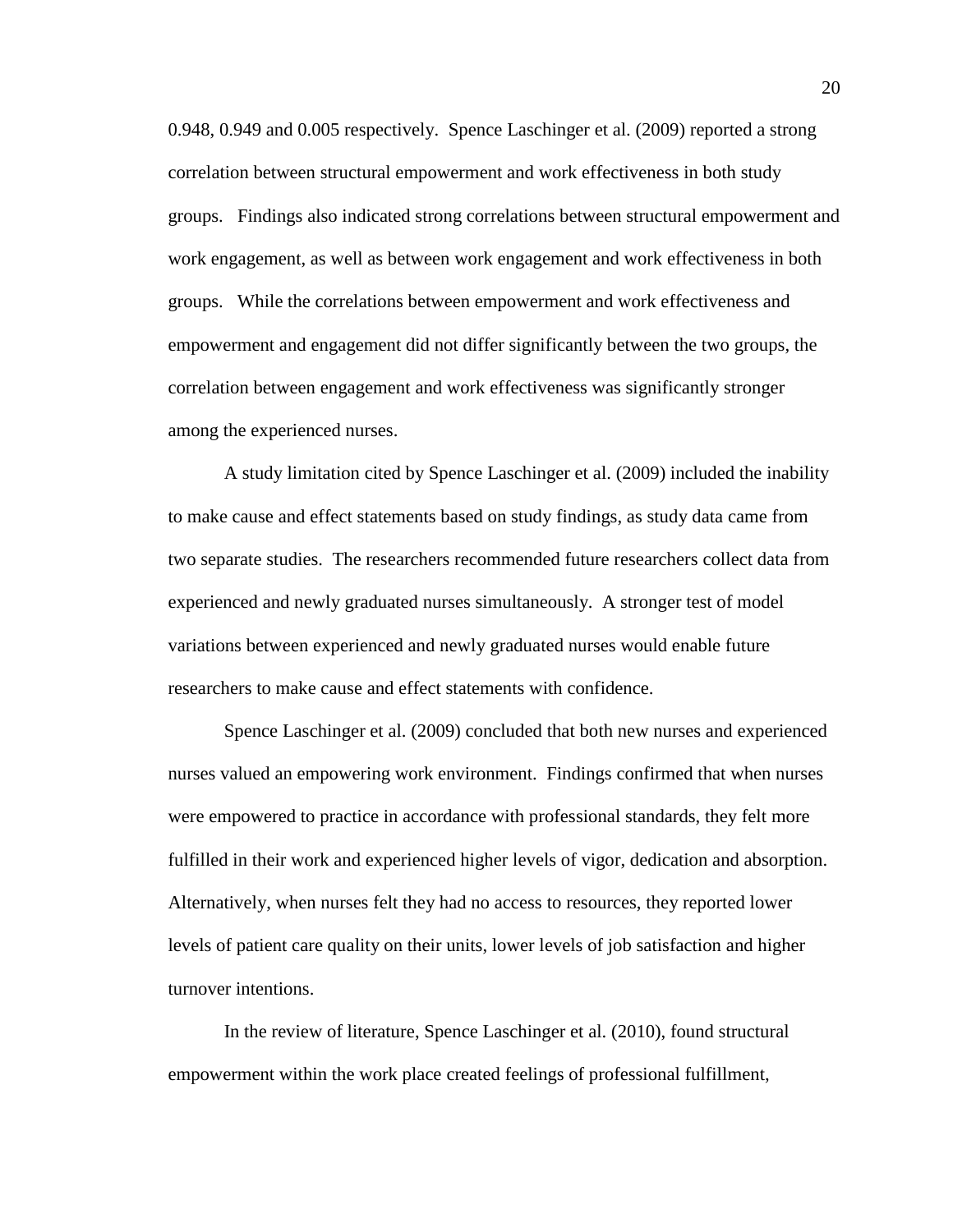improved organizational commitment and subsequently, improved retention. The researchers further reported that a study conducted by Beecroft et al. in 2008 attributed a 34% turnover intention to disempowering work conditions. In order to combat the impending nursing shortage, healthcare leaders must not only understand what types of work environments support nursing retention, but must also understand what types of work environments promote emotionally unhealthy workplaces.

Spence Laschinger et al. (2010) conducted a study to examine the relationship between perceptions of structural empowerment and experiences with workplace bullying and burnout among new graduate nurses in Canadian hospitals. The researchers utilized Kanter's Theory of Structural Empowerment as the framework to test their hypothesis that higher levels of structural empowerment would lead to lower levels of workplace bullying and subsequently, burnout. The researchers used data from the first wave of a longitudinal study of 1400 newly graduated nurses selected randomly from the Ontario nursing registry. The target sample included all nurses with less than three years of experience.

Spence Laschinger et al. (2010) used three instruments to collect data for this cross-sectional study. The Conditions for Work Effectiveness Questionnaire-II (CWEQ-II) measured participants' perceptions of structural empowerment. A 5-point Likert scale measured participants' perceptions of access to opportunity, information, support, resources, formal power and informal power. The researchers added and averaged the responses for each subscale then added and averaged the subscale scores for a total empowerment score ranging from six to 30. The CWEQ-II was reliable with a Cronbach alpha reliability coefficients ranging from 0.79 to 0.82. The Negative Acts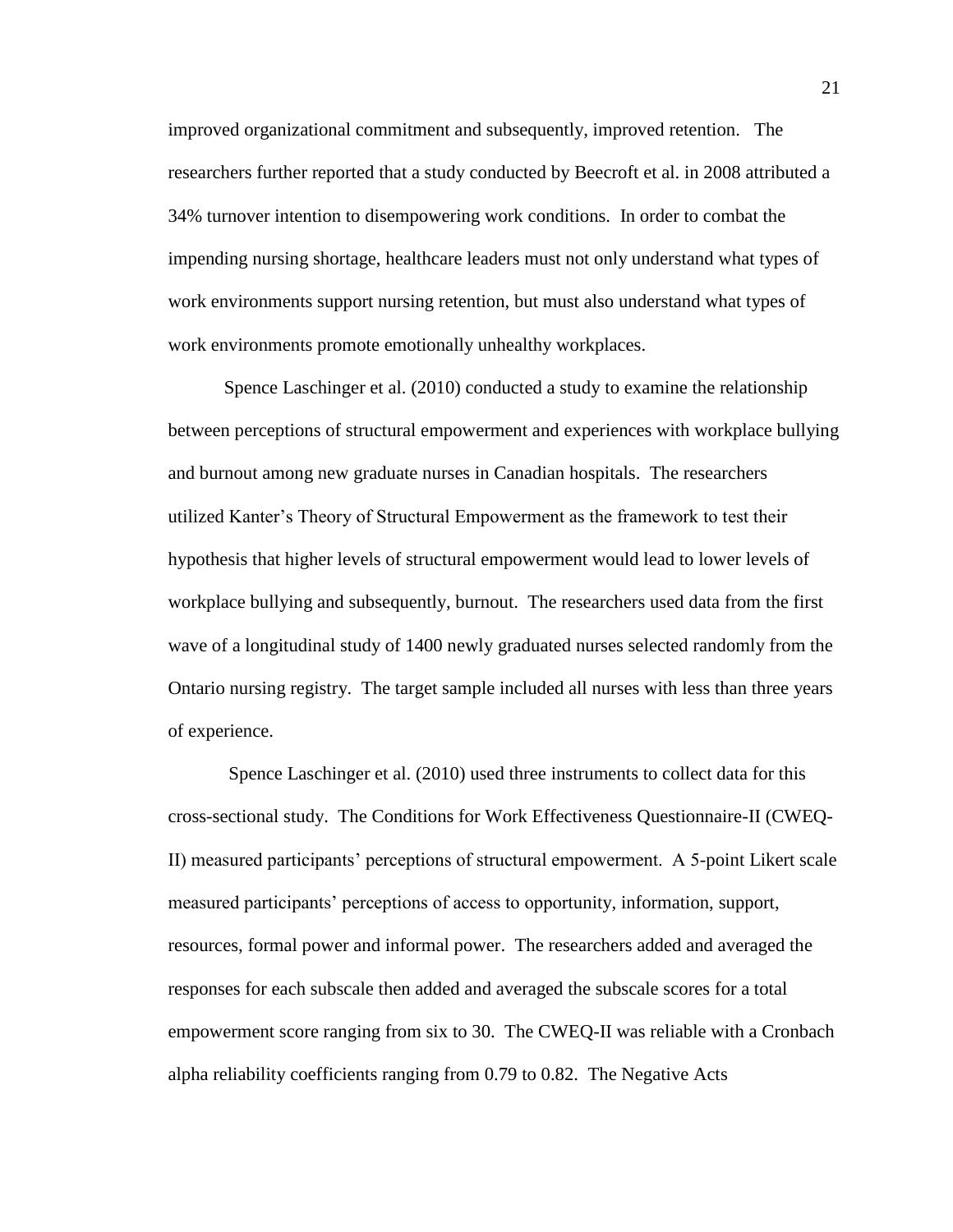Questionnaire-Revised (NAQ-R) measured participants' perceptions of bullying behaviors in the work place. The questionnaire rated 22 items in three subscales, personrelated bullying, work-related bullying and physically intimidating bullying, ranging from 'daily' to 'never'. A 5-point Likert scale measured responses with one representing 'never' and five representing 'daily'. The NAQ-R was reliable with a Cronbach alpha reliability coefficient of 0.92. The Maslach Burnout Inventory-General Survey (MBI-GS) measured participant burnout. A 7-point Likert scale measured participants' responses with zero representing 'never' and six representing 'daily'. The survey evaluated 16 items measuring emotional exhaustion, cynicism and professional inefficacy. The MBI-GS was reliable with Cronbach alpha reliability coefficients ranging from 0.89 to 0.91.

Spence Laschinger et al. (2010) reported that 546 of the 1400 nurses returned useable questionnaires, for a 39% return rate. Of the 546 nurses who returned surveys, 415 met the study criteria for 'newly graduated'. Study participants were, on average, 27 years old. The majority of participants, 96.4%, were bachelor prepared nurses. The participants had been with their current employer and on their current unit for an average of two years, were full time associates and reported missing four shifts per year. Seventy-one percent of the participants who reported missing work during the last year cited 'mental health' days as the reason for their absence.

Spence Laschinger et al. (2010) evaluated study results using descriptive and inferential analysis. A modified version of the hypothesized model was determined to be an adequate fit with CFI, IFI and RMSEA values of 0.98, 0.98 and 0.09 respectively. Findings also indicated empowerment correlated negatively to exhaustion, exhaustion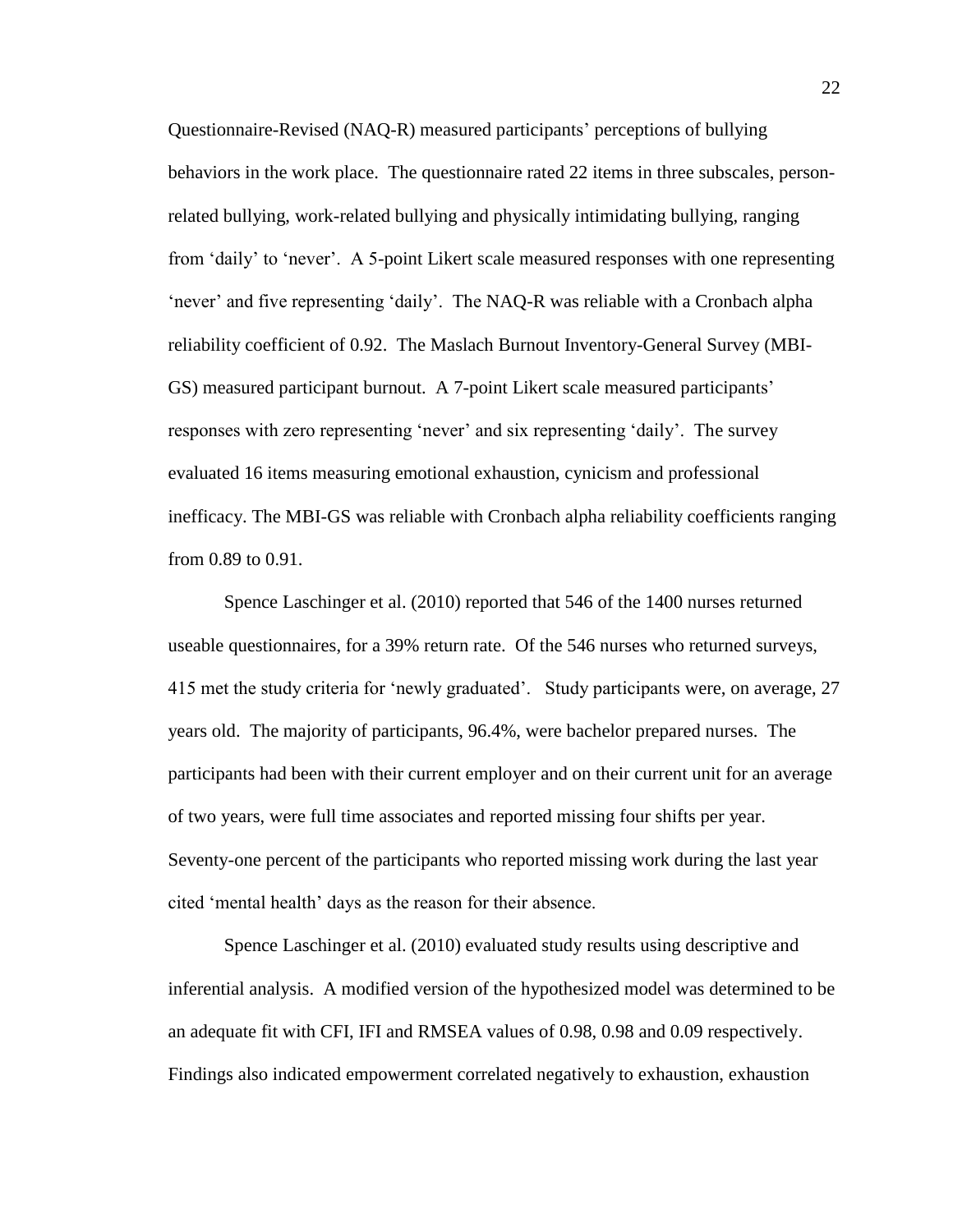correlated positively to cynicism and cynicism correlated negatively to efficacy, further supporting the study model. The researchers also reported empowerment correlated negatively to negative acts. Study findings indicated that new nurses perceived moderate levels of work place empowerment, which was similar to nurses in other studies. Study participants rated access to opportunity highest among empowerment components. Forty-nine percent of the study participants displayed high emotional exhaustion scores. Thirty-three percent of the study participants met bullying criteria.

Spence Laschinger et al. (2010) reported two study limitations. First, the crosssectional design of the study did not allow for cause and effect analysis. Second, the tested model did not account for individual personal and/or situational factors that might have affected the impact of bullying behaviors on participant burnout. The researchers recommended a future longitudinal study to confirm study results, as well as the inclusion of a consideration of individual personal and/or situational factors into future studies.

Study findings indicated that bullying behaviors not only affected job satisfaction and nursing retention, but also the physical and mental health of nurses. Providing nurses with access to information, resources, support, opportunities, and formal and informal power, increased nurses' perceptions of empowerment and lowered bullying behaviors in the workplace. By striving to create empowering workplaces, nursing leaders can decrease nursing burnout, improve nursing engagement and retain nurses (Spence Laschinger et al., 2010).

# <span id="page-26-0"></span>*Nursing Satisfaction in the Work Environment*

Challenging work environments can have a negative impact on the health and performance of nurses. Over the last ten years, attempts made by healthcare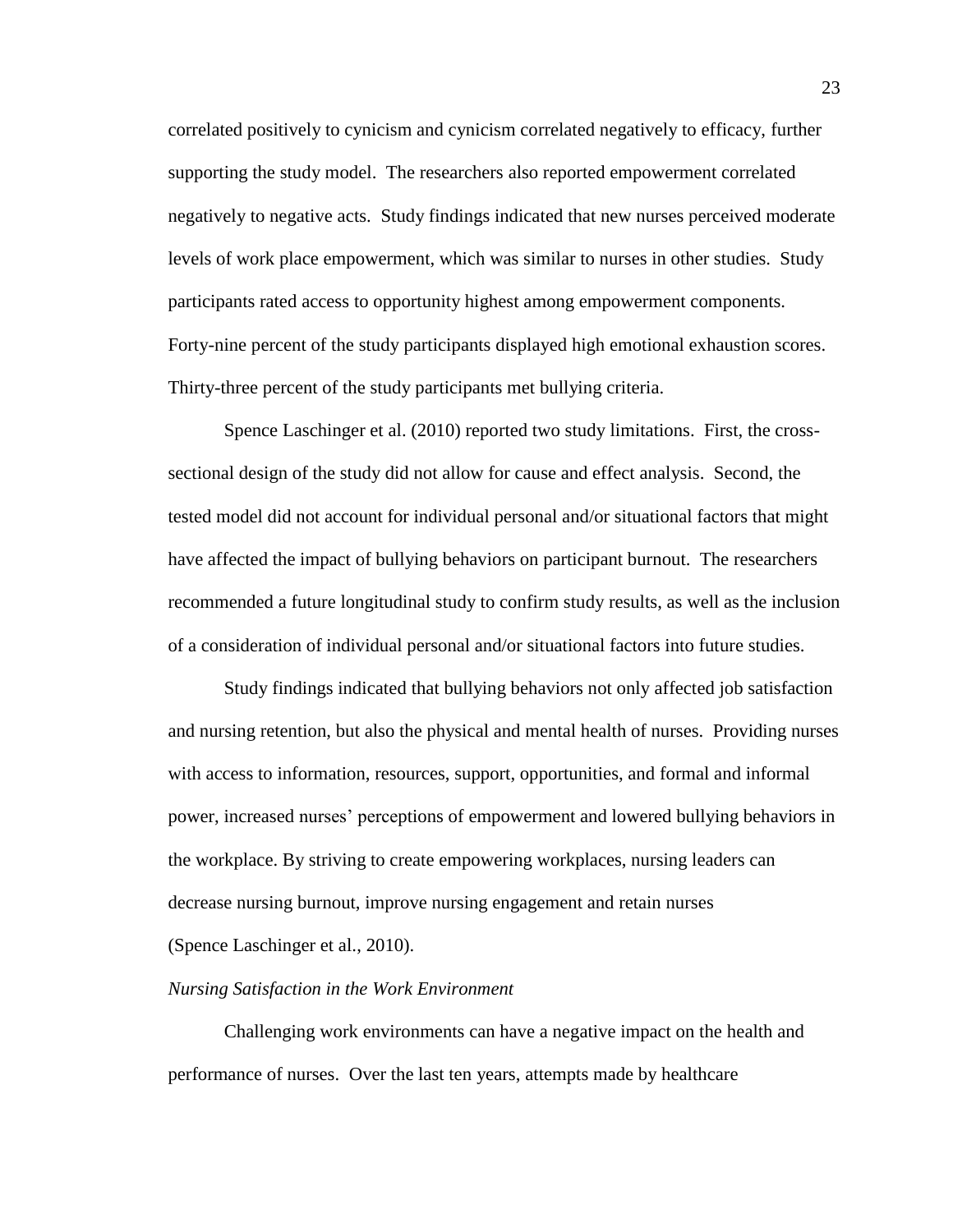organizations to mitigate cost concerns related to the impending changes in healthcare inadvertently created some of those challenging environments. As organizations attempted to cut costs, both staffing and resources were sometimes lost. Nurses who survived work force reductions absorbed high patient volumes and, in some instances, the work once completed by eliminated supportive services. Organizations experienced higher levels of nursing dissatisfaction and nursing turnover and the quality of patient care declined, as did patient satisfaction. Multiple studies have examined how structural empowerment affects work environments, but few studies have examined how structural empowerment affects nurses. Spence Laschinger et al. (2001) tested an expanded model of Kanter's Theory of Structural Empowerment to determine what relationships, if any, existed between empowering work environments, nursing satisfaction and job strain.

Spence Laschinger et al. (2001) used a predictive, non-experimental study design to test the expanded model. The target population consisted of 600 nurses, 300 male and 300 female, who worked in Ontario's tertiary care hospitals. The researchers randomly selected nurses from the College of Nurses of Ontario registry list. Participants were representative of multiple specialty areas.

Spence Laschinger et al. (2001) used three questionnaires to collect data for the study, the Conditions for Work Effectiveness Questionnaire (CWEQ), the Psychological Empowerment Scale, and the Job Content Questionnaire. The four subscales of the CWEQ measured perceived access to information, support, resources and opportunity. The CWEQ used a 5-point Likert scale to rate participants' responses. The researchers added and averaged subscale responses for subscale scores and added and averaged subscale scores for the overall empowerment score. The Cronbach alpha reliability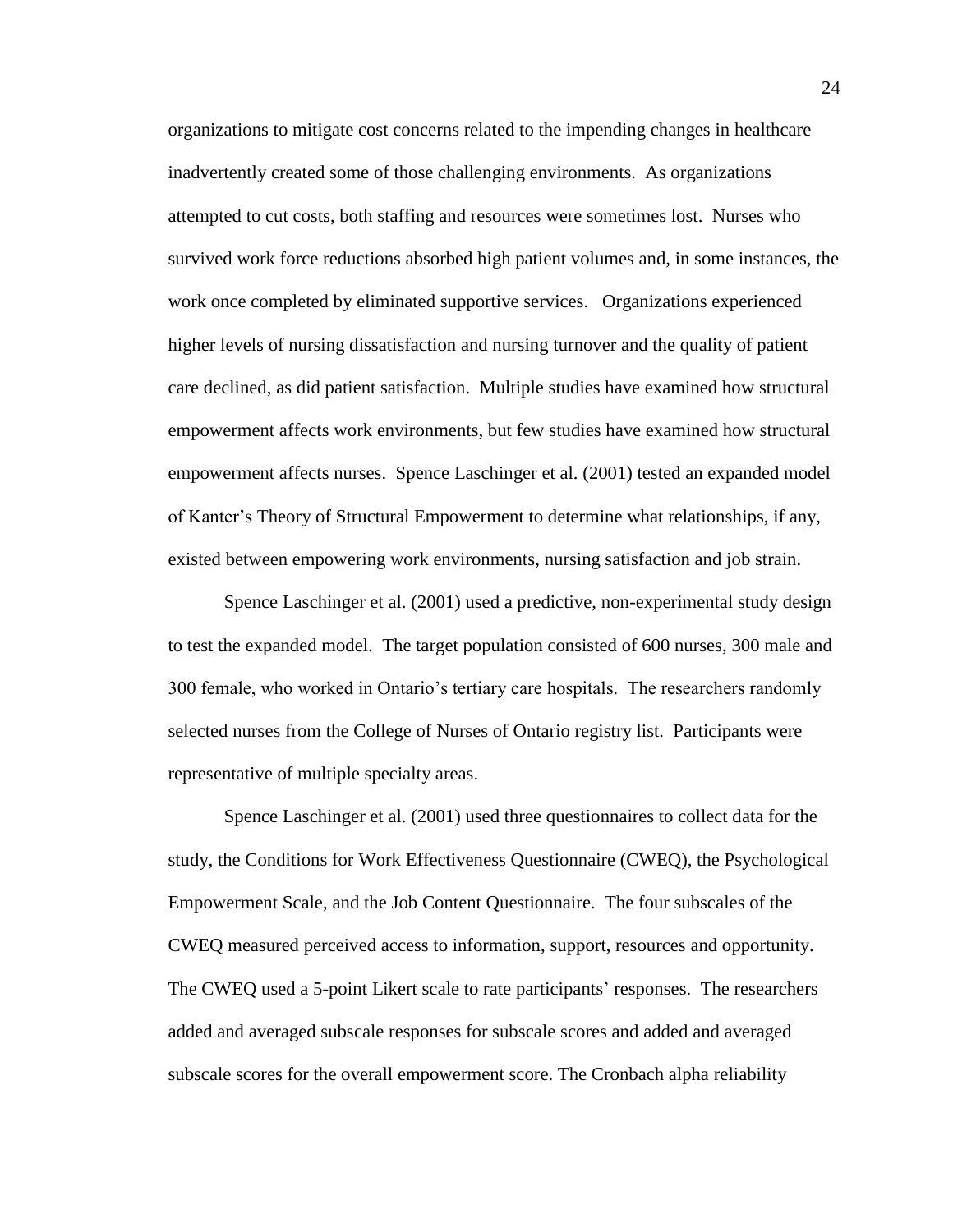coefficient for the CWEQ subscales ranged from 0.79 to 0.82. The Psychological Empowerment Scale measured the four components of psychological empowerment, which included meaningful work, competence, autonomy and impact. A 5-point Likert scale measured participants' responses. The tool was reliable with a Cronbach alpha reliability coefficient of 0.82. The Job Content Questionnaire measured job strain. The Job Content Questionnaire consisted of two subscales. One measured psychological demands and the other measured decisional latitude. The decisional latitude subscale included four questions related to intellectual discretion and two related to authority over decisions. A 5-point Likert scale measured participants' responses. The researchers converted the psychological demand scores and decisional latitude scores to zero to ten scales with zero representing 'best' and ten representing 'worse'. The researchers then multiplied the scores to create a job strain index ranging from zero to 100. The Job Content Questionnaire was reliable with a Cronbach alpha reliability coefficient of 0.71.

Of the 600 surveys mailed out, 404 were returned and useable for a 72% return rate. Of the 404 nurses who returned useable surveys, 194 were male and 210 were female. On average, the age of the participants was 40 years old. The average nursing experience among the participants was 16 years and the average length of time the participants had been in their current job was 8 years. As previously noted, the target population was representative of multiple specialty areas. Spence Laschinger et al. (2001) reported medical-surgical nurses made up 36% of the participants, critical care nurses made up 33% of the participants with maternal child and psychiatric nurses making up the remainder of the target population at 9% and 21.5% respectively. Only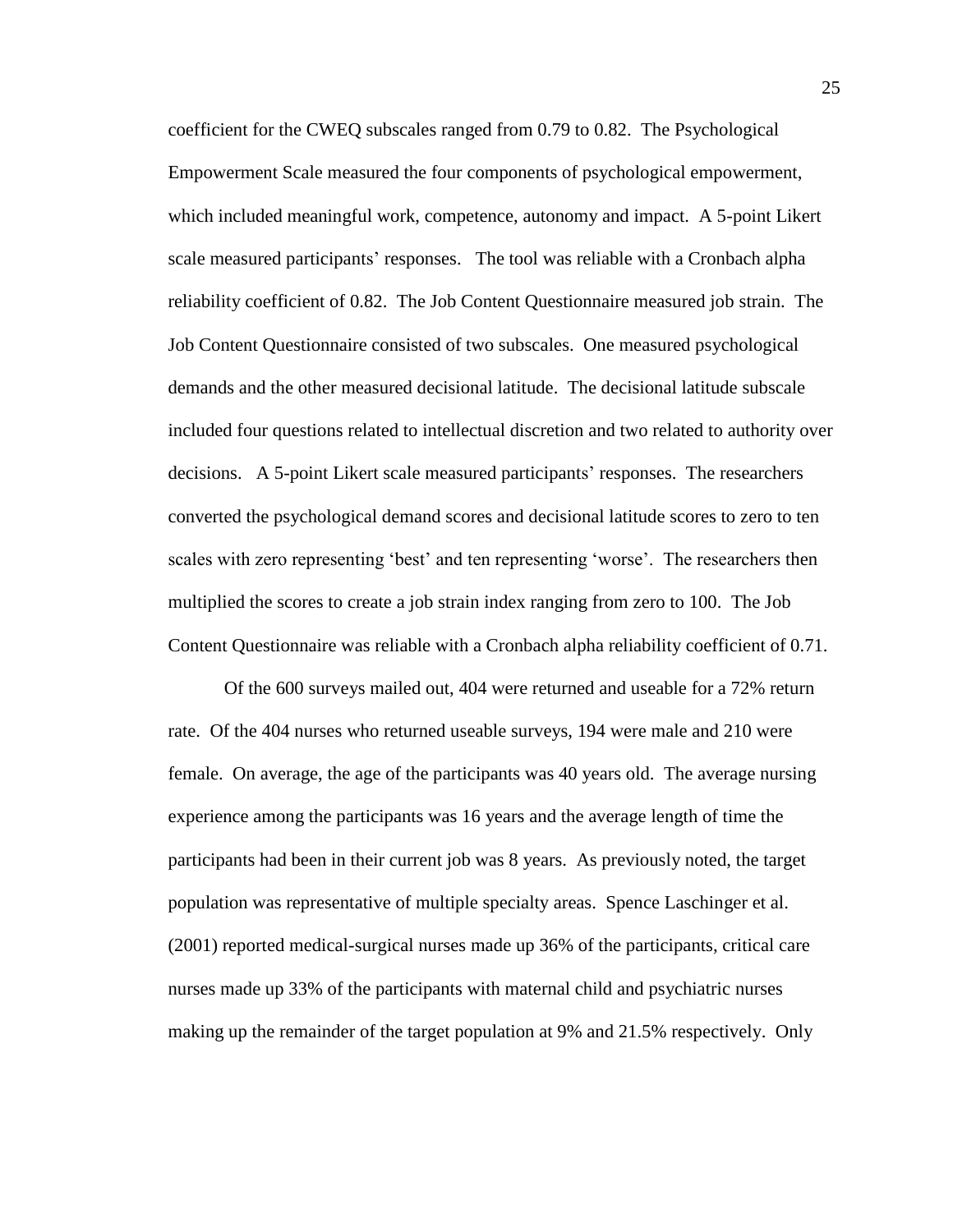15% of the participants held nursing degrees. The remaining 85% of the target population held diplomas.

The researchers analyzed the study data using Structural Equation Modeling (SEM). Spence Laschinger et al. (2001) reported a positive correlation between structural empowerment and psychological empowerment, as well as a negative correlation between psychological empowerment and job strain. The study also indicated a strongly positive correlation between psychological empowerment and job satisfaction. Results supported a modified version of the expanded model of Kanter's Theory of Structural Empowerment, which suggested structural empowerment affected psychological empowerment and, subsequently, job strain. The modified version of the hypothesized model was determined to be an adequate fit with CFI and IFI values of 0.95 and 0.905 respectively. What this study added to the body of work surrounding structural empowerment was how psychological empowerment, in addition to structural empowerment, further improved nursing satisfaction. The study findings suggested that when nurses are empowered, complex and demanding work environments do not necessarily lead to nursing burnout.

Spence Laschinger et al. (2001) noted potential study limitations, as 194 of the 404 participants were male, which was not an accurate representation of Ontario's nursing population. A model, using a random subsample of the appropriate gender proportions for the Ontario nursing population, showed no significant change from the original study results.

The findings of the study further supported the contention that structural empowerment improved nursing performance, nursing satisfaction, nursing retention and

26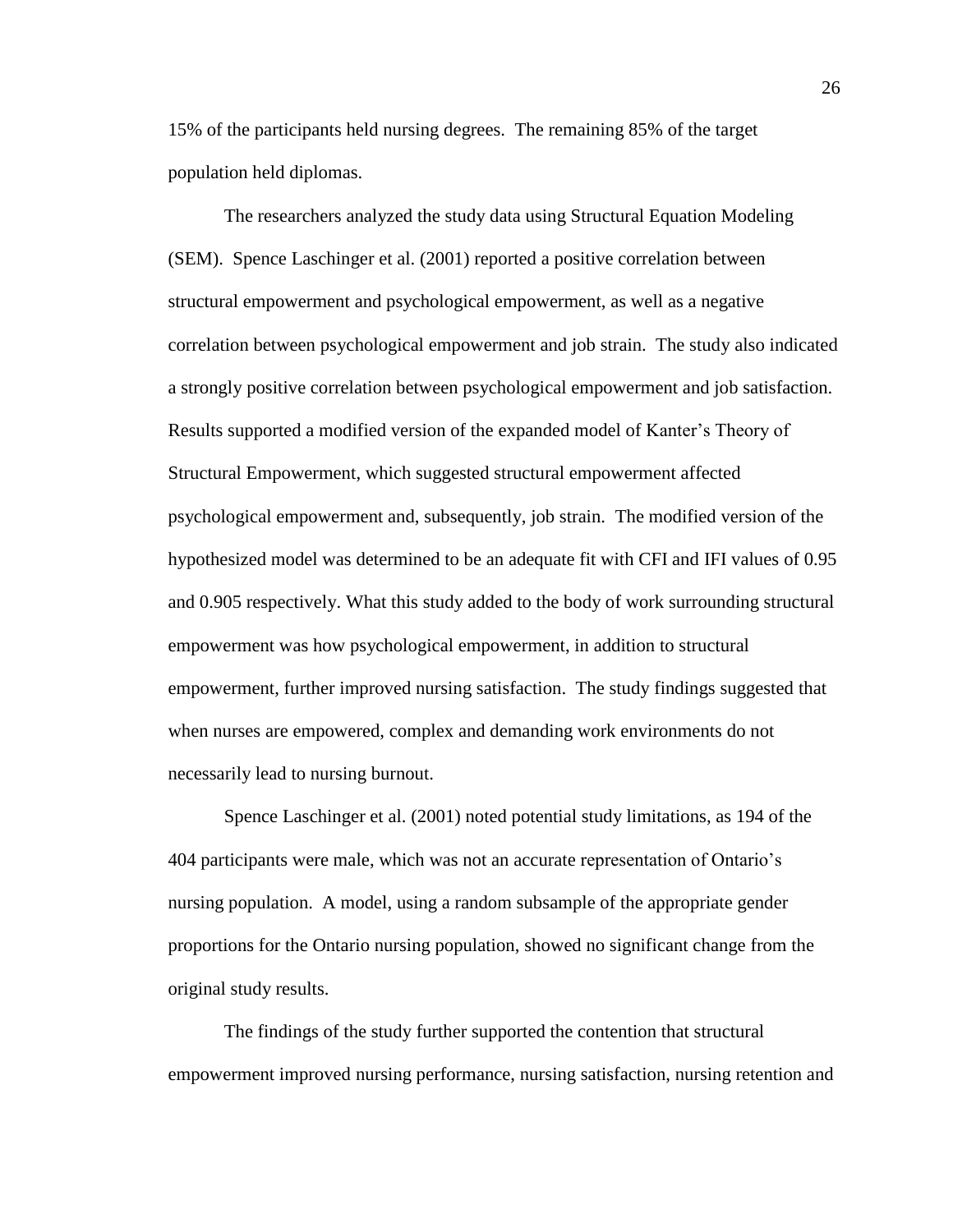the quality of patient care. Spence Laschinger et al. (2001) suggested the study findings also had implications for nursing leaders, as removing barriers to structural empowerment improved the work environment and, as a result, the work being done.

In the review of literature, Wilson et al. (2008) discovered a number of previous researchers reported finding a strong correlation between job satisfaction and retention. In order to understand how structural empowerment affected retention, it was important to understand those factors that contributed to job satisfaction. Because the nursing workforce was comprised of multiple generations, however, identifying a single set of factors that supported nursing job satisfaction was nearly impossible. The researchers studied the impact of various work place components on job satisfaction across multiple generations of nurses.

Wilson et al. (2008) utilized data obtained from an Ontario Nurse Survey conducted in 2003. Thirteen thousand and one hundred registered and licensed practical nurses, who had indicated on their 2003 College of Nurses of Ontario registration renewal form that they worked in medical, surgical or critical care areas, received the Ontario Nurse Survey. The researchers excluded licensed practical nurses from the final target sample. The target population represented registered nurses from 75 Ontario acute care teaching and community hospitals.

The McCloskey Mueller Satisfaction Scale (MMSS) measured the job satisfaction of the 2003 Ontario Nurse Survey participants. The MMSS included 31 items that measured eight individual components of job satisfaction. Those components included extrinsic rewards, scheduling, balance of family and work, interactions with co-workers, other interaction opportunities, professional opportunities, praise and recognition and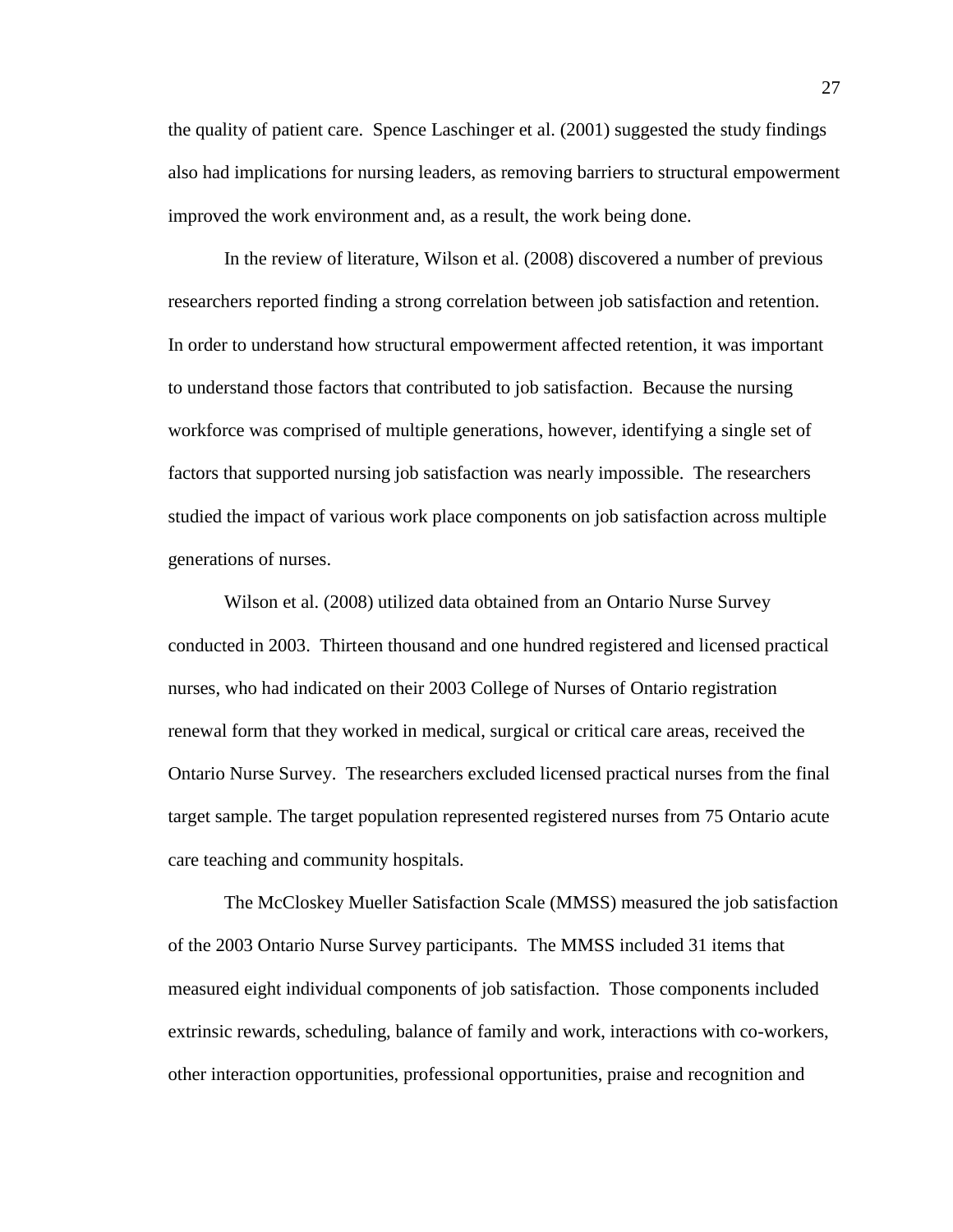control and responsibility. A 5-point Likert-type scale measured responses from one, which indicated 'very dissatisfied', to five, which indicated 'very satisfied'. The instrument was reliable with the exception of the balance of family and work subscale, which had a Cronbach alpha reliability coefficient of 0.15. Because of its low reliability coefficient, Wilson et al. (2008) excluded the balance of family and work subscale from the study. The researchers collected participant demographics and reported the data utilizing descriptive statistics. Reported demographic information included number of nurses from each generation, age, nursing experience, number of nurses from each clinical area, work status, educational information, number of nurses with certifications, number of nurses enrolled in college classes and overall health of each participant.

Of the 13,100 nurses who received surveys, 8,456 registered nurses and licensed practical nurses returned completed surveys, for a response rate of 65%. For the purpose of this study, however, Wilson et al. (2008) focused only on the 6,541 registered nurses who responded to the survey. The researchers used descriptive statistics to summarize participants' demographic data. The target sample consisted of 3,043 Baby Boomer, 2,898 Generation X (Gen-Xers) and 600 Generation Y (Gen-Ys) nurses. The study defined Baby Boomers as nurses born between 1946 & 1964; Gen-Xers as nurses born between 1965 & 1979; and Gen-Ys as those nurses born 1980 and later. The average age and years of experience of the Baby Boomers participating in the study were 51 and 25 years respectively; the Gen-Xs were 37 and 4 years respectively; and the Gen-Ys were 26 and 4 years respectively.

Study data revealed 31% of Gen-Y nurses participating in the survey held baccalaureate degrees while the Gen-X and Baby Boomers only held baccalaureate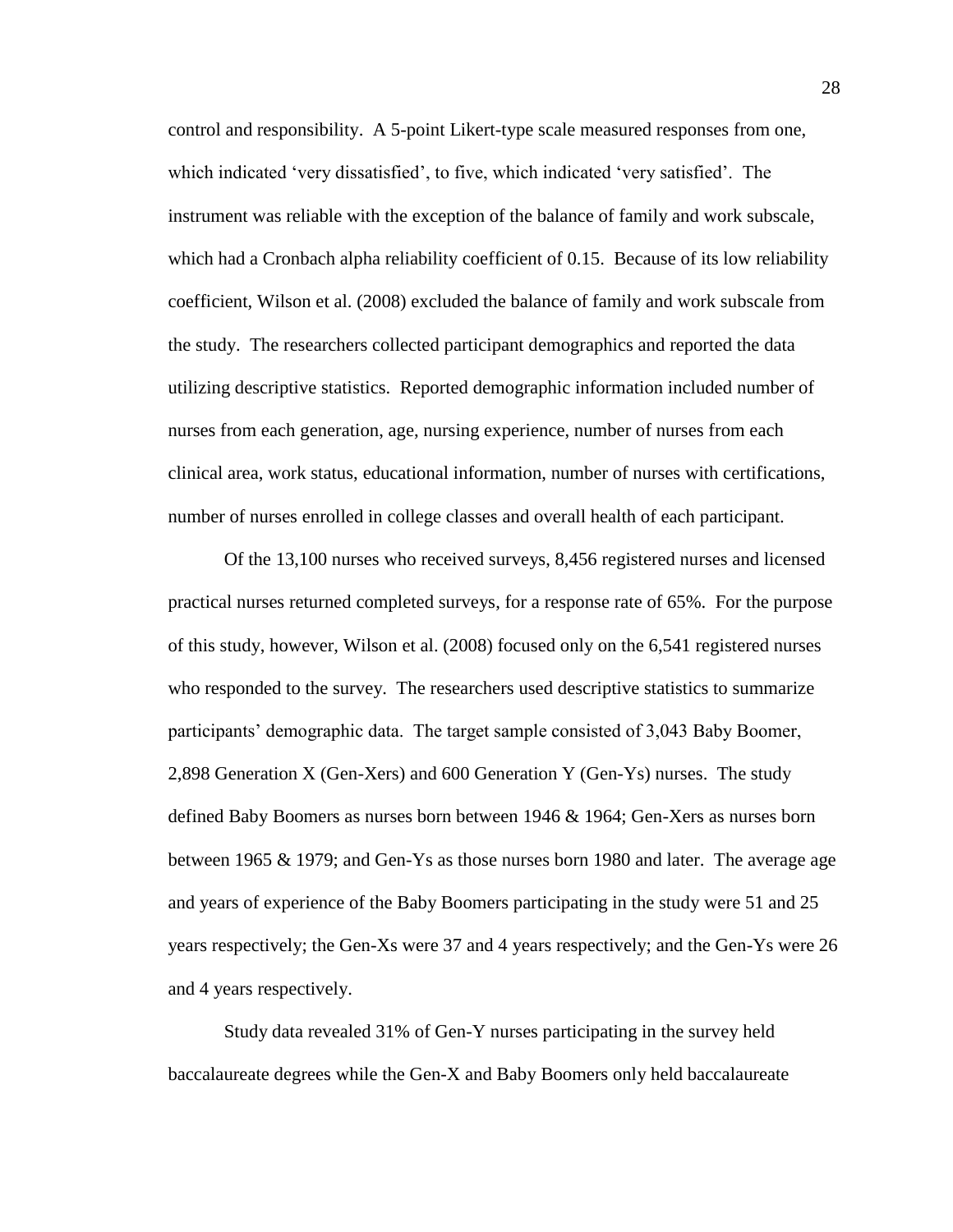degrees at a rate of 20% and 10%, respectively. Data also indicated 30% of the Gen-Y participants enrolled in university or college classes, while only 20% of the Gen-X and 10% of the Boomers participating enrolled in university or college classes (Wilson et al, 2008).

Wilson et al. (2008) used multivariate analysis of variance to examine generational differences regarding job satisfaction. Study findings indicated significant differences across the three generations related to pay and benefits, scheduling, professional opportunities, praise and recognition and control and responsibility. Findings indicated that Baby Boomers had higher levels of satisfaction regarding pay and benefits than did Gen-X and Gen-Y participants. Study findings also indicated Baby Boomers were more satisfied regarding opportunities, praise and recognition, and control and responsibility than were Gen-X participants. Satisfaction with co-workers and interaction opportunities showed no significant difference across the three generations.

According to the researchers, limitations of the study included the restriction of the study to acute care hospital settings and the single point in time measure of job satisfaction. Wilson et al. (2008) encouraged future studies that included a more diverse target population of nurses and examined job satisfaction over time.

Despite the limitations of the study, Wilson et al. (2008) concluded the findings revealed a strong correlation among the Gen-X and Gen-Y participants between continuous learning and job satisfaction. Findings also revealed a desire for a higher level of professional opportunities, praise and recognition, control and responsibility and job satisfaction among the Gen-X participants. As noted in a 2002 study, referenced by the researchers, "nurses who report higher levels of job satisfaction also report a greater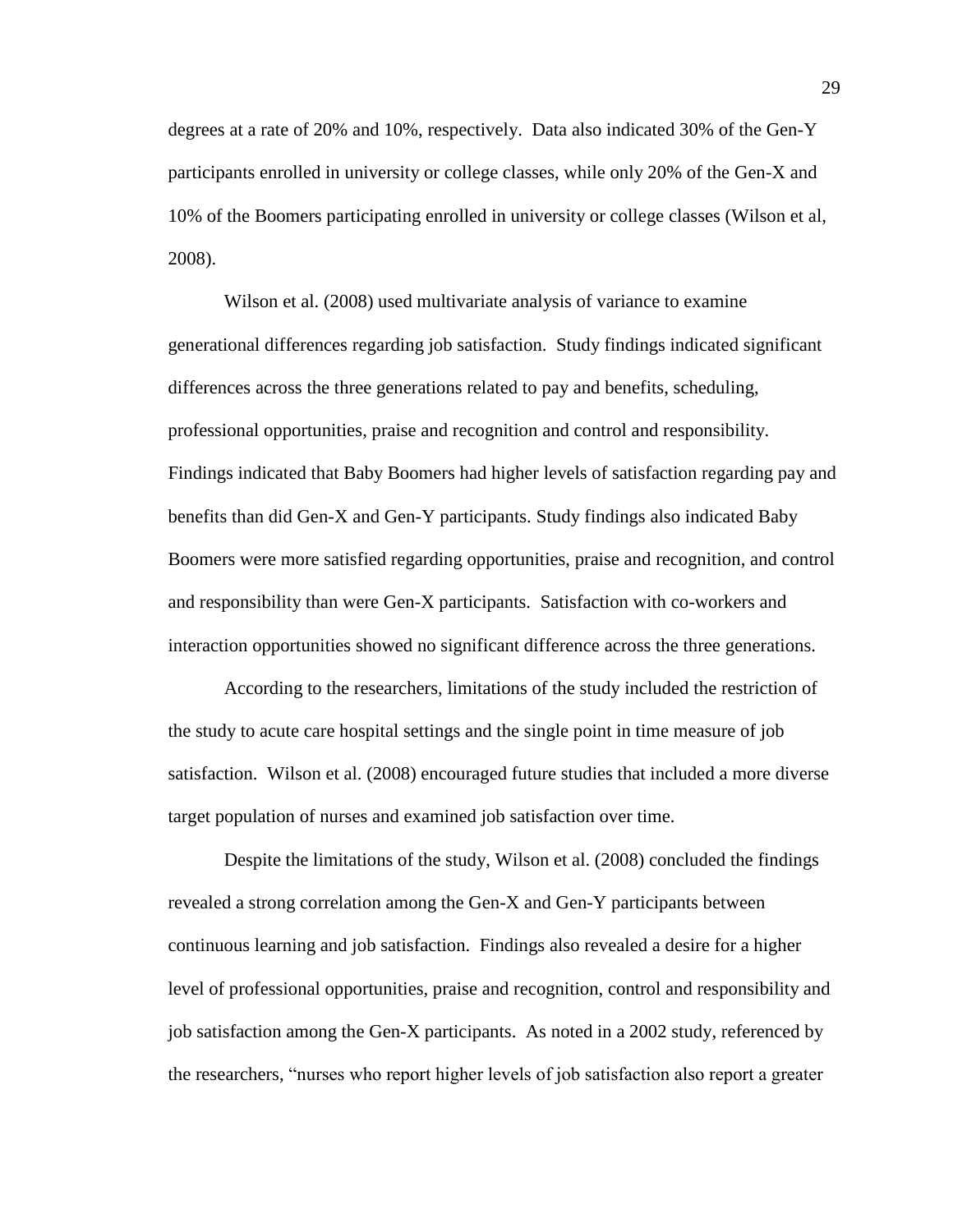likelihood of remaining employed in their current health care organization" (Wilson et al., 2008, p. 717). Study findings supported the contention that work environments supportive of structural empowerment provided nurses with access to opportunity, information, support, resources and guidance; provided Gen-X and Gen-Y nurses with satisfying work experiences and improved retention rates for healthcare organizations.

In their review of the literature, Ning, Zhong, Libo, & Qiujie's (2009) identified several prior studies that had examined the relationship between job satisfaction and Kanter's Theory of Structural Empowerment. One of the reviewed studies reported finding nurses who were encouraged by their leaders to be autonomous, part of decisionmaking processes and trusted as competent health care providers, felt high levels of empowerment and job satisfaction. The researchers noted nursing shortages and the resulting impacts were not unique to Western cultures. The researchers cited another study, conducted in China, which revealed Chinese nurses reported high turnover intentions and underscored the importance of creating work environments that both attracted and retained nurses. Among China's nursing population, however, the correlation between job satisfaction and Kanter's Theory of Structural Empowerment had not been widely studied. Similar to the challenges faced by the leaders of healthcare organizations in the United States, Chinese healthcare leaders were struggling to meet the challenge of caring for much more complex patients with far fewer nurses. Ning et al. tested Kanter's Theory of Structural Empowerment as it related to the relationships between demographics, structural empowerment and job satisfaction. Specifically, the researchers wanted to discover the degree of structural empowerment perceived by Chinese nurses, the level of job satisfaction experienced by Chinese nurses and the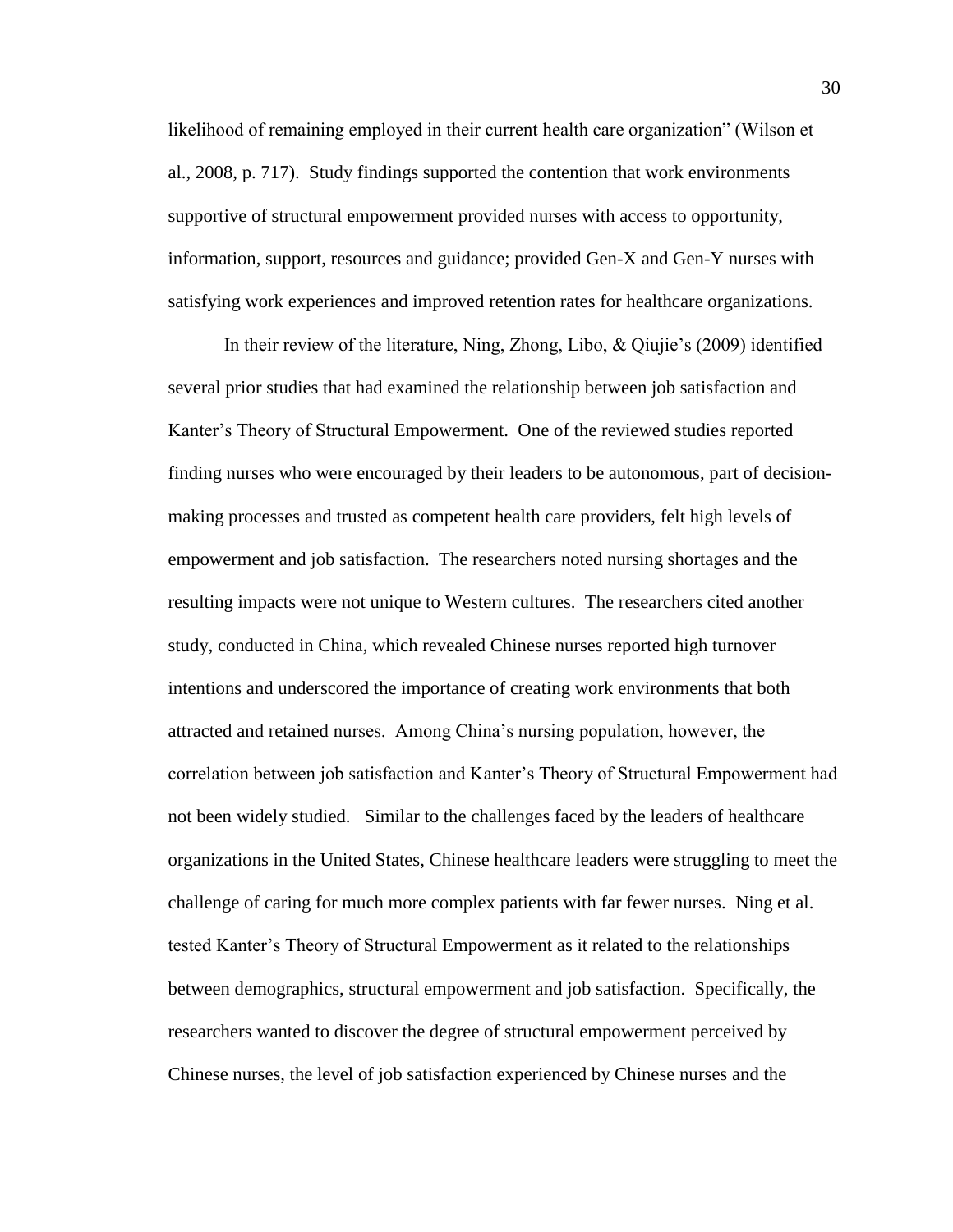relationships existing between participant demographics, structural empowerment and job satisfaction among Chinese nurses.

Ning et al. (2009) utilized questionnaires to collect data from the target population for this correlational, cross-sectional study. The target population of 650 registered staff nurses, employed for at least one year, was recruited from six different hospitals in Harbin, China using convenience sampling.

The questionnaires used by Ning et al. (2009) included the Demographic Data Questionnaire, the Conditions of Work Effectiveness Questionnaire-II (CWEQ-II) and the Minnesota Satisfaction Questionnaire (MSQ). The researchers created the Demographic Data Questionnaire and used the questionnaire to collect information about participants including age, tenure, job category, professional title, work objective, marital status and educational level.

The CWEQ-II measured structural empowerment. With the permission of the CWEQ-II developer, Ning et al. (2009) translated the original CWEQ-II to Chinese. The Chinese version of the CWEQ-II consisted of 19 items. A 5-point rating scale measured participants' responses with one representing 'none' and five representing 'a lot'. The CWEQ-II was reliable with Cronbach alpha reliabilities coefficients ranging from 0.65 to 0.86 for the translated questionnaire. The MSQ measured job satisfaction. A 5-point rating scale measured participants' responses with one representing 'disagree' and five representing 'strongly agree'. Twenty items were included on the MSQ. The MSQ was reliable with a Cronbach alpha reliability coefficient of 0.94.

Of the 650 nurses who received surveys, 598 returned complete data for a return rate of 92%. Study participants were female, ranged from 19-54 years of age and had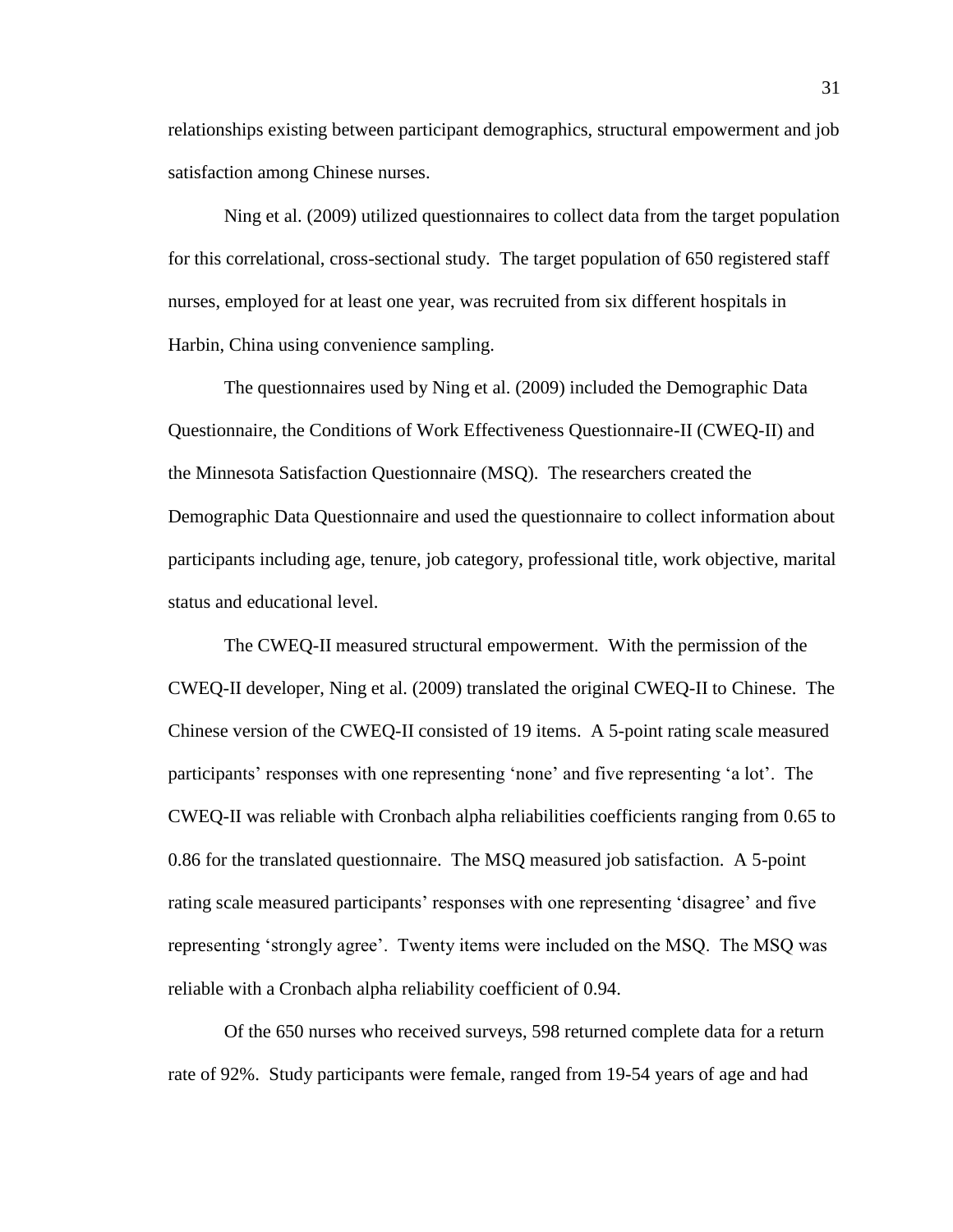been in their jobs from one to 38 years. Ning et al. (2009) reported that 58.7% of the participants cited 'love nursing' as their work objective while 12.4% cited 'satisfy parents' expectation' and 28.9% cited 'survival need'.

Study results reported by Ning et al. (2009) supported a positive correlation between structural empowerment and job satisfaction (P<0.01). Results of the CWEQ-II indicated that nurses felt their work environments were moderately empowering with a total empowerment score of (M-19.14; SD-4.35). The highest CWEQ-II score was access to support, while the lowest score was access to resources. Results of the MSQ indicated nursing dissatisfaction was highest in the areas of compensation and workload (M-3.17; SD-1.25). The researchers also reported participants' perceptions of empowerment correlated positively with younger nurses and a love of nursing. Job satisfaction correlated positively with higher levels of education and a love of nursing.

Ning et al. (2009) noted several study limitations. First, the researchers collected data from hospitals in a single city. Second, the study's questionnaires were not developed for Chinese nursing populations and, as such, might not have been culturally sensitive. The researchers stressed the importance of conducting future longitudinal studies in China across a more diverse geographical area and utilizing data collection tools developed specifically for the Chinese nursing population. Despite the limitations of the study, Ning et al. felt the study supported the use of Kanter's Theory of Structural Empowerment in Chinese healthcare organizations, as study results suggested empowering work environments improved job satisfaction.

Ning et al. (2009) summarized study findings supporting Kanter's theory that work environments shape individual behaviors and perceptions. Like nurses who

32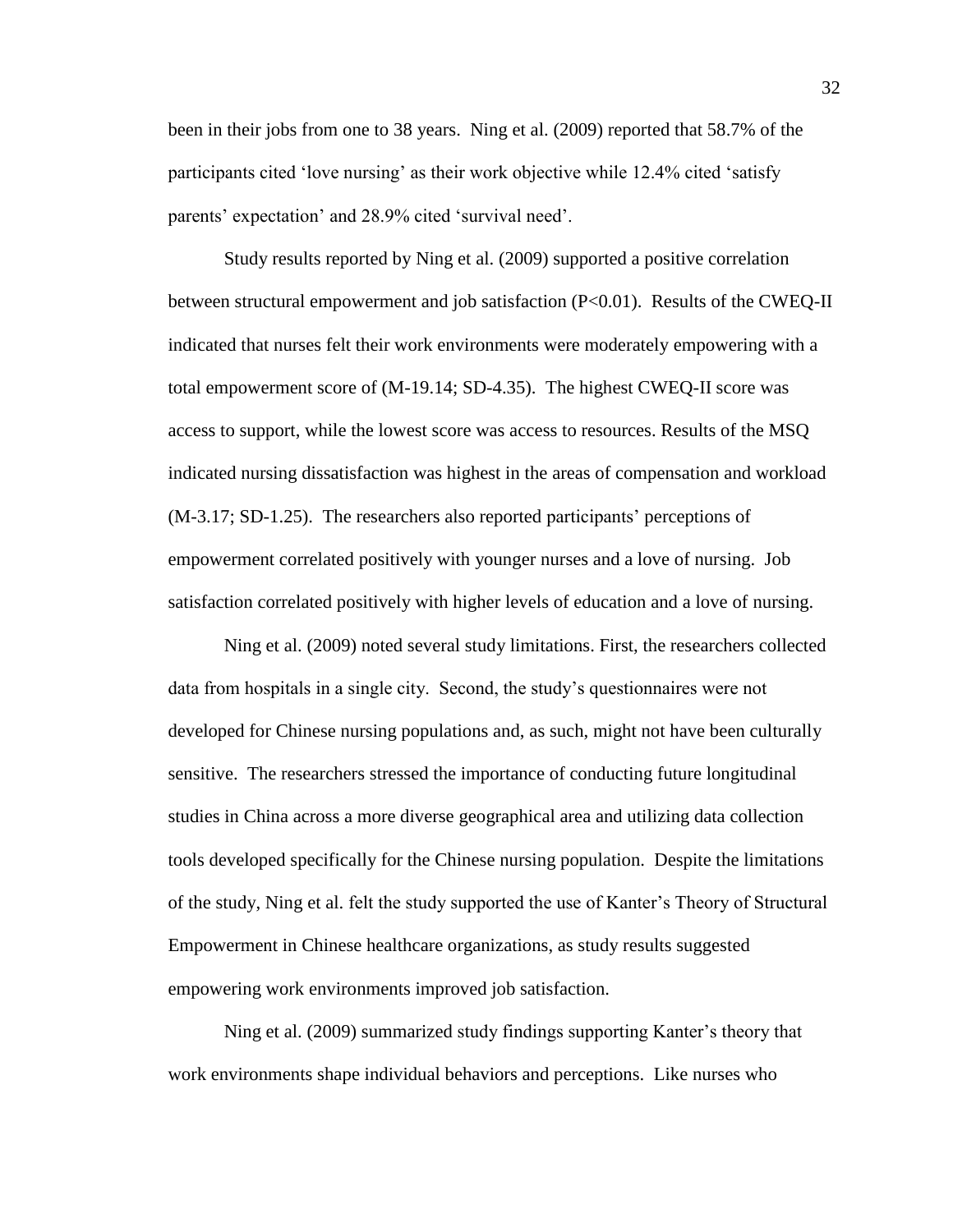participated in similar studies conducted in the United States, Chinese nurses only perceived themselves to be moderately empowered. Unlike nurses involved in similar studies conducted in the United States, however, Chinese nurses felt they had lesser degrees of access to resources and to opportunities. The researchers did not provide theories regarding the disparate perceptions of access to resources between U.S. and Chinese nurses. They did, however, indicate that the inability of Chinese nurses to supplement their knowledge with ongoing educational opportunities, interact directly with physician counterparts and other healthcare disciplines and/or have a say in the decisions about patient care they delivered, negatively impacted their perceptions of access to resources and opportunities.

Not unlike the United States, China is facing a nursing shortage. Chinese nurses, like American nurses, are dissatisfied with their growing workloads; their dissatisfaction reflected in high levels of burnout and subsequent turnover. The correlations between nursing perceptions of empowerment, job satisfaction and nursing turnover, however, have not been widely studied. Cai & Zhou (2009) examined the relationships between nurses' perceptions of empowerment, job satisfaction and turnover intentions among Chinese nurses.

The target population for Cai & Zhou's (2009) study consisted of a convenience sample of 189 nurses who were working in two tertiary hospitals of a large Chinese city on one given day. The researchers used six questionnaires to collect data from the study participants.

The first questionnaire, a demographic questionnaire developed by the researchers, collected information about the study participants including age, educational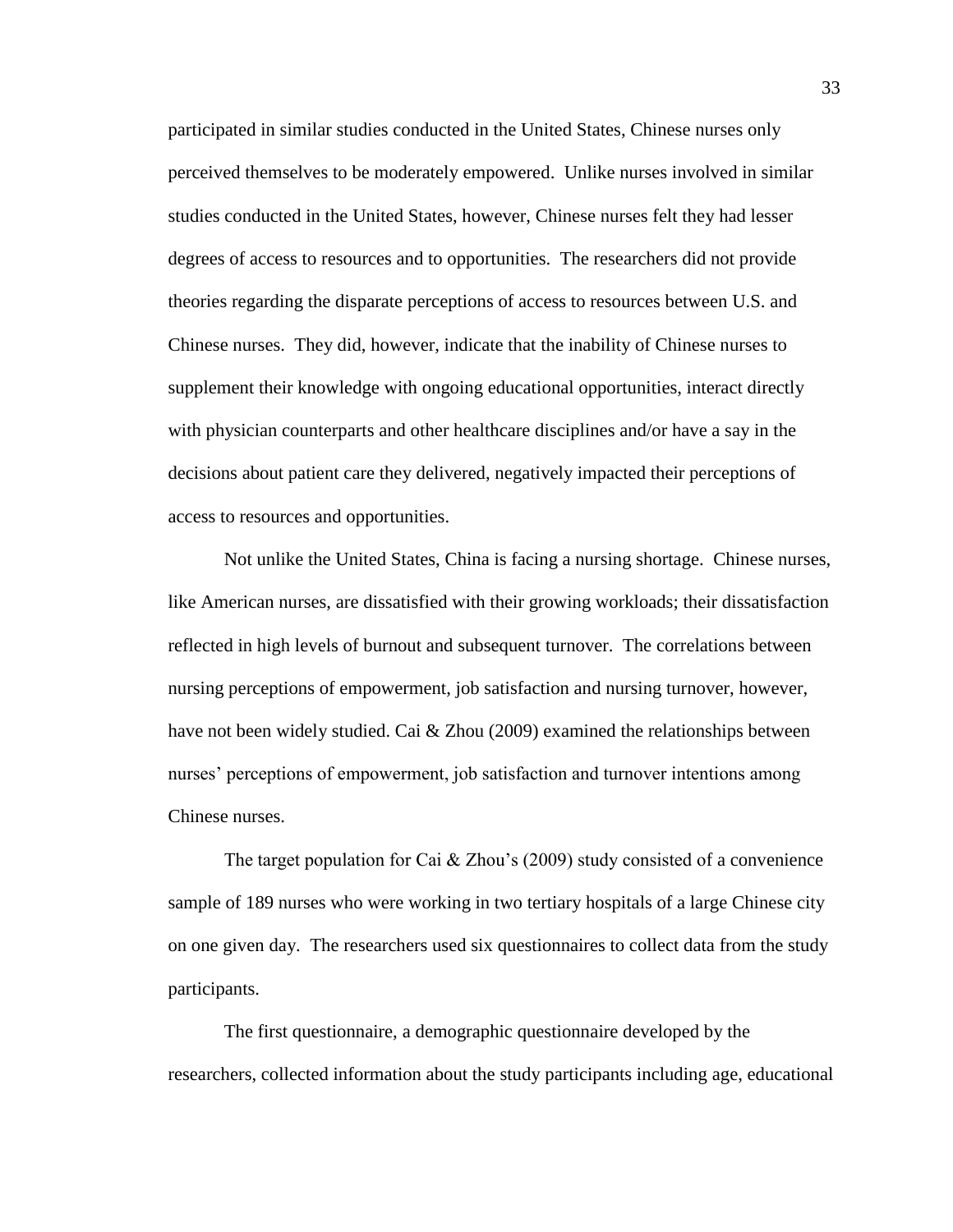level, marital status, years as a nurse and area of specialty (Cai  $&$  Zhou, 2009). The Conditions for Work Effectiveness Questionnaire (CWEQ-II) measured participants' perceptions of empowerment in the work place. Subscales of the CWEQ-II were reflective of empowerment components from Kanter's Theory of Structural Empowerment: access to opportunity, access to information, access to support and access to resources. A 5-point Likert scale measured participants' responses. An overall empowerment score was determined by first adding then averaging the scores of each of the subscales, then by adding and averaging the results of the four subscales. The CWEQ-II was reliable with a Cronbach alpha reliability coefficient ranging from 0.76 to 0.85. The Job Activities Scale (JAS) measured participants' perceptions of formal power in the work environment. The JAS contained 12 items. A 5-point Likert scale measured participants' perceptions of job flexibility, discretion, visibility and recognition in the work place. The JAS was reliable with a Cronbach alpha reliability coefficient of 0.80. The Organizational Relationship Scale (ORS) measured participants' perceptions of informal power within the work place. The ORS contained 18 items. A 5-point Likert scale measured participants' perceptions of political alliances, sponsor support, peer networking and subordinate relationship in the work environment. The ORS was reliable with a Cronbach alpha reliability coefficient of 0.89. The Global Job Satisfaction Questionnaire, found to be reliable with a Cronbach alpha reliability coefficient of 0.82, was a five-item tool used in the study. The tool, frequently utilized with Chinese studies, measured responses using a 7-point Likert scale. The final tool used by the study was the Chinese version of the Michigan Organization Assessment Questionnaire. The Michigan Organization Assessment Questionnaire measured turnover intention with three items. A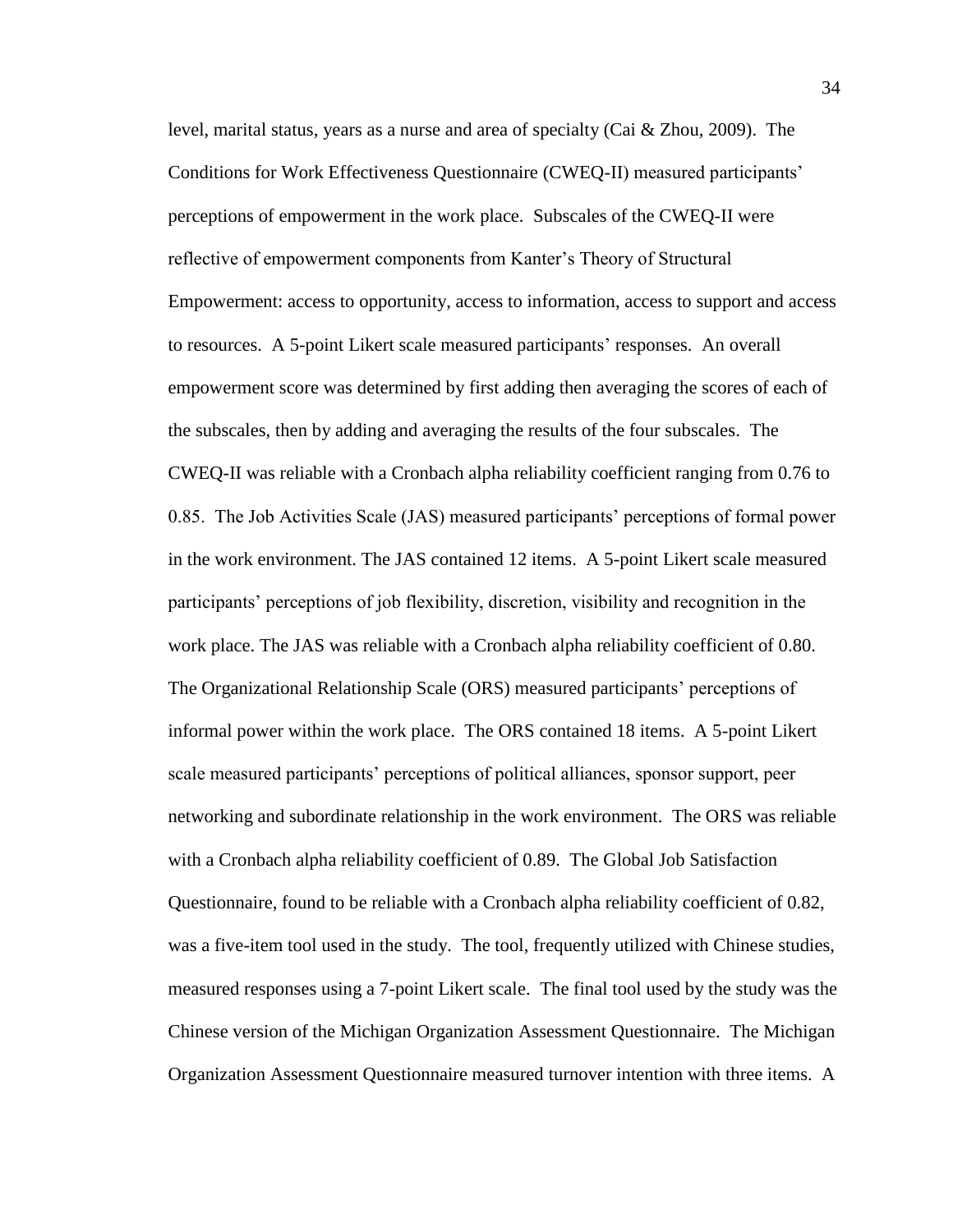5-point Likert scale measured participants' responses. The questionnaire was reliable with a Cronbach alpha reliability scale of 0.86.

On the day Cai & Zhou (2009) distributed questionnaires for the study, 85 nurses participated from one hospital and 104 nurses participated from the other; representing 30% of the total population of nurses employed by the two hospitals. The participants were female and ranged in age from 19 to 55 years old. The researchers reported participants had an average of 19.64 years of experience and had been in their current jobs for an average of 8.12 years. All participants were involved in direct patient care with 48.7% being medical-surgical nurses and 20.1% being emergency room or critical care nurses.

Cai & Zhou (2009) reported no statistically significant correlations between turnover intentions and demographic variables. Study findings indicated participants perceived moderate levels of empowerment (mean=12.63) slightly higher than participants of previous studies (11.04-12.18). The researchers theorized these scores were due to lower expectations of access to power among the Chinese study participants. Study findings also indicated participants' perceived highest levels of access to resources and lowest levels of access to information. The researchers noted, while many Chinese organizations had adopted Western leadership theories, Chinese hospitals continued to retain hierarchal management structures. Additionally, study findings indicated positive correlations between participants' perceptions of structural empowerment and job satisfaction and negative correlations between participants' turnover intentions and perceptions about formal power in the work place.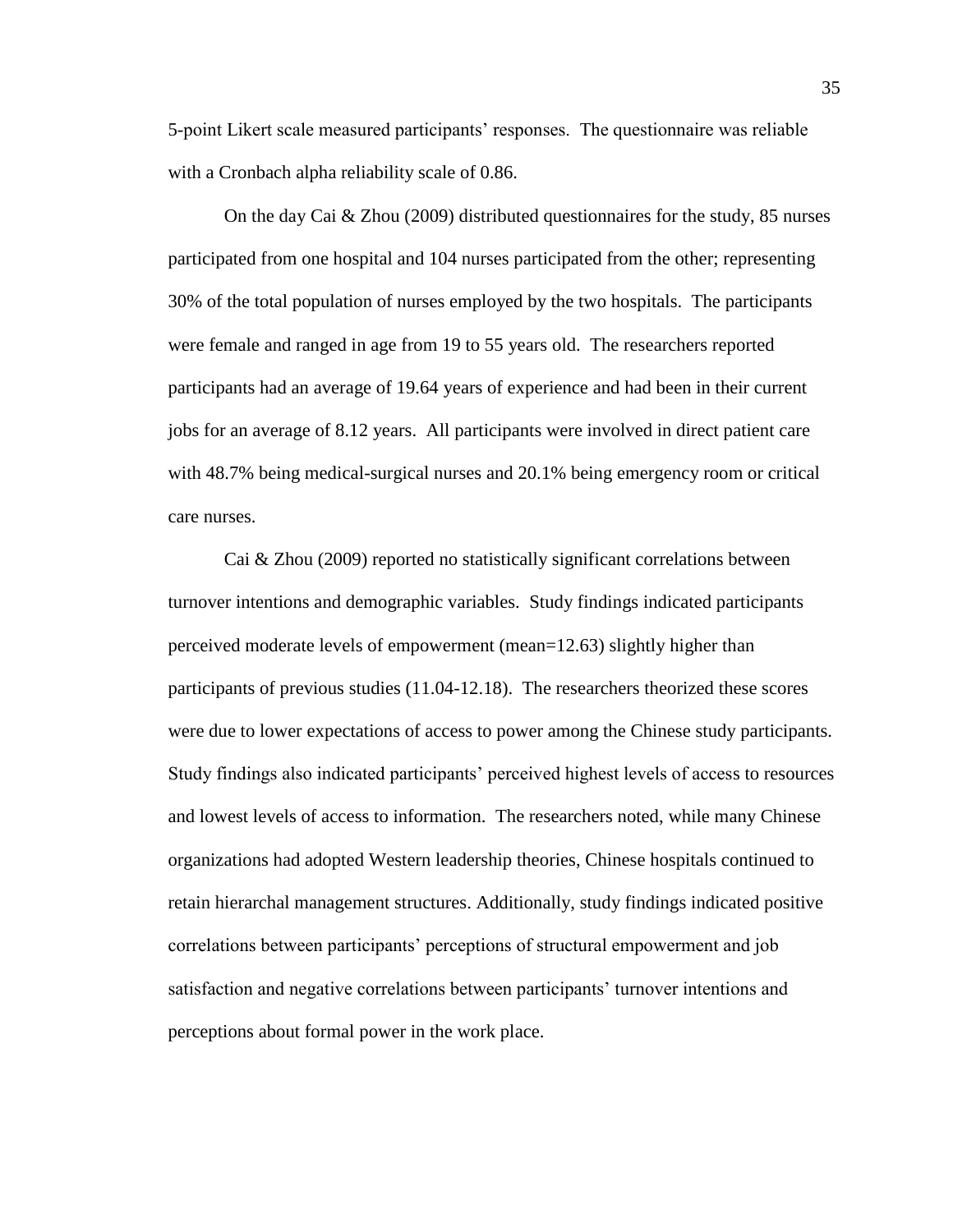Cai & Zhou (2009) reported two study limitations. First, the target population was only representative of one city in China. The population was also not random. These two factors prevented the researchers from making any generalizations related to the study findings. The second limitation of the study was the use of questionnaires not originally created in China and, as a result, not adequately reflective of the Chinese culture.

Despite noted limitations, Cai and Zhou (2009) believed the results of their study were significant and indicated the need for further research. The researchers recommended future studies, culturally sensitive to China's work environment and representative of a more diverse nursing population, to provide Chinese nursing leaders with insight into the types of work environments in which Chinese nurses feel empowered, satisfied and have no intention of leaving.

#### <span id="page-39-0"></span>*Nursing Empowerment and Retention*

Nursing turnover is very costly, affecting organizational finances, staff morale, and the quality of patient care. Work environments fostering nursing retention will be crucial to the success of many organizations through changing healthcare requirements and expectations. Multiple research studies explored the impact of structural empowerment on nursing retention in long-term care facilities; however, few studies explored the relationships between nurses' perceived access to structural empowerment components and nursing retention in acute care settings. Nedd (2006) examined the correlations between nurses' perceptions of access to opportunity, information, resources and support and nurses' intentions to stay with current employers.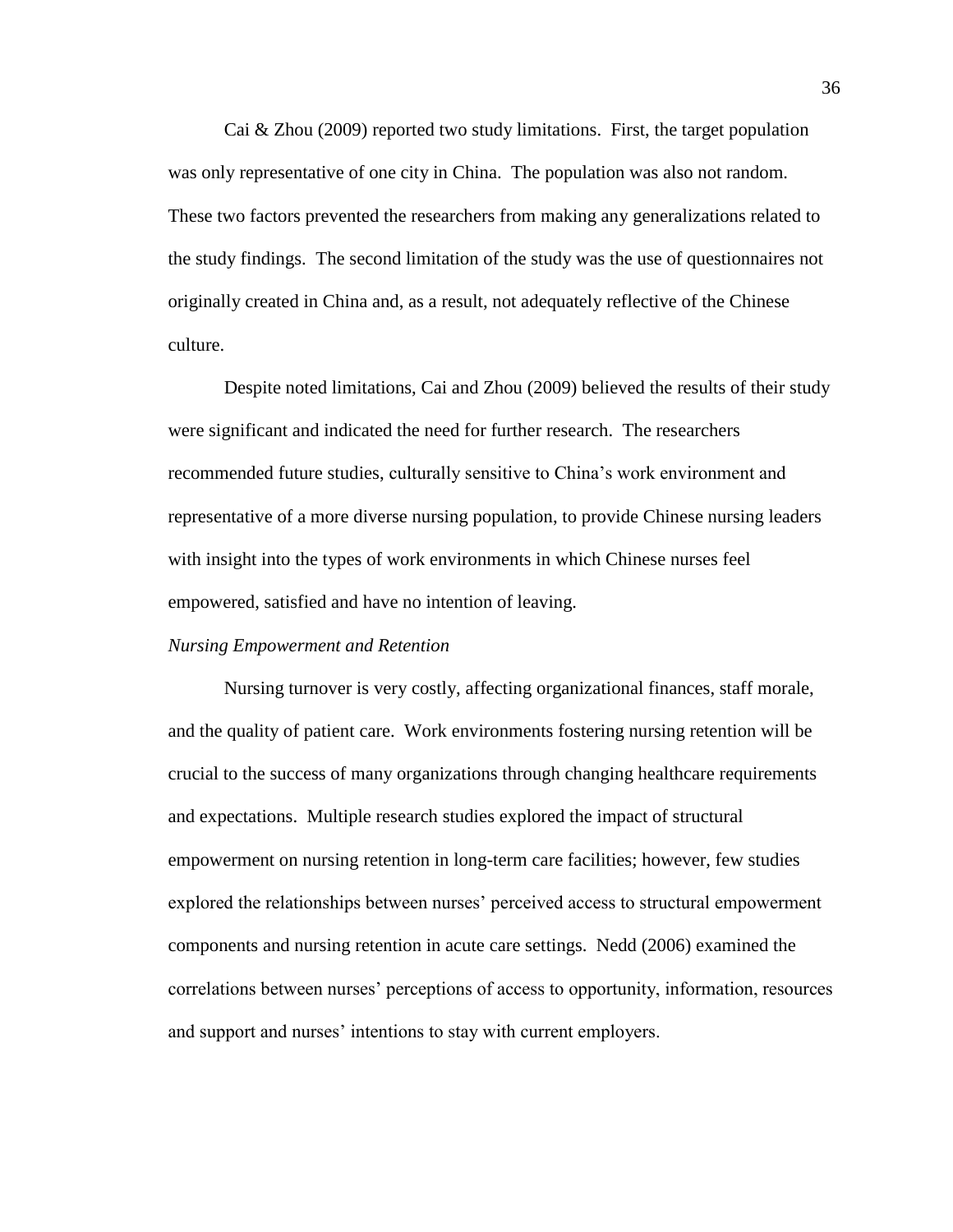Nedd (2006) used Kanter's Theory of Structural Empowerment as a framework for this cross-sectional study. The target population included 500 registered nurses randomly selected from 147,320 nurses registered in the state of Florida, as reported by the Florida State Department of Health.

Nedd (2006) used four self-report scales, as well as a demographic questionnaire to collect study data. The researcher created the demographic questionnaire, which collected the following participant data: gender, age, degree held, area of practice, nursing experience and years with current employer. The Job Activities Scale (JAS) measured nursing perceptions of formal power within the organization. The JAS measured participants' perceptions of job flexibility, visibility and recognition in the workplace on nine-item scale. The JAS was reliable with a Cronbach alpha reliability coefficient of 0.81. The Organization Relationship Scale (ORS) measured nursing perceptions of informal power within the organization. 18-items measured participants' perceptions of political alliances, peer networking, and subordinate relationships in the workplace. The ORS was reliable with a Cronbach alpha reliability coefficient of 0.92. The Conditions for Work Effectiveness Questionnaire (CWEQ) measured participants' perceptions of access to Kanter's four work empowerment components: opportunity, information, support and resources. The 31-item tool was reliable with a Cronbach alpha reliability coefficient of 0.96. The researcher used a four-item tool developed by Kim, Price, Mueller and Watson to measure participants' intentions to stay with their current employer. The tool was reliable with a Cronbach alpha reliability coefficient of 0.86.

Of the 500 surveys sent, 206 participants returned useable surveys, for a return rate of 42%. Ninety three percent of the study participants were female with an average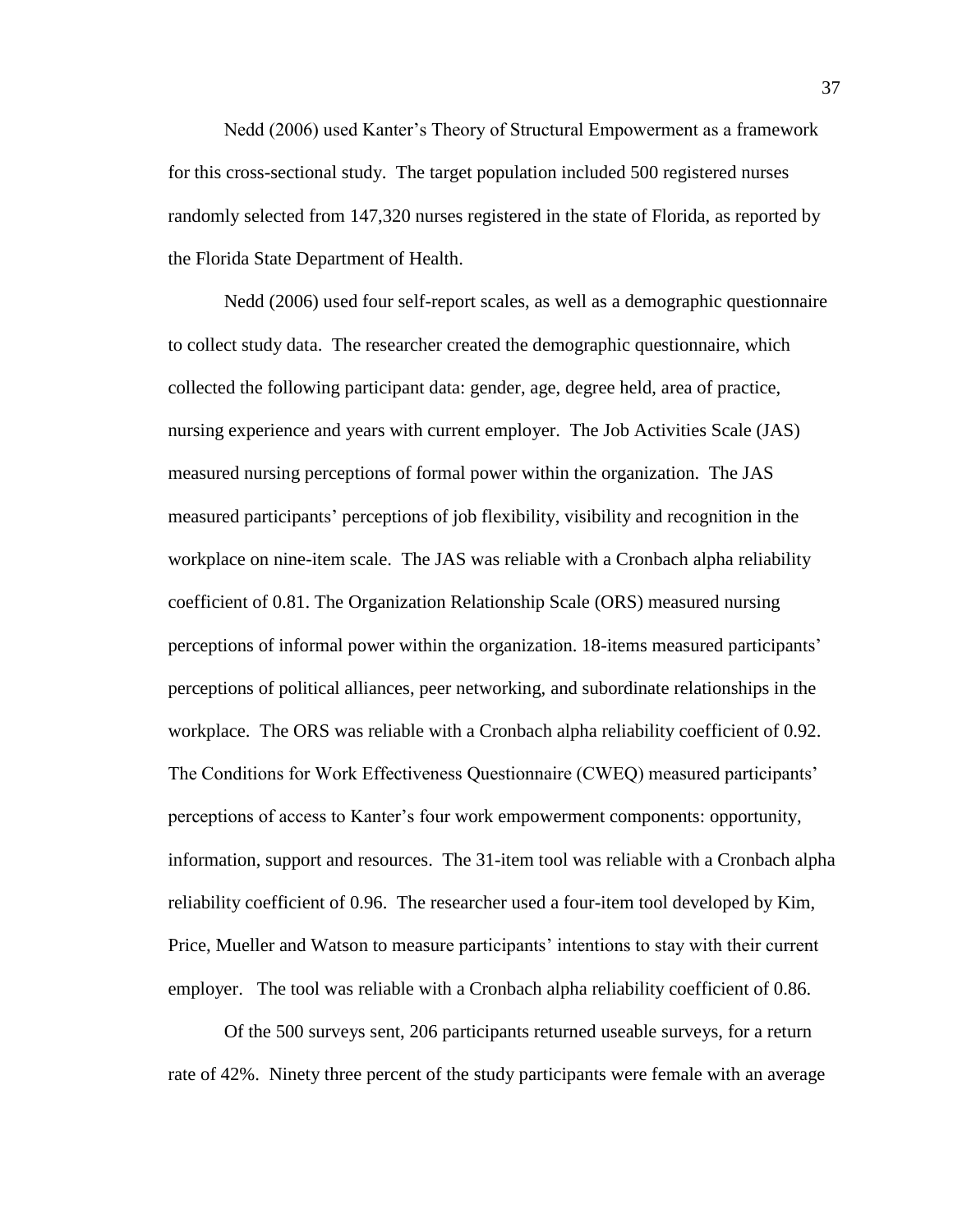age of 47 years. Nedd (2006) reported the average years of experience among the participants was 20.14 and the average number of years in their current position was 7.87.

Nedd (2006) reported demographic frequencies were calculated. Participant responses collected with the JAS, ORS, CWEQ and intent to stay instruments were interpreted using descriptive statistics. The researcher used correlation coefficients to determine relationships between participants' perceptions of access to Kanter's components of structural empowerment and intent to stay.

Nedd (2006) reported that participants indicated perceptions of moderate empowerment slightly higher than did participants in previous studies. Study findings also revealed participants' perceived they had greatest access to opportunity, followed by support, resources and information, respectively. These findings were also consistent with results from previous studies. Participants' perceptions of access to opportunity, information, support, resources and formal and informal power correlated positively and strongly to participants' intentions to stay with their current employer. There were no significant correlations found between participant demographics and intent to leave their current employer.

Nedd (2006) noted several study limitations. First, the percentages of diploma, associate and baccalaureate nurses in the sample population were not consistent with overall population statistics reported by the Florida Center of Nursing in 2003. How or if the inconsistency influenced the outcomes of the study could not be determined. Second, the study's low response rate diminished the researcher's ability to generalize study results. Finally, the study did not directly measure the correlation between components of structural empowerment and nursing turnover.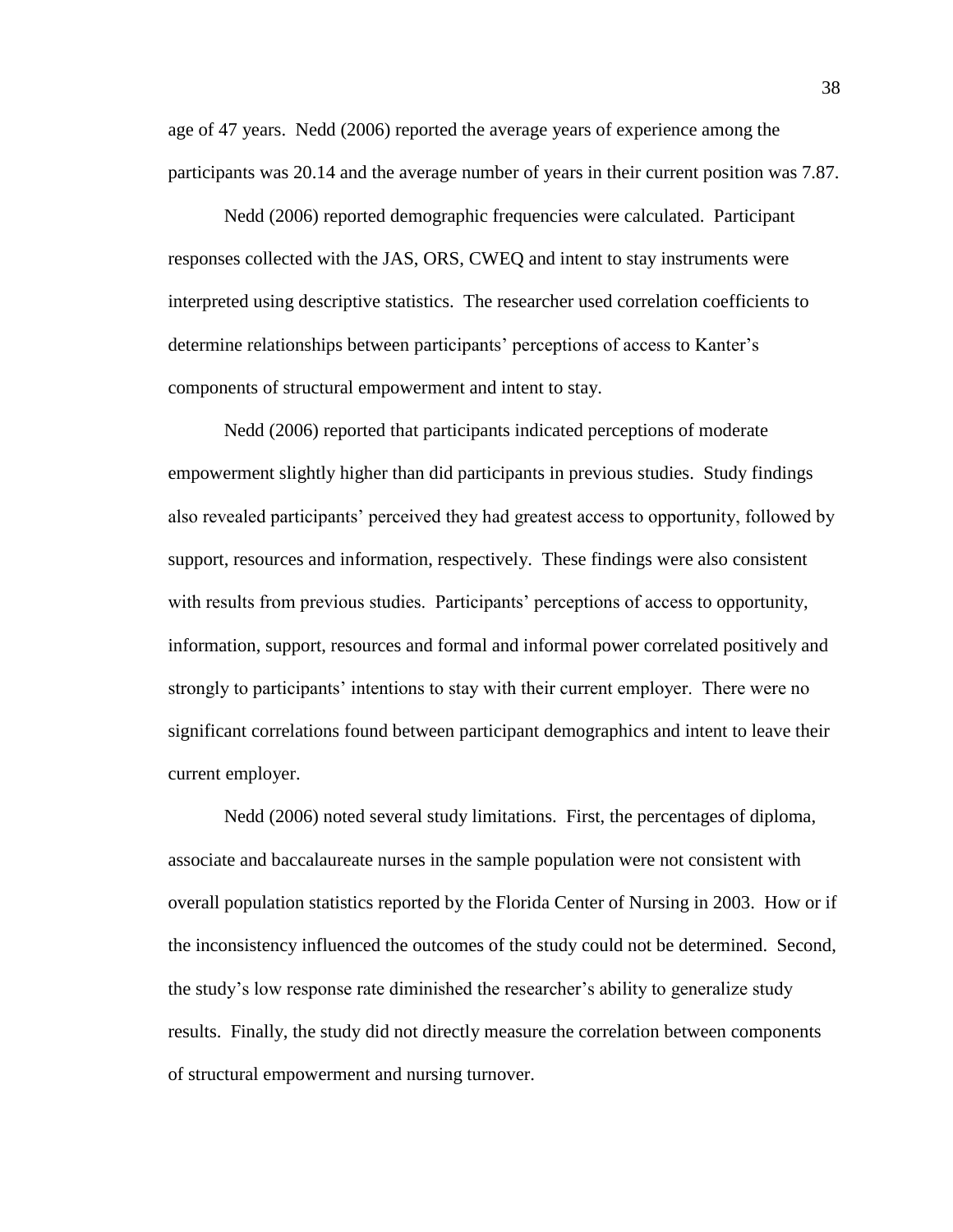Findings from the study supported Kanter's Theory of Structural Empowerment, which contended individuals who perceived they had access to opportunity, information, support, resources and formal and informal power were less likely to leave an organization. Study findings also confirmed Kanter's contention that structural empowerment played a greater role in retention than did individual personality traits. Nedd (2006) concluded nursing leaders had the ability influence nursing retention by ensuring organizational structures supported nursing access to Kanter's empowerment structures.

Multiple studies have explored the impact of empowerment on job satisfaction among nurses and the impact of job satisfaction on nursing retention, within both individual organizations and the profession of nursing. Researchers have reported study findings identifying factors supportive of workplace empowerment as well as insight into which of those factors study participants valued most. Nursing turnover has significant financial impact on healthcare organizations and more importantly, on clinical outcomes. It is important nursing leaders understand what steps to take in order to affect nursing turnover, especially among graduate nurses. Beecroft et al. (2008) studied individual characteristics, work environment variables and organizational factors affecting turnover rates among graduate nurses. The study also compared turnover rates of new nurses with overall nursing turnover rates.

Beecroft et al. (2008) reported using a prospective survey design to collect data for the study. The target population included all pediatric graduate nurses, 889, from seven U.S. pediatric hospitals who had completed a standardized nursing residency program between 1999 and 2006.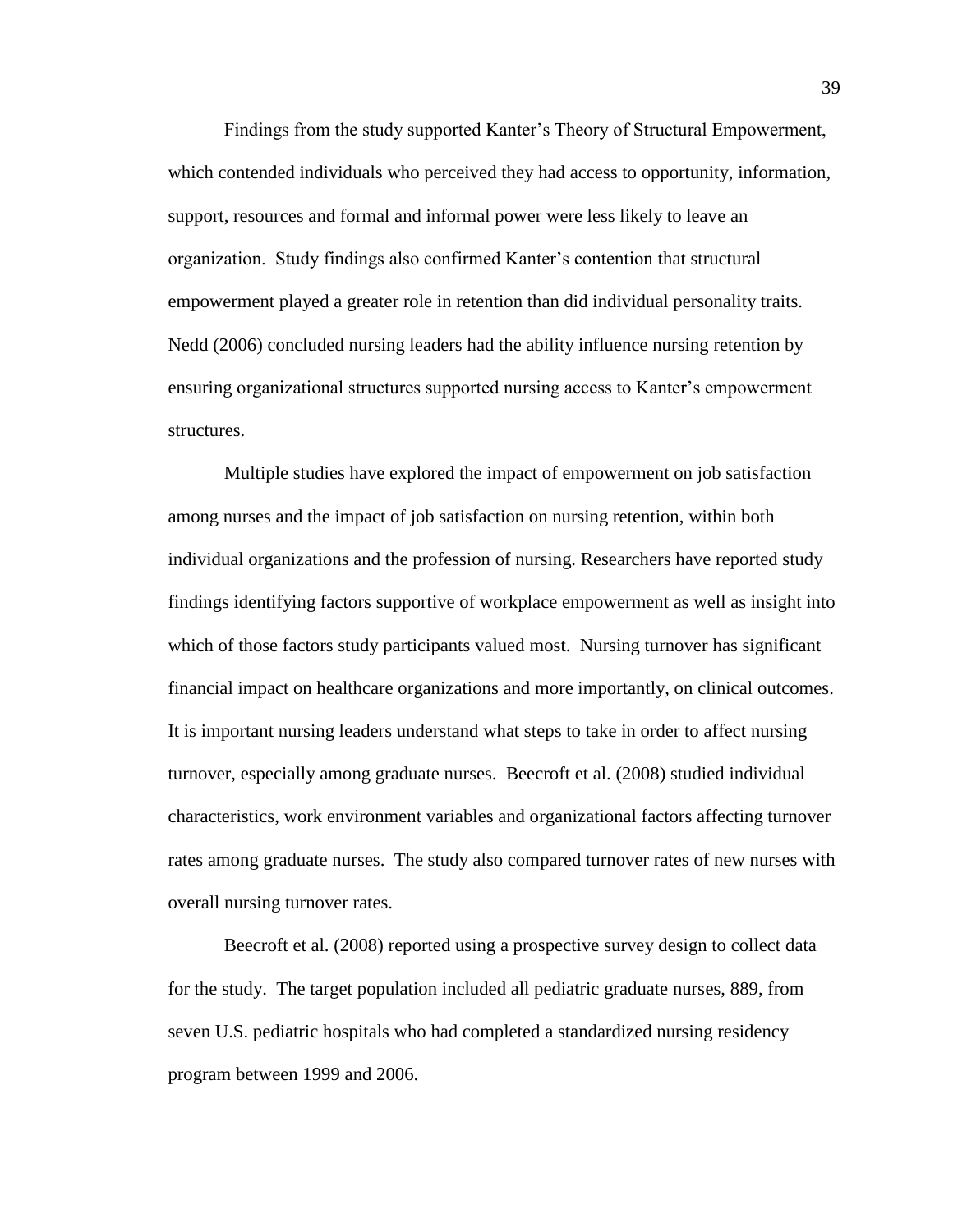The researchers used fourteen tools to collect participant data regarding the study's three areas of focus: individual characteristics, work environment and organizational factors. Beecroft et al. (2008) noted all instruments utilized for the study, with the exception of the Skills Competency Self-Confidence Survey, were published tools with established reliability. Five tools measured individual characteristics. A demographic tool, created for the study, collected participant information including age, educational level, past work experience and choice of current unit. The Skills Competency Self-Confidence Survey was a self-rated survey measuring the perceived skill levels of the study participants. The Slater Nursing Competencies Rating Scale: Self-Report was also a self-rated survey measuring participants' perceptions of their clinical performance. The Slater Nursing Competencies Rating Scale: Self-Report was reliable with a Cronbach alpha reliability coefficient of 0.98. The Professional Subscale of Corwin's Nursing Role Conception Scale measured participants' perceptions of inconsistencies between the school environment and the work environment. The Ways of Coping Revised (WOCR) tool measured participants' coping strategies. Five tools measured participants' perceptions of the work environment. The Conditions for Work Effectiveness Questionnaire (CWEQ) measured participants' perceptions of empowerment on their units. The CWEQ contained four subscales measuring participants' perceptions of opportunity, job activities, coaching and support and information. The researchers asked participants to identify the components of the subscales they already had in their work environment versus those they would like to have. The Schutzenhofer Professional Nursing Autonomy Scale (PNA) identified clinical situations in which participants believed graduate nurses had to function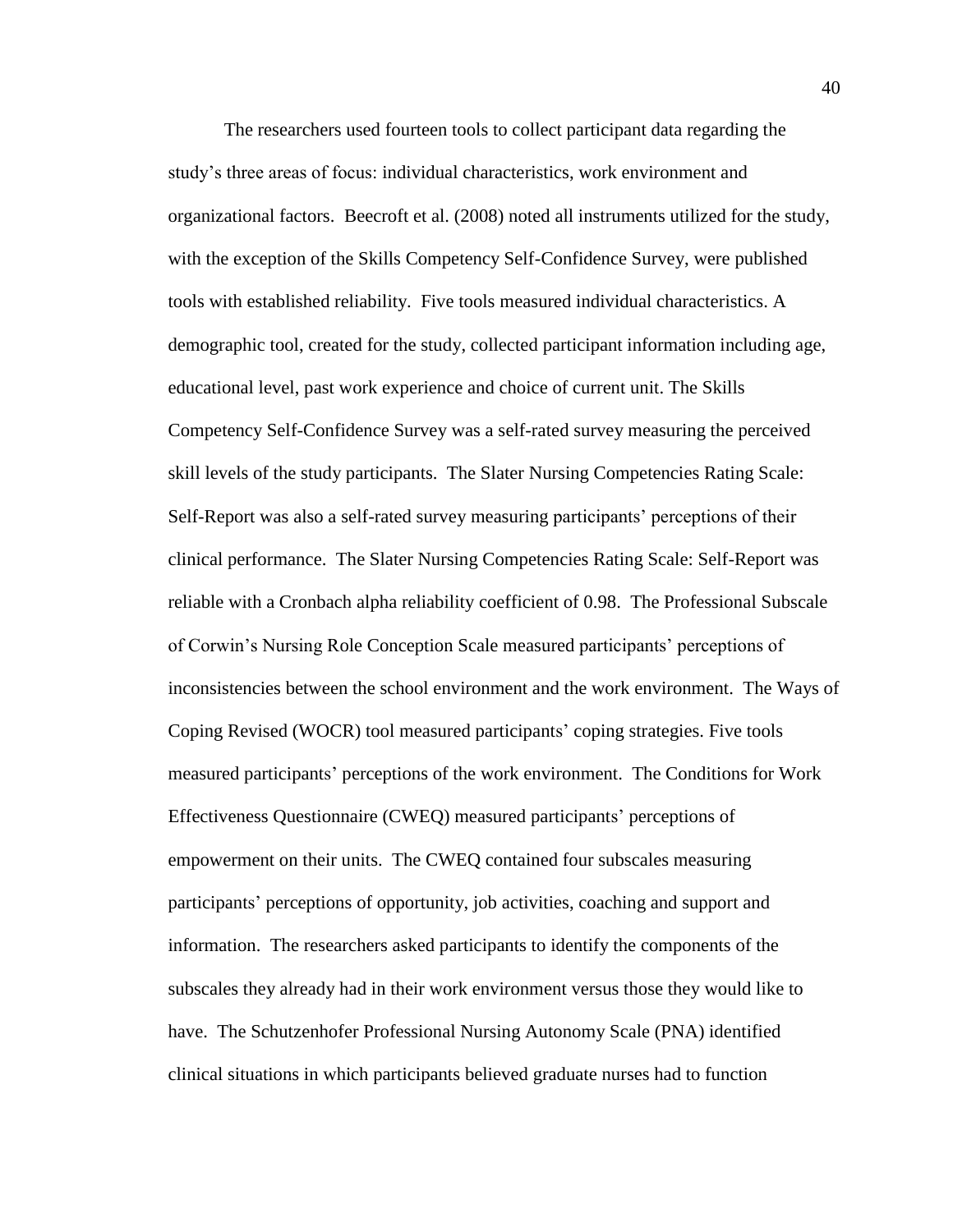independently. The PNA was reliable with a Cronbach alpha reliability coefficient of 0.86. The Clinical Decision–Making Scale (CDM) identified what decisions graduate nurses were actually making. The CDM was reliable with a Cronbach alpha reliability coefficient of 0.84. The Work Satisfaction and Nurse Job Satisfaction Scales measured participants' perceptions of job satisfaction and were reliable with Cronbach alpha reliability coefficients of 0.89 and 0.84 respectively. Three tools measured Organizational Factors. The Leader Empowerment Behaviours Scale (LEB) measured participants' perceptions of workplace empowerment and was reliable with a Cronbach alpha reliability coefficient of 0.95. The Group Cohesion Scale (GC) measured participants' perceptions of collegial relationships. The GC evaluated participants' perceptions of productivity, efficiency, morale, personal feelings, belongingness and working together. The Organization Commitment Questionnaire (OC) measured the degree to which participants identified with their organizations. The OC Questionnaire was reliable with a Cronbach alpha reliability coefficient of 0.88. A single question, *do you plan to leave this facility within the next year*, measured participants' intentions to leave their current employer. Reponses ranged from one representing 'not at all' to seven representing 'I surely do'. The researchers defined turnover as voluntary separation from the organization and did not include internal transfers.

All 889 nurses who participated in the nursing residency program received study questionnaires during paid class time at the completion of the residency program. Beecroft et al. (2008) reported all nurses agreed to participant in the study. All participants worked in not-for-profit hospitals with bed capacities ranging from 222 to 381 beds. Fifty-six percent of the participants were between the ages of 23 and 30.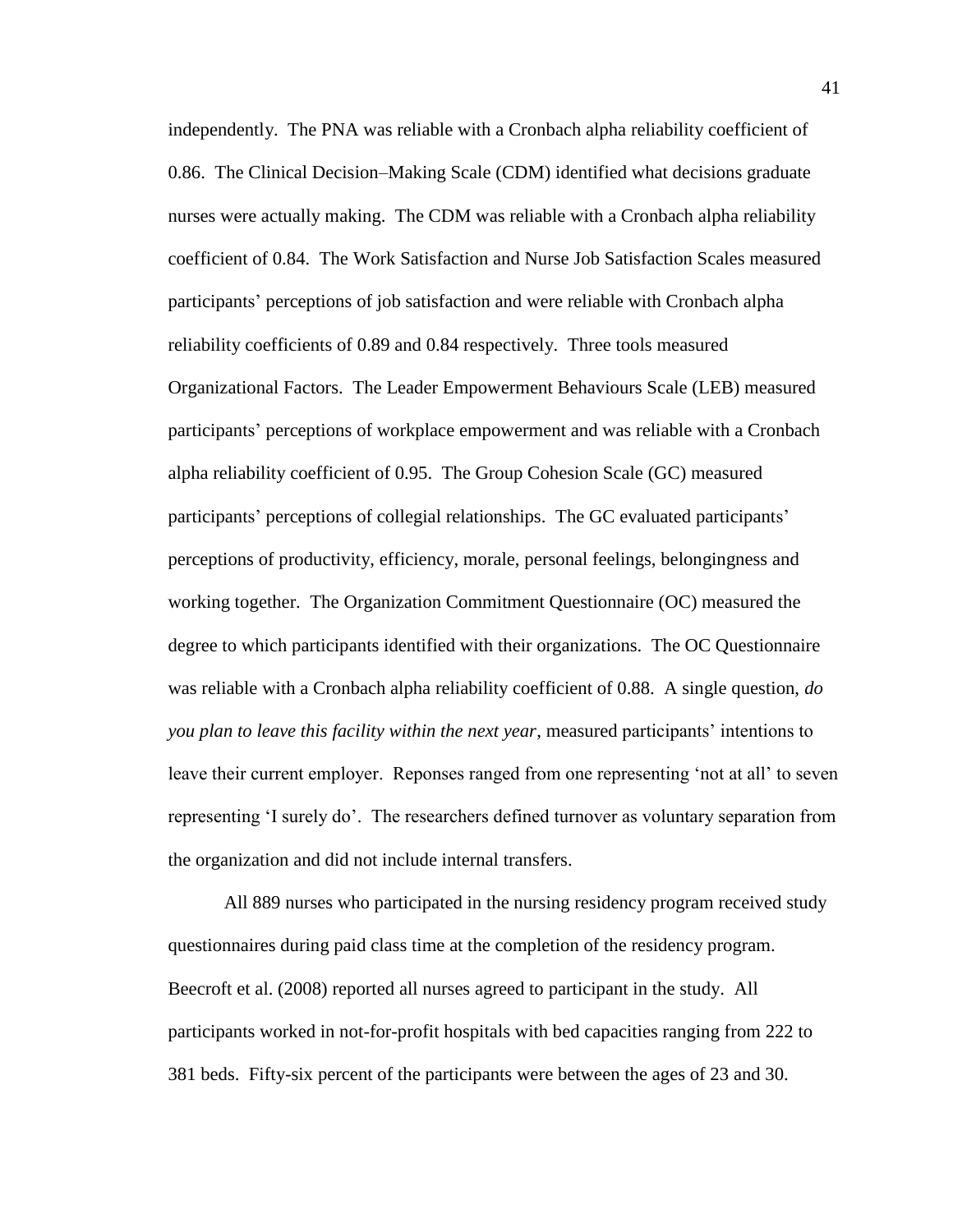Fifty-seven percent of the participants held baccalaureate degrees or higher. Seventy-two percent of the participants reported their current unit was their first choice and 88% reported previous healthcare experience.

Study findings indicated younger participants were at higher risk of turnover than were older participants and participants holding higher degrees were at higher risk of turnover. Beecroft et al. (2008) also reported older participants not hired by their first choice units displayed a four to five time greater likelihood of turning over than did younger participants. Participants who reported low levels of perceived clinical skill and competency reported high turnover intentions as well as low utilization of problem solving and coping strategies. Study findings were consistent with findings from previous studies reporting structural empowerment correlated negatively to job burnout and job burnout correlated negatively to organizational commitment.

Beecroft et al. (2008) identified several study limitations. Although all study subjects participated in the nursing residency program, experiences after completion of the nursing residency program may have been dissimilar. The researchers also suggested the link between the search for additional social support and turnover intent required further examination. Despite limitations, the researchers felt their findings provided sufficient data to illustrate the value of similar future studies across a variety of nursing specialties.

In the 1980s, research studies revealed that 35-60% of graduate nurses left their first employer within one year of graduation (Beecroft et al., 2008). Previous studies also reported findings that indicated rising nurse to patient ratios were associated with nursing shortages and subsequently, with nursing burnout and patient mortality. By developing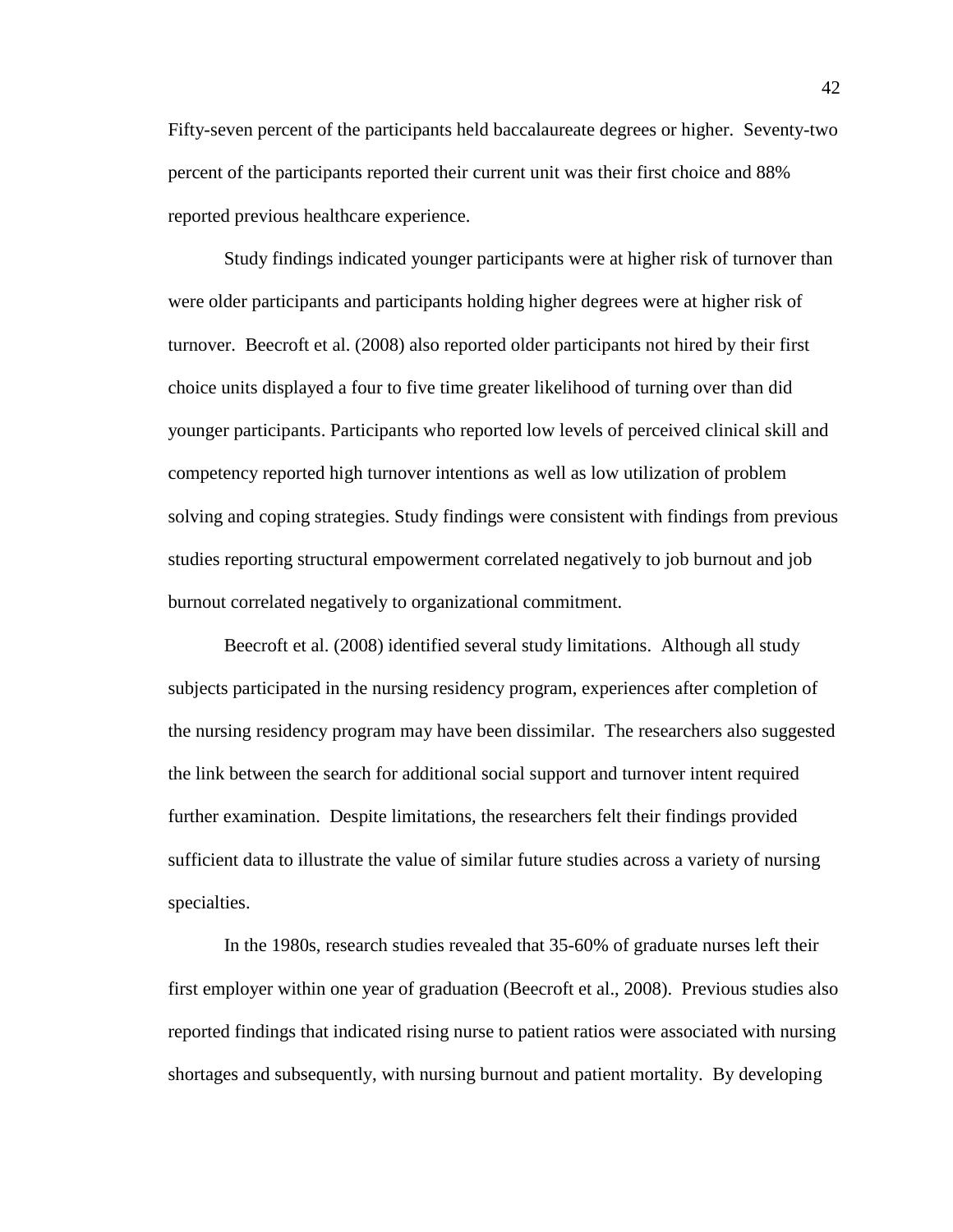satisfying and empowering work environments for both graduate and experienced nurses, nursing leaders have the ability to decrease nursing burnout and resulting turnover. By decreasing burnout and subsequent turnover, nursing leaders have the ability to affect organizational finances, nursing satisfaction, organizational commitment and the quality of patient care.

Literature supports the belief that there is a negative correlation between nursing satisfaction and nursing turnover. There is very little research, however, to support a correlation between retention within an organization or within the profession of nursing and structural empowerment. Zurmehly et al. (2009) examined the correlation between nursing empowerment and nursing retention. The study examined the effect of empowerment on nursing retention within individual organizations and within the profession of nursing overall.

The target population for the descriptive correlational study included 3000 registered nurses from 16 West Central Ohio counties. Zurmehly et al. (2009) randomly selected participants from a database provided by the Ohio state nurse registry. Participation eligibility was dependent upon current registered nurse licensure in Ohio and residency in West Central Ohio.

Zurmehly et al. (2009) utilized questionnaires, available on line, to collect data from the target population. The Conditions of Work Effectiveness Questionnaire II (CWEQ-II) measured participants' perceptions of access to the six components of structural empowerment described in Kanter's Theory of Structural Empowerment; access to opportunity, access to information, access to support, access to resources, and access to formal and informal power. The sum of the empowerment score ranged from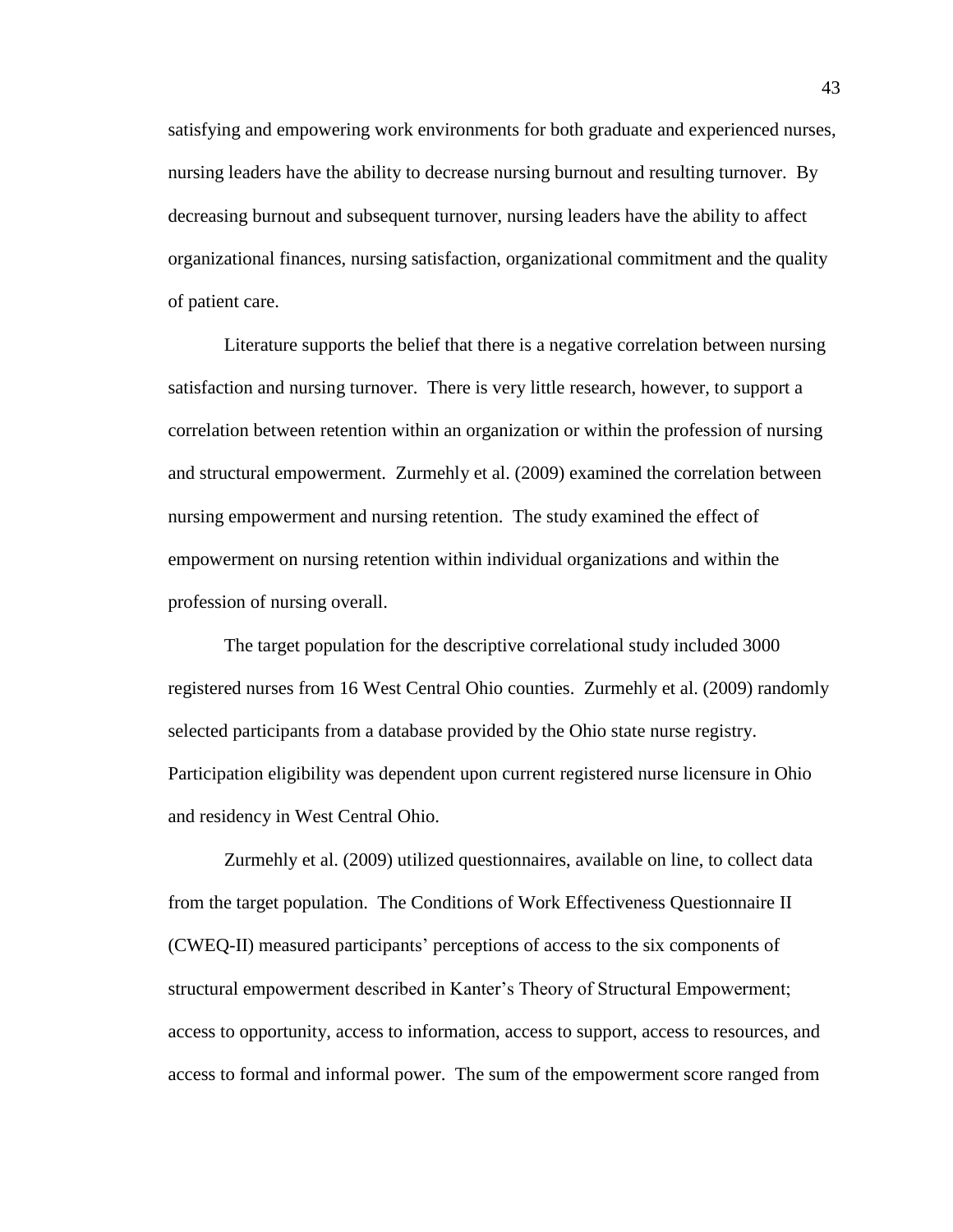six to 30, with the higher scores revealing greater feelings of empowerment. The CWEQ-II was reliable with an overall Cronbach alpha reliability coefficient of 0.81. Four items taken from the RN Vermont survey measured participants' intent to leave their current position and reasons for leaving their current position. A 4-point Likert scale measured participants' responses regarding their intent to leave their current position with one representing 'very likely' and four representing 'very unlikely'. The survey divided reasons for leaving into three categories, which included career advancement, situational or job dissatisfaction. A 4-point Likert scale also measured job satisfaction with one being 'very dissatisfied' and four being 'very satisfied'. Questions selected from a study by McCarthy and colleagues at University College Cork further measured participants' intent to stay with their current employer and organizational factors influencing their decisions. A 4-point Likert scale rated responses with one being 'very likely' and four being 'very unlikely'. Participant responses of 'very likely' or 'somewhat likely' triggered an additional question, 'would you leave the nursing profession?' A 4-point Likert scale also rated participant responses to the additional question. The combined scores from each of the components determined the total empowerment score. The researchers used the Cronbach alpha coefficients to check the reliability of the sum variables.

Of the 3000 nurses invited to participate, Zurmehly et al. (2009) reported 1231 participants submitted completed surveys. The participants were 95.8% female full time bedside nurses with an average age of 46. The average number of years as a registered nurse was 8.83 and 45.3% of the participants held associate degrees.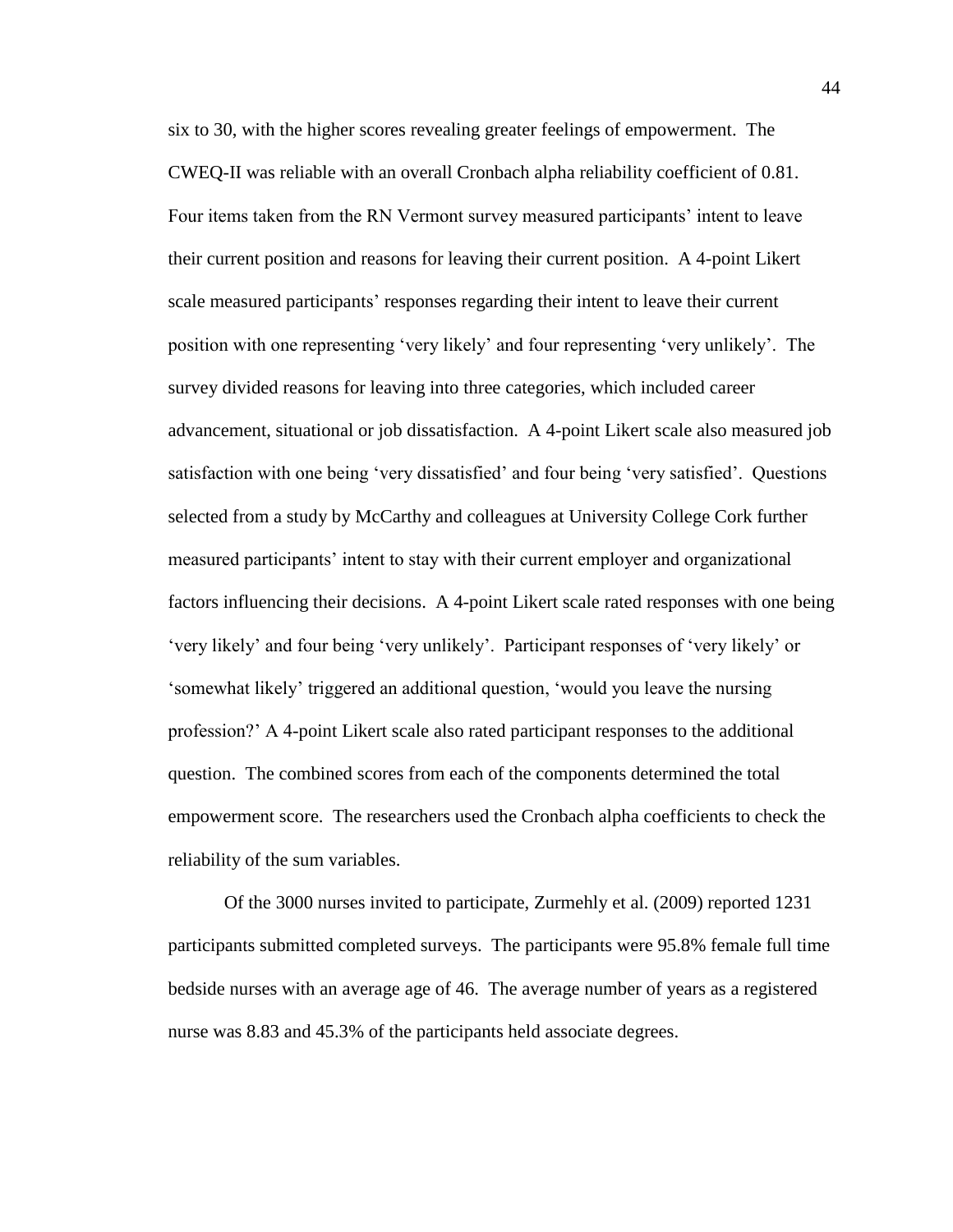Study results reported by Zurmehly et al. (2009) indicated participants who were 'less likely' to leave their current position perceived significantly higher levels of empowerment in the work place than did those participants who responded they were 'likely' to leave their current position. The intent to leave a current position strongly correlated to organizational factors, which included supervisors, job stress, co-worker relations, salary and benefits, management and job assignment. Study findings indicated younger participants were more likely to leave their current positions than were older participants. Study findings also indicated job satisfaction was a strong predictor of intent to leave an organization and participants who perceived the lowest levels of workplace empowerment scored highest intent to leave the profession of nursing.

Zurmehly et al. (2009) noted no study limitations. Study findings added to the body of knowledge regarding personal and organizational characteristics that contribute to empowering work environments. Findings indicated nurses who held baccalaureate degrees perceived greater levels of empowerment and were less likely to turnover than were nurses with lesser degrees, supporting the value of on-site educational opportunities and financial resources for diploma and associate degree nurses. Findings also illustrated how nursing leaders could improve both the recruitment and retention of young nurses by ensuring access to opportunity, information, support, resources, and to formal and informal power.

Nursing satisfaction and nursing retention positively correlated to structural empowerment in multiple study findings. Few studies, however, examined the relationship between nursing satisfaction, nursing retention and structural empowerment specific to newly graduated nurses. Smith et al. (2010) conducted a study to explore the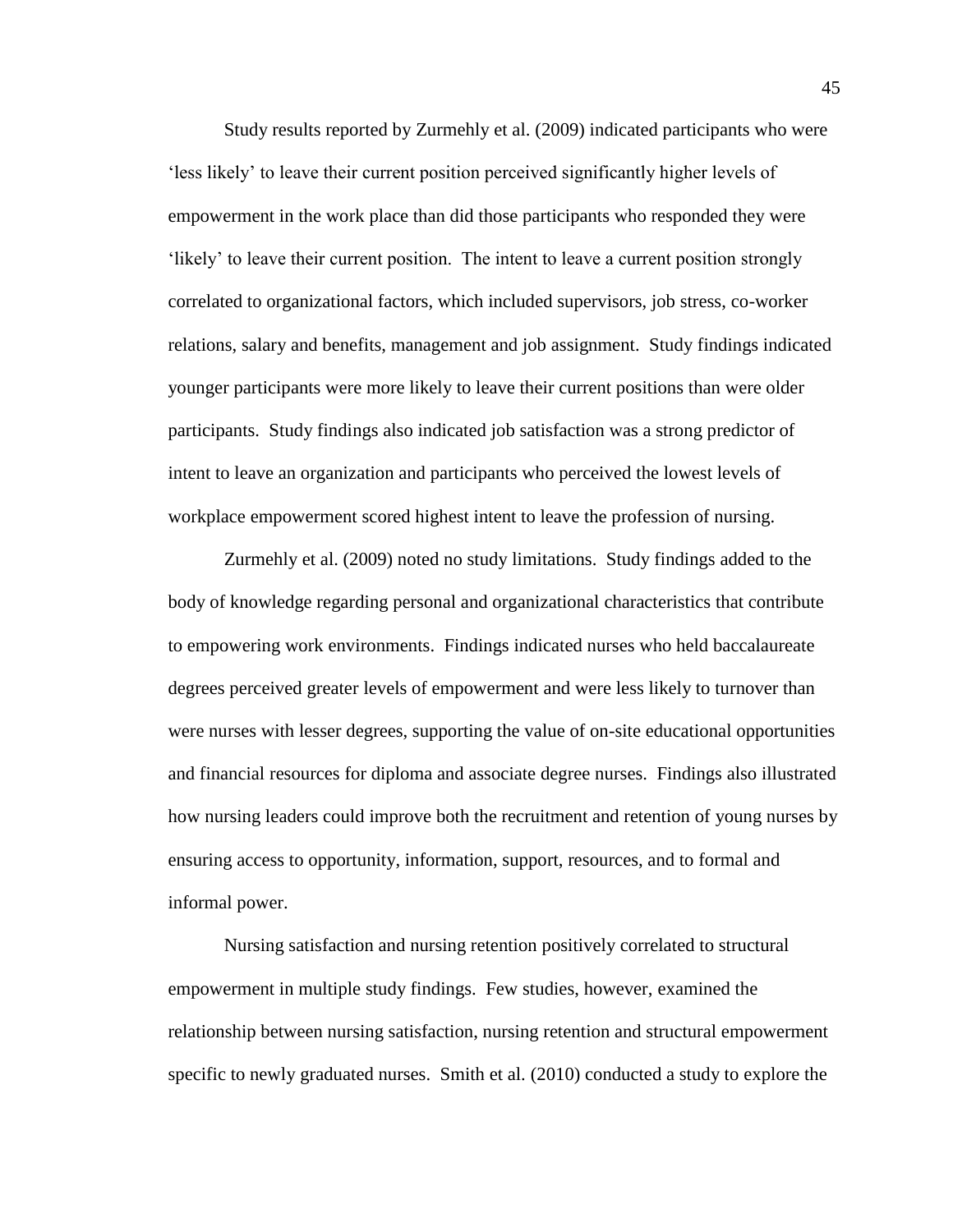impact of structural and psychological empowerment on the organizational commitment of newly graduated nurses by testing an expanded model of Kanter's Theory of Structural Empowerment.

Smith et al. (2010) utilized four questionnaires to collect data for the predictive non-experimental study. The target population consisted of 250 newly graduated nurses randomly selected from the College of Nurses of Ontario. For the purpose of the study, 'newly graduated' referred to nurses with less than three years of experience. The study excluded newly graduated registered nurses who had already worked as licensed practical nurses.

The Conditions for Work Effectiveness Questionnaire-II (CWEQ-II) measured participants' perceptions of structural empowerment. The CWEQ-II consisted of 19 items measuring Kanter's six components of structural empowerment: access to resources, access to information, access to support, access to opportunity, access to informal power and access to formal power. A 5-point Likert scale measured participants' responses with one representing 'none' and five representing 'a lot'. The tool was reliable with a Cronbach alpha reliability coefficient of 0.87. The subscales of the tool were reliable with Cronbach alpha reliability coefficients ranging from 0.62 to 0.85. The Psychological Empowerment Questionnaire measured participants' perceptions of psychological empowerment. A 5-point Likert scale measured participants' responses to the questionnaire's 12-items, with one representing 'strongly disagree' and five representing 'strongly agree'. The questionnaire was reliable with a Cronbach alpha reliability coefficient of 0.84. The subscales of the questionnaire were reliable with a Cronbach alpha reliability coefficients ranging from 0.78 to 0.92. The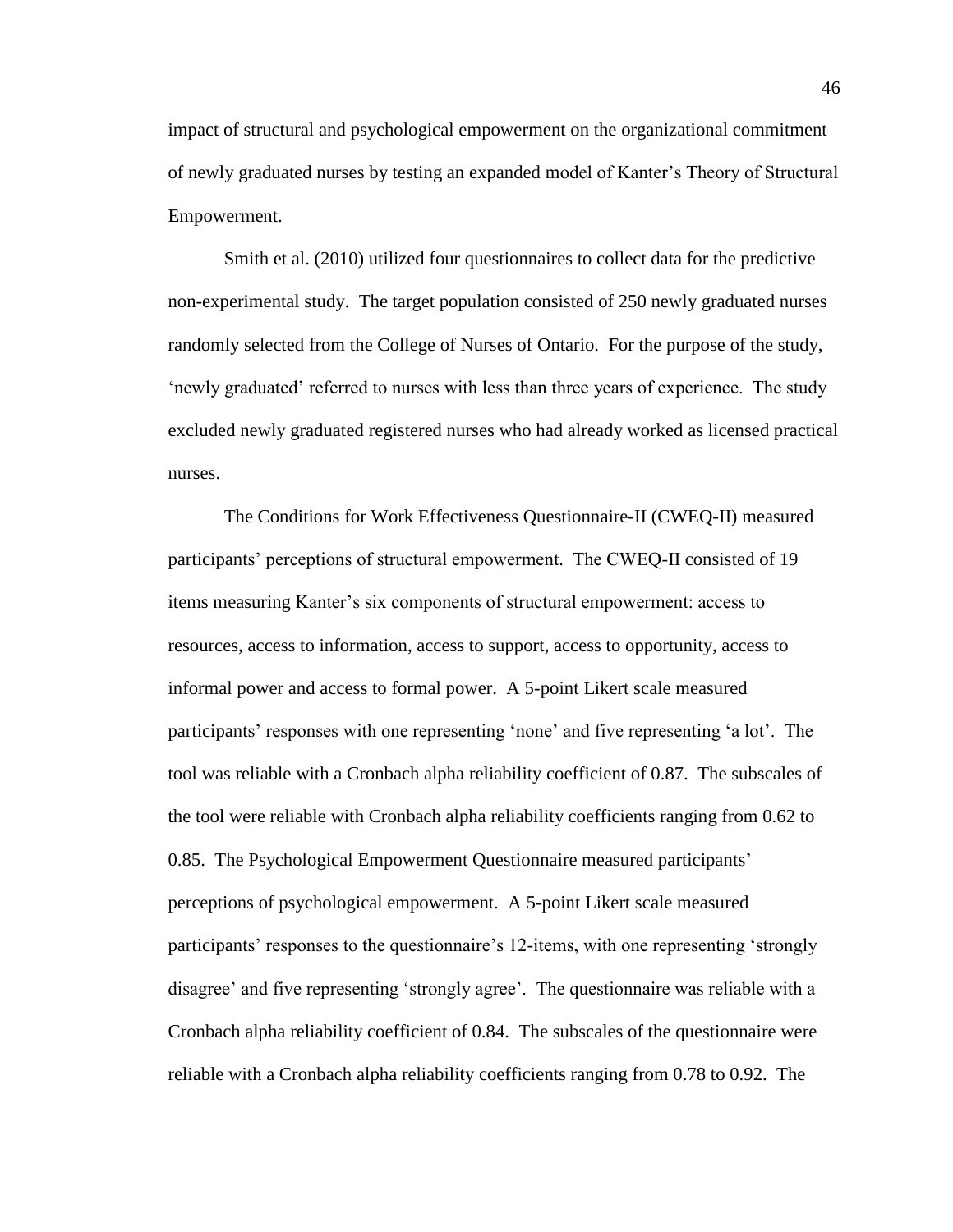Workplace Incivility Scale (WIS) measured workplace incivility. A 4-point Likert scale measured participants' responses to the questionnaire's seven items, with one representing 'never' and four representing 'most of the time'. The WIS asked participants to rate the behaviors of supervisors and co-workers from the past two years. Smith et al. (2010) reported that the tool was reliable based on historical Cronbach alpha reliability coefficients ranging from 0.84 to 0.89. The Affective Commitment scale (ACS) measured organizational commitment. The ACS was a subscale of the Organization Commitment Scale and included six items. A 7-point Likert scale measured participants' responses with one representing 'strongly disagree' and seven representing 'strongly agree'. The tool was reliable with a Cronbach alpha reliability coefficient of 0.82.

Smith et al. (2010) reported, of the 250 nurses randomly selected, 117 returned useable surveys. The participants were 95.7% female with an average age of 27. The average number of years as a registered nurse was 2.16 and the length of time on the current unit was 1.7 years.

Study results reported by Smith et al. (2010) indicated newly graduated nurses perceived their work environments moderately empowering. Results also indicated graduate nurses perceived they had greatest access to opportunity and informal power. Ninety-four percent of the participants reported they had experienced some form of coworker incivility and 77.8% reported experiencing some form of supervisor incivility. Study findings indicated both structural empowerment and co-worker incivility influenced intention to leave an organization while psychological empowerment and supervisor incivility did not.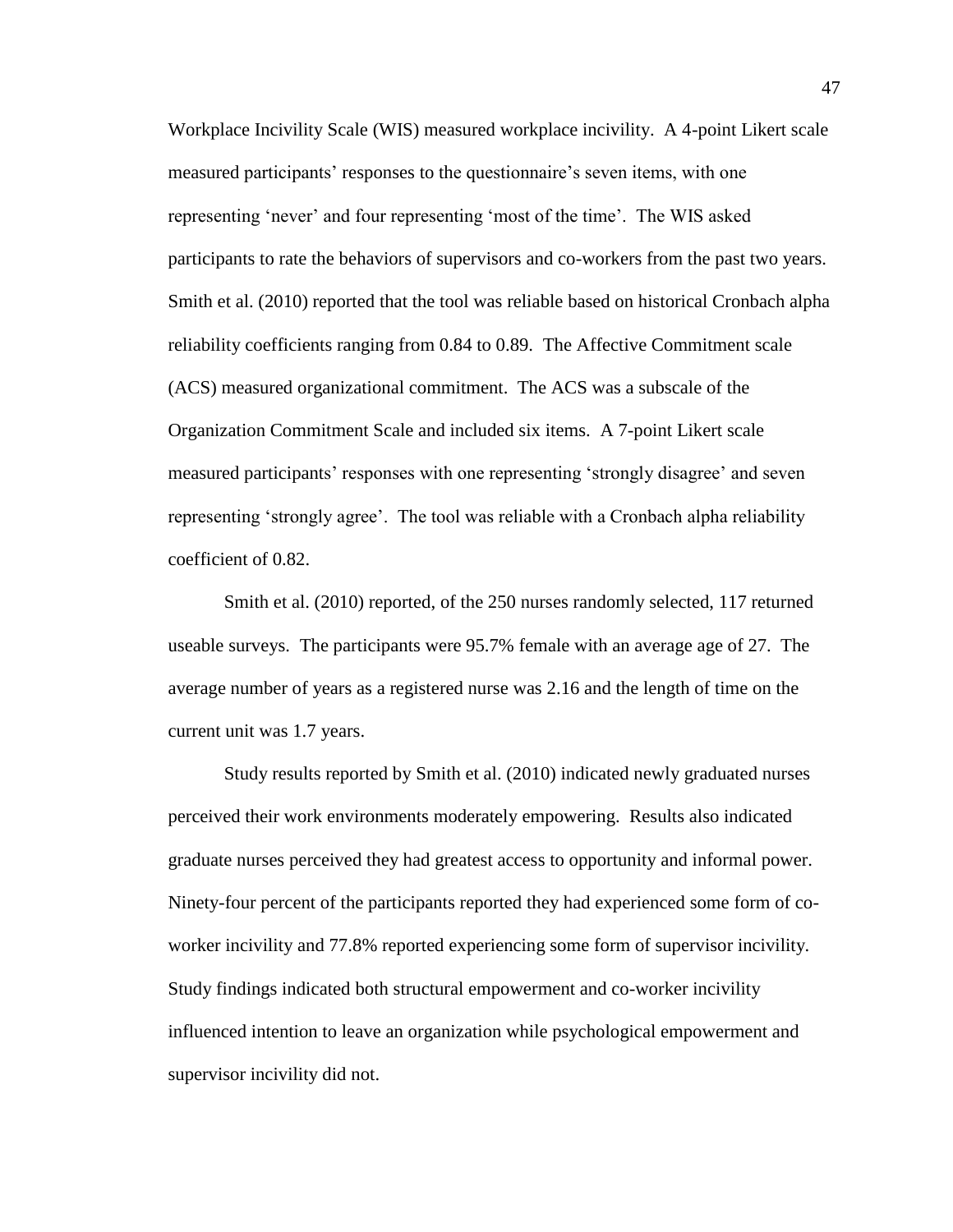Study limitations included the potentially unreliable or incomplete information reported to the College of Nurses of Ontario, as well as the potential inability of nurses to recall their experiences as new nurses fully and accurately. The Nursing Graduate Guarantee, which offered new graduates the ability to function as uncounted staff for 26 weeks, may have influenced participant responses as well. In spite of those limitations, however, Smith et al. (2010) did believe the participant sample represented the population of newly graduated nurses in Ontario.

Smith et al. (2010) contended the study results supported Kanter's Theory of Structural Empowerment, as findings indicated empowering work environments would improve retention and recruitment of newly graduated nurses. Findings further supported the study hypothesis that structural empowerment, psychological empowerment and incivility in the workplace influenced the organizational commitment of newly graduated nurses. The researchers suggested generational differences might be one cause of workplace incivility. As findings indicated that new nurses valued being an accepted member of the team, it is important for nursing leaders to understand the inherent strengths of each generation of nurses and help educate each generation as to the values and benefits of the other. Study findings also suggested the importance of team building exercises and conflict management classes toward maintaining professional and respectful work environments.

Findings from multiple research studies supported Kanter's Theory of Structural Empowerment by confirming a positive correlation between access to resources, information, support, opportunity and informal and formal power and nursing satisfaction. Research findings also confirmed a positive correlation between nursing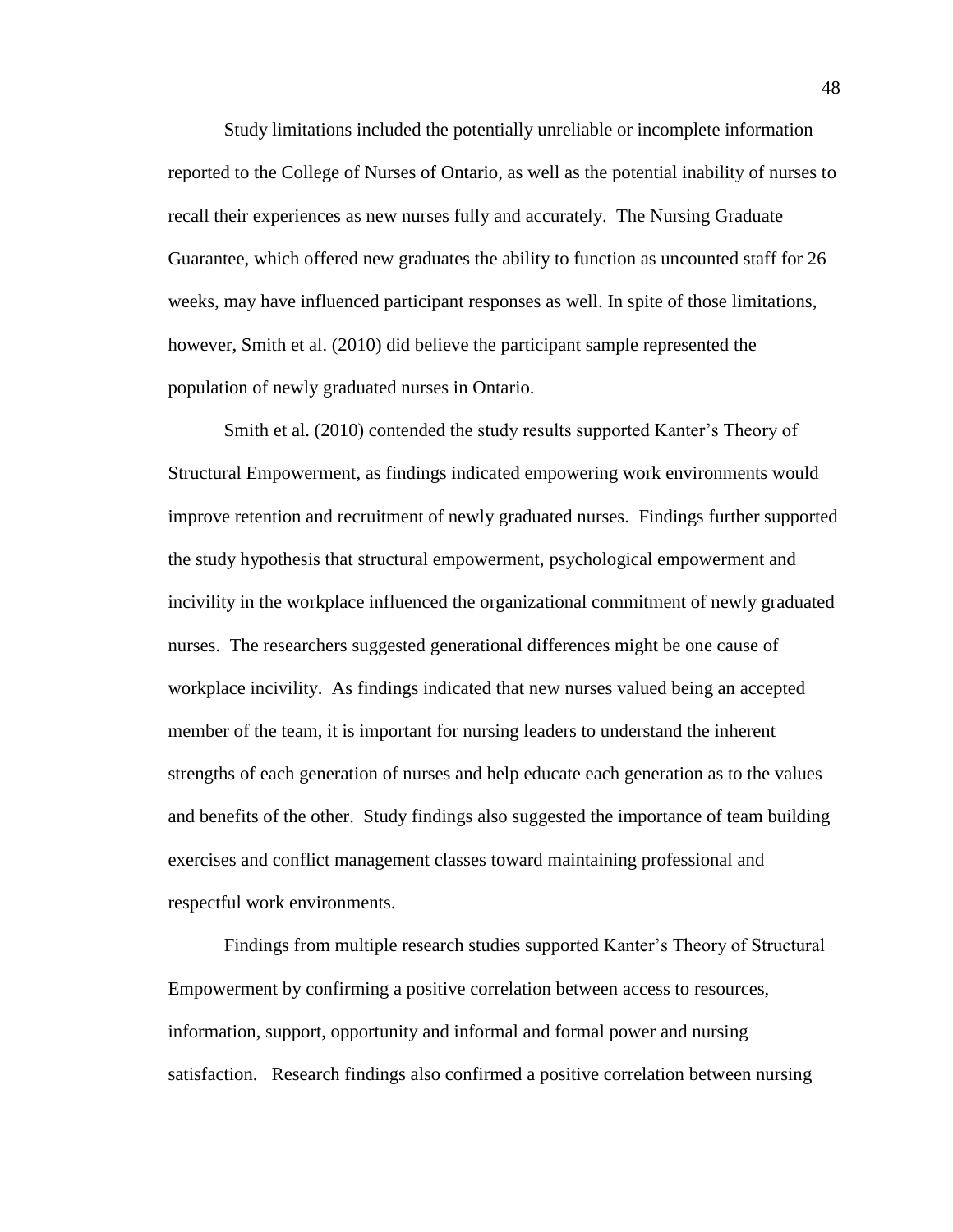satisfaction and nursing retention and indicated younger nurses were more likely to leave their current positions than were older nurses. Rheaume, Clement, & LeBel (2011) examined the intent of newly graduated nurses to leave their current positions.

Rheaume et al. (2011) used questionnaires to collect quantitative and qualitative data for this 5-year study. Study participants included graduate nurses working in the Canadian province of New Brunswick between the years of 2004 and 2008. Study participants included newly graduated nurses from a specified nursing program in New Brunswick, who registered with the New Brunswick regulatory body and who had been practicing for 12 to 16 months. The researchers mailed questionnaires to 1312 nurses meeting study criteria between the years of 2005 and 2009.

The researchers combined several tools to create the repeated cross-sectional survey utilized for the study. Open-ended questions collected qualitative data regarding the intention of study participants to leave their current positions; however, Rheaume et al. (2011) concentrated on the quantitative data collected with questionnaires. The study survey focused on employment status, orientation program, mentorship program, empowerment, work environment, intent to leave and demographic data. A 9-item scale developed by S.T. Menon in 2001 measured participants' perceptions of psychological empowerment. The tool measured perceived control, perceived competence and goal internalization. A 6-point Likert scale measured participants' responses with one representing 'strongly agree' and six representing 'strongly disagree'. The scale was reliable with a reported Cronbach alpha reliability coefficient of 0.81 to 0.86. The 31 item Practice Environment Scale of the Nursing Work Index (PES-NWI) measured participants work environments. The PES-NWI measured participants' perceptions of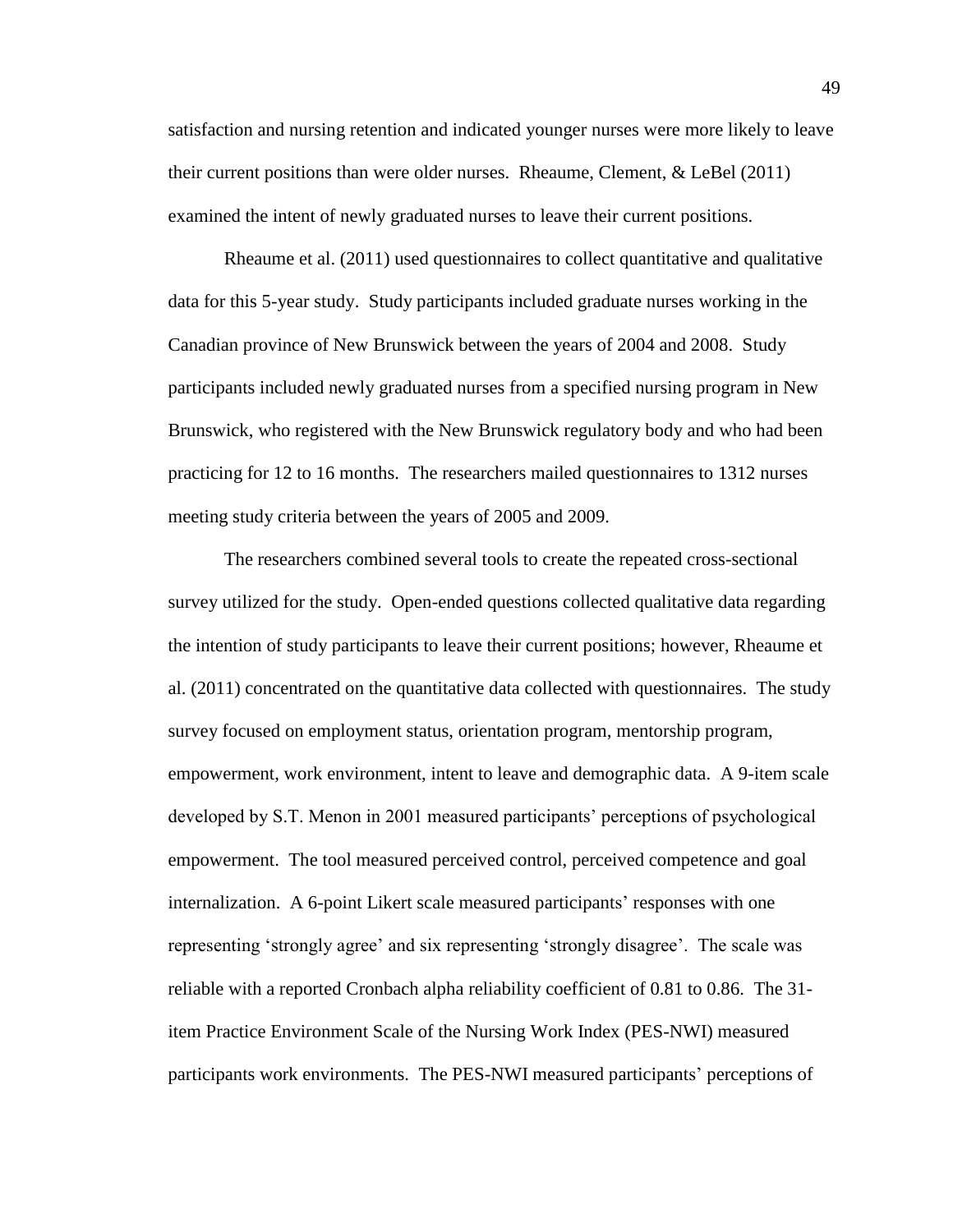participation in hospital affairs, nursing foundation for quality of care, nurse manager ability, leadership and support of nurses, staffing and resource adequacy and collegial nurse-physician relations. The tool was reliable with a Cronbach alpha reliability coefficient of 0.71 to 0.84. A single question, *which of the following statements best describe your intentions for the coming year,* measured participants' intentions to leave. A 5-item scale measured participants' responses with one indicating 'no intention to leave' the current employer and five indicating 'an active search for alternative employment'. The researchers did not report the reliability of the question. Demographic data collected for the study included employment information, orientation program information and personal information (Rheaume et al., 2011).

Rheaume et al. (2011) reported that of the 1312 surveys mailed, participants returned 348 useable surveys for a return rate of 27%. Ninety-five percent of the participants were females between the ages of 20 and 24. Ninety-two percent of the participants worked in hospitals and 66.4% worked full time. Study findings indicated a great deal of variability between orientation programs. Sixty-four percent of the participants felt the length of their orientation had been adequate and 80% of the participants had formal mentors. Study findings indicated a strong perception of empowerment among the participants. Slightly less than 50% of the participants reported no intent to leave their position while 45.5% reported they might leave their position. The researchers reported no significant correlations between participants' intent to leave and the length of orientation programs or satisfaction with the orientation or mentorship programs. The researchers reported significant correlations between participants' intent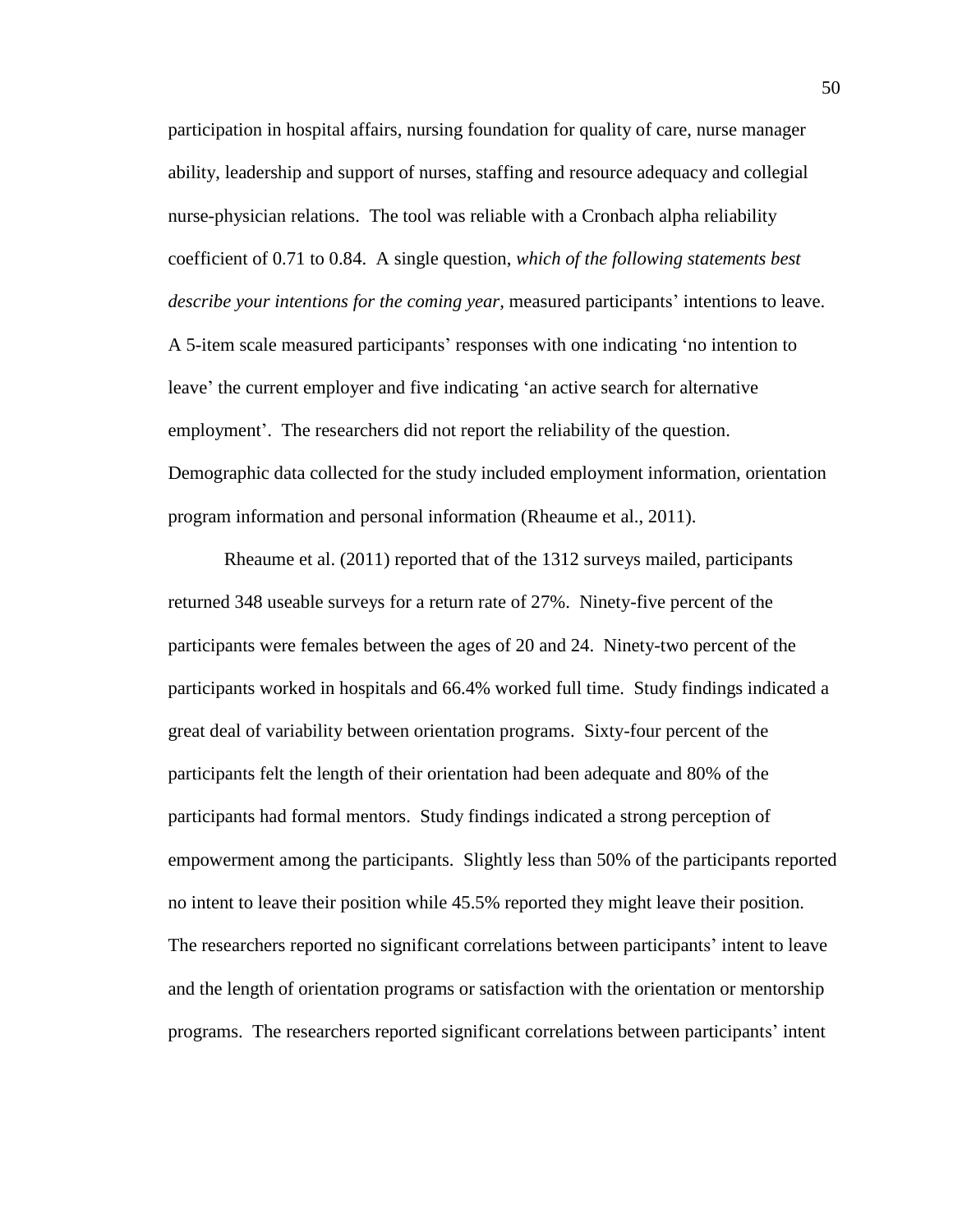to leave and empowerment scores. Higher empowerment scores correlated with lower intent to leave scores.

Rheaume et al. (2011) reported a number of study limitations. One significant limitation was the low response rate of the study. The small sample size prevented the researchers from generalizing study findings. The target sample of nurses drawn exclusively from a rural area also prevented the researchers from making generalizations that included urban nursing populations. The researchers further noted the information furnished by the New Brunswick regulatory body was only as good as the information provided to them by the New Brunswick nursing population. If addresses provided by the regulatory body were inaccurate, some new graduates would not have received a survey. Another significant limitation to the study was the variability of participant responses related to the initiation of new health care programs which might have impacted work environments in one year but not another.

Although Rheaume et al. (2011) did not utilize Kanter's Theory of Structural Empowerment as the framework for the study, study findings did support previous research findings linking empowerment to turnover intent. Study findings also indicated transitional programs improved retention, but did not improve retention in all instances. The researchers theorized this was due to a high degree of variability among the various transitional programs. Study findings recommended further research to determine which transitional programs actually improved retention. Study findings further illustrated the value of nursing leaders being accessible to new graduates and ensuring work environments were supportive and mentoring in order to improve nursing retention.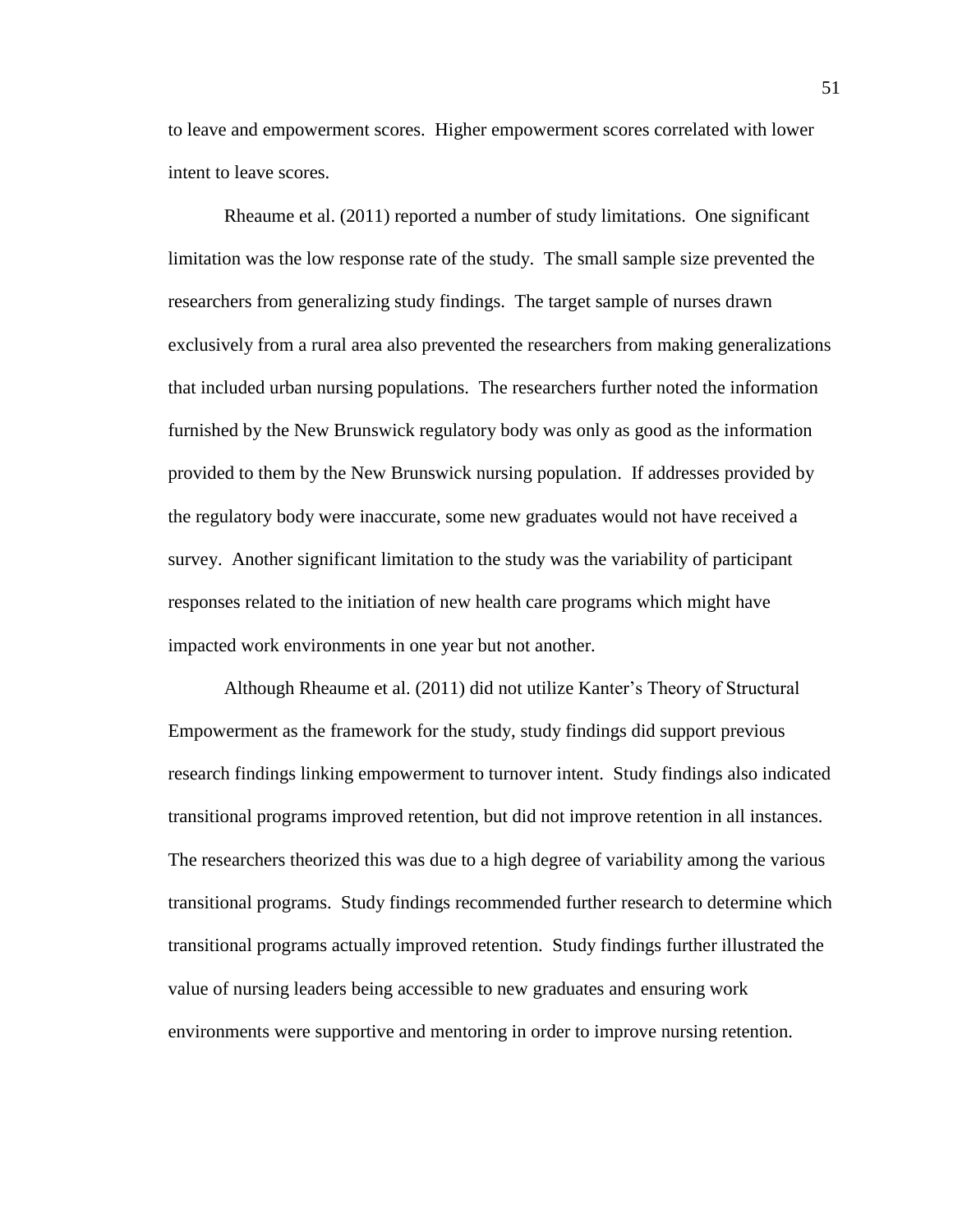# <span id="page-55-0"></span>*Summary*

It is estimated the nursing shortage will reach 260,000 open nursing FTEs by 2025, representing a U.S. shortage of nurses twice as great as the nursing shortage experienced by healthcare in the 1960s (Cullen et al., 2010). Even if FTEs materialize, however, a 2007 report from Pricewaterhouse Coopers Health Research Institute reported the voluntary turnover rate for first-year nurses was 27.1% (University Health System Consortium, 2009). It is clear that, while recruiting new nurses into the profession is crucial, retaining them is of equal importance. The contention that structurally empowered work environments decrease nurse turnover rates, increase nurse satisfaction, and revitalize the influx of new nurses into the profession should be researched. Kanter's Theory of Structural Empowerment provides a theoretical framework researchers can utilize to identify correlations between structurally empowered organizations and nursing accountability, motivation, satisfaction, stress and commitment (Zurmehly et al., 2009).

Kanter (1977, 1993) identified three organizational attributes necessary to ensure structural empowerment in work environments: opportunity, power and proportions. Kanter theorized these structural components, rather than individual tendencies, dictated how employees behaved in the workplace. According to Zurmehly et al. (2009), Kanter described opportunity as the ability to grow, advance and achieve recognition within the organization. Additionally, Kanter (1977, 1993) explained perceived access to both formal and informal power, such as autonomy and decision-making opportunities, access to formal leaders, subordinates who behave cooperatively, collegial relationships with support departments and strong peer relationships, resulted in improved organizational effectiveness. The literature review revealed structural empowerment correlated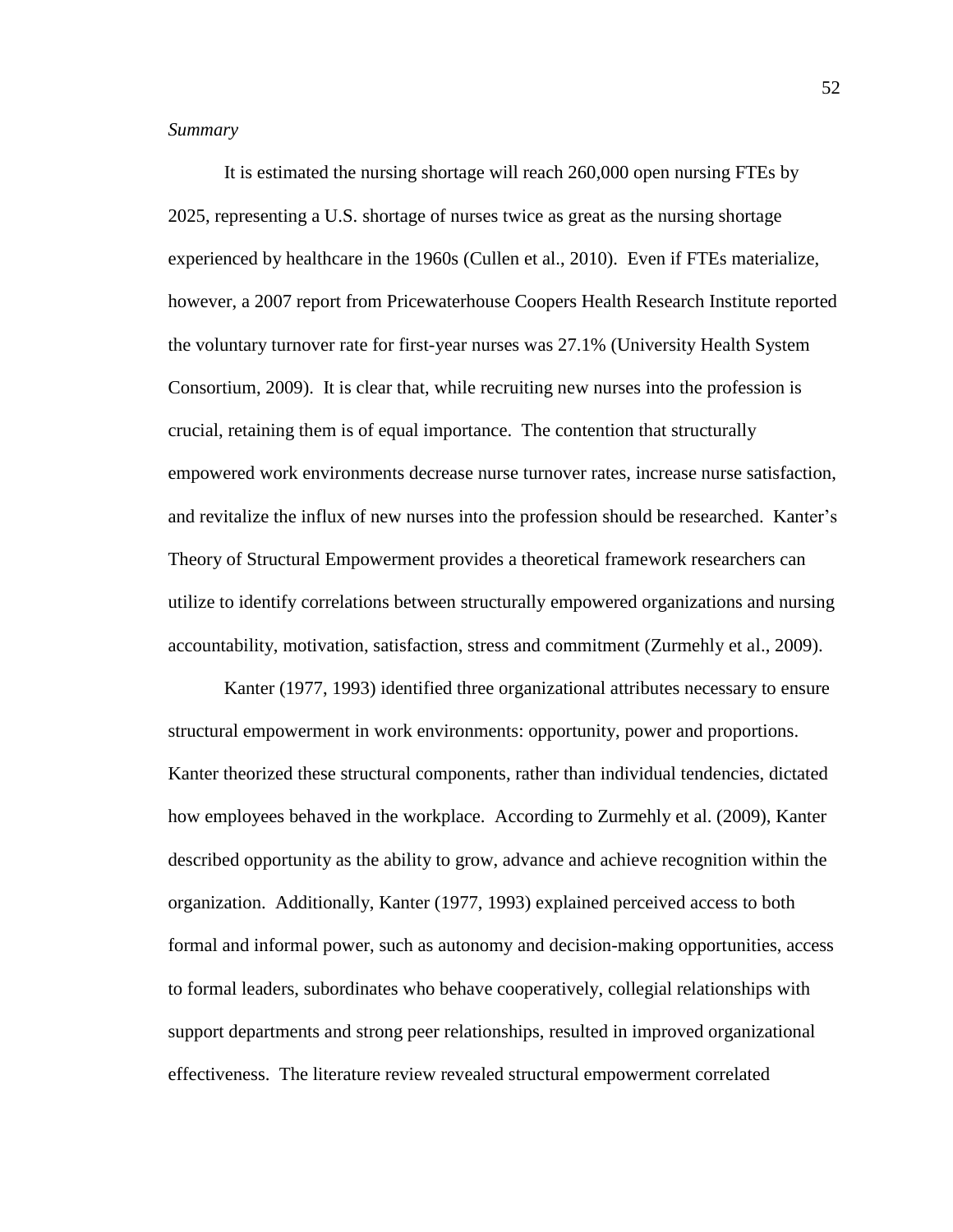positively to the quality of care delivered, the emotional and physical health of nurses, job satisfaction and organizational commitment. The literature review also indicated Kanter's Theory of Structural Empowerment was a good framework for nursing leaders to use when developing an empowering workplace environment.

The literature review was divided into three sections. The first section included studies exploring the relationships between nursing empowerment and experienced nursing populations, newly graduated nurse populations and bullying behaviors in the work place. The second section included studies exploring the relationships between nursing empowerment and job satisfaction among multigenerational as well as global nursing populations. The third section included studies exploring the relationships between nursing empowerment and the retention and organizational commitment of nursing populations.

#### <span id="page-56-0"></span>*Nursing Empowerment in the Work Environment*

Using a predictive, non-experimental survey design, Cho et al. (2006) studied the correlations between newly graduated nurses' perceptions of workplace empowerment and job burnout. The researchers reported when new nurses felt empowered in the work place, they exhibited higher levels of organizational commitment. The study also reported nurses' perceptions of workplace empowerment correlated to their perceptions of unit workloads, levels of decision-making and autonomy on the unit, unit recognition processes, social interactions and fairness on the unit, as well as shared unit and personal values. Because the study sample was so small, Cho et al. (2006) were unable to make strong causal statements regarding study findings. The researchers recommended future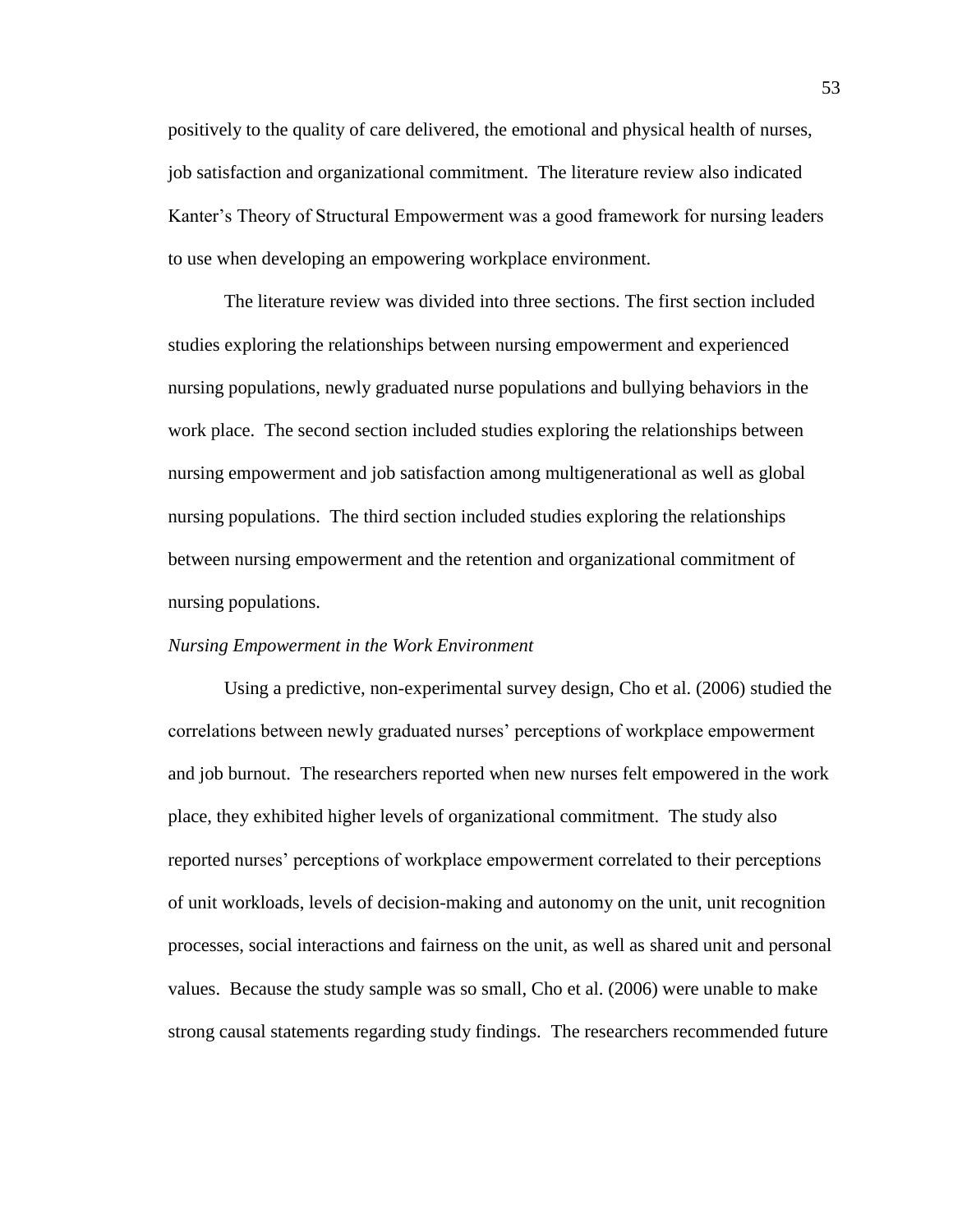studies using larger sample sizes across a more diverse population of nursing specialties and locations.

Spence Laschinger et al. (2009) used data collected from two cross-sectional studies conducted in 2005 to test a model derived from Kanter's Theory of Structural Empowerment and Schaugeli's and Bakker's Theory of Work Engagement and study the effects of empowerment on clinical outcomes. The researchers also studied the ways in which empowerment affected the clinical outcomes of experienced nurses versus newly graduated nurses. Study findings indicated both experienced and newly graduated nurses valued empowered work environments. The study findings also indicated a strong correlation between perceptions of empowerment and levels of work engagement. This correlation was important, as research indicated highly engaged nurses were more satisfied in their roles and satisfied nurses provided higher quality care. The researchers recommended future studies collect data for experienced and newly graduated nurses simultaneously. A stronger test of model variations between experienced and newly graduated nurses would enable future researchers to make cause and effect statements with confidence.

Spence Laschinger et al. (2010) utilized a cross-sectional study design to examine the relationship between perceptions of structural empowerment and experiences with work place bullying and burnout among new graduate nurses in Canadian hospitals. Study findings indicated empowerment correlated negatively to exhaustion and negative acts. Study findings also indicated that, in addition to job satisfaction and nursing retention, bullying behaviors had an impact on the physical and emotional health of nurses. The researchers reported nursing leaders could decrease nursing exhaustion and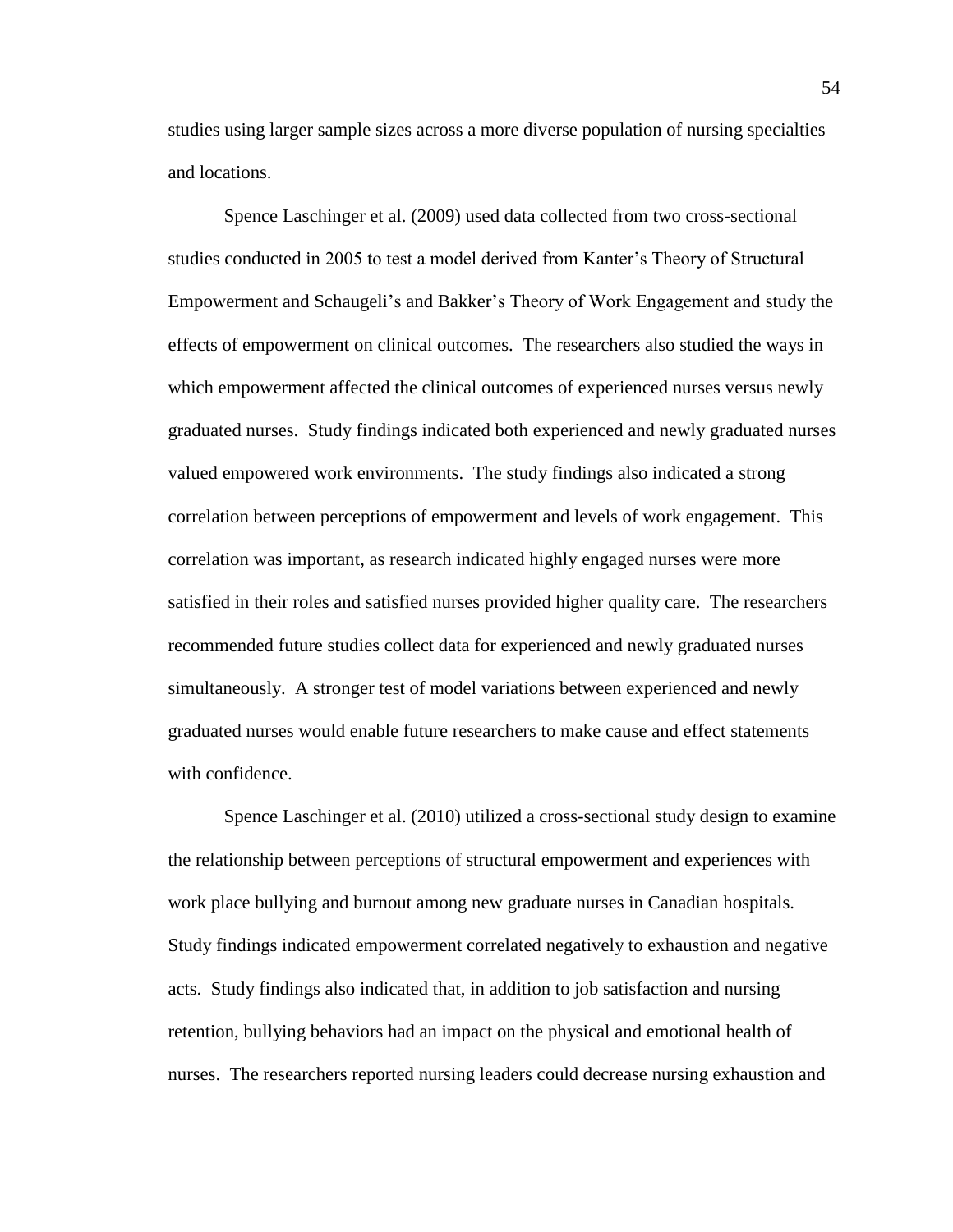bullying behaviors and improve job satisfaction, nursing retention and the physical and emotional health of nurses by providing structurally empowered work environments. The researchers recommended a future longitudinal study to confirm study results, as well as including a consideration of individual personal and/or situational factors into future studies.

#### <span id="page-58-0"></span>*Nursing Satisfaction in the Work Environment*

Spence Laschinger et al. (2001) used a predictive, non-experimental study design to test an expanded model of Kanter's Theory of Structural Empowerment and determine relationships between empowering work environments, nursing satisfaction and job strain. Study findings indicated strong positive correlations between structural empowerment, psychological empowerment and job satisfaction. Study findings also indicated a negative correlation between psychological empowerment and job strain. The researchers suggested these findings indicated empowered nurses do not necessarily experience burnout in complex and demanding work environments. The researchers also recommended future studies, more representative of the nursing population, to confirm the study's findings.

Utilizing data collected for an Ontario Nurse Survey in 2003, Wilson et al. (2008) studied the impact of various work place components on job satisfaction across multiple generations of nurses. Study findings indicated younger generations of nurses had higher expectations regarding pay, benefits, opportunities, recognition, control and responsibility than older generations of nurses did. Study findings supported the contention that work environments supportive of structural empowerment provide nurses with access to opportunity, information, support, resources and guidance; provide nurses with satisfying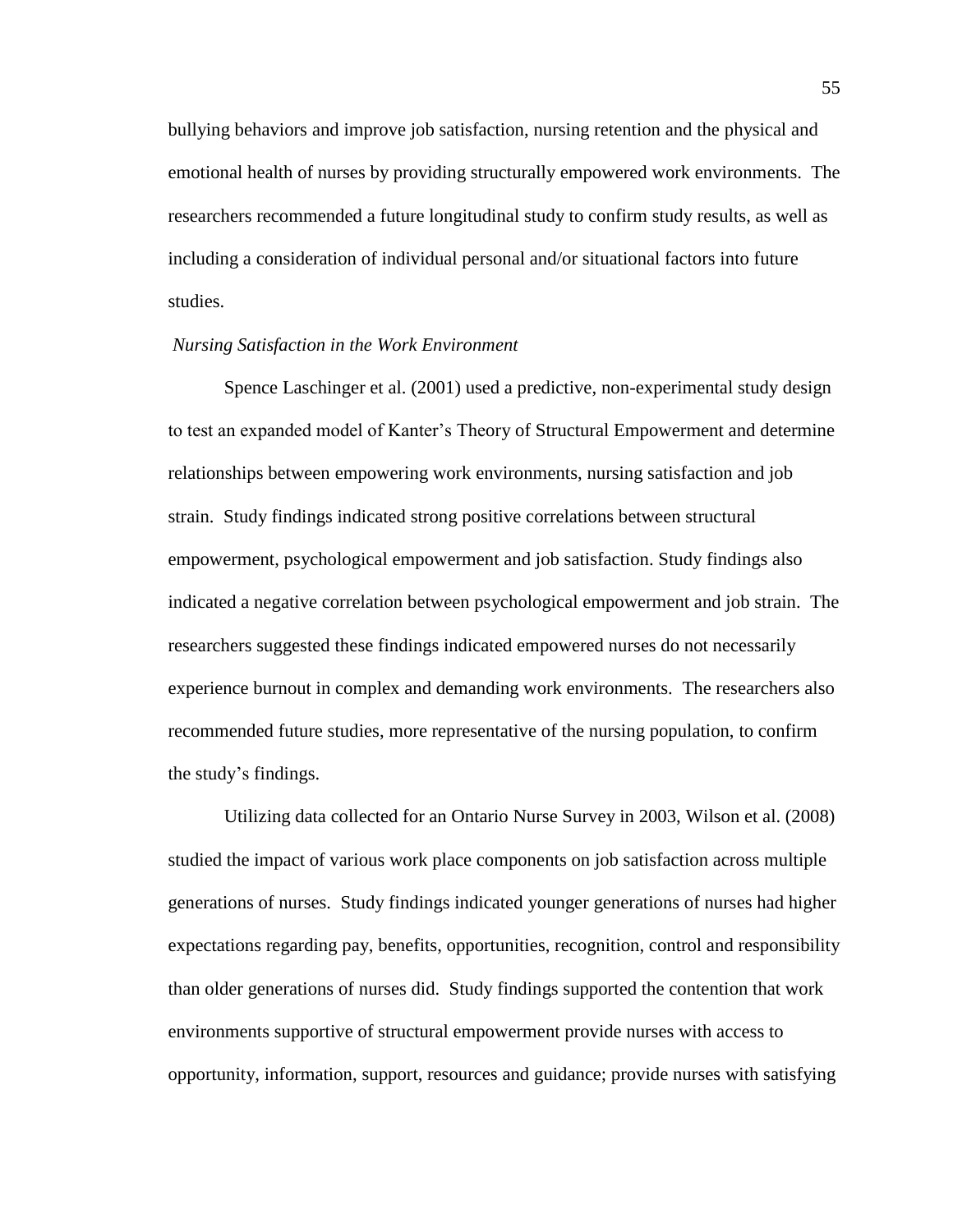work experiences and improve organizational retention rates. Because this study measured the job satisfaction of nurses from one hospital at one single point in time, the researchers recommended future studies include a more diverse target population of nurses and examine job satisfaction over time.

Ning et al. (2009) utilized a correlational, cross-sectional study design to test Kanter's Theory of Structural Empowerment as it related to the relationships between participant demographics, structural empowerment and job satisfaction. Specifically, the researchers wanted to study the relationships as they related to Chinese nurses, as the correlations had not been widely examined in previous studies. Study findings supported Kanter's theory that work environments shape organizational behaviors and perceptions. Study findings also indicated empowerment correlated positively to younger nurses and a love of nursing. Similarly, job satisfaction correlated positively to higher levels of education and a love of nursing. The researchers stressed the importance of conducting future longitudinal studies in China across a more diverse geographical area and utilizing data collection tools developed specifically for the Chinese nursing population.

Similar to Ning et al. (2009), Cai & Zhou (2009) examined the relationships between empowerment and Chinese nurses. Specifically, the researchers studied the relationships between Chinese nurses' perceptions of empowerment, job satisfaction and turnover intention. Study findings indicated perceptions of formal power significantly influenced turnover intentions. When nurses perceived they had access to job flexibility, discretion, visibility, and recognition within the work environment, they were less likely to leave the organization. Study findings also indicated positive correlations between nurses' perceptions of structural empowerment and job satisfaction. The researchers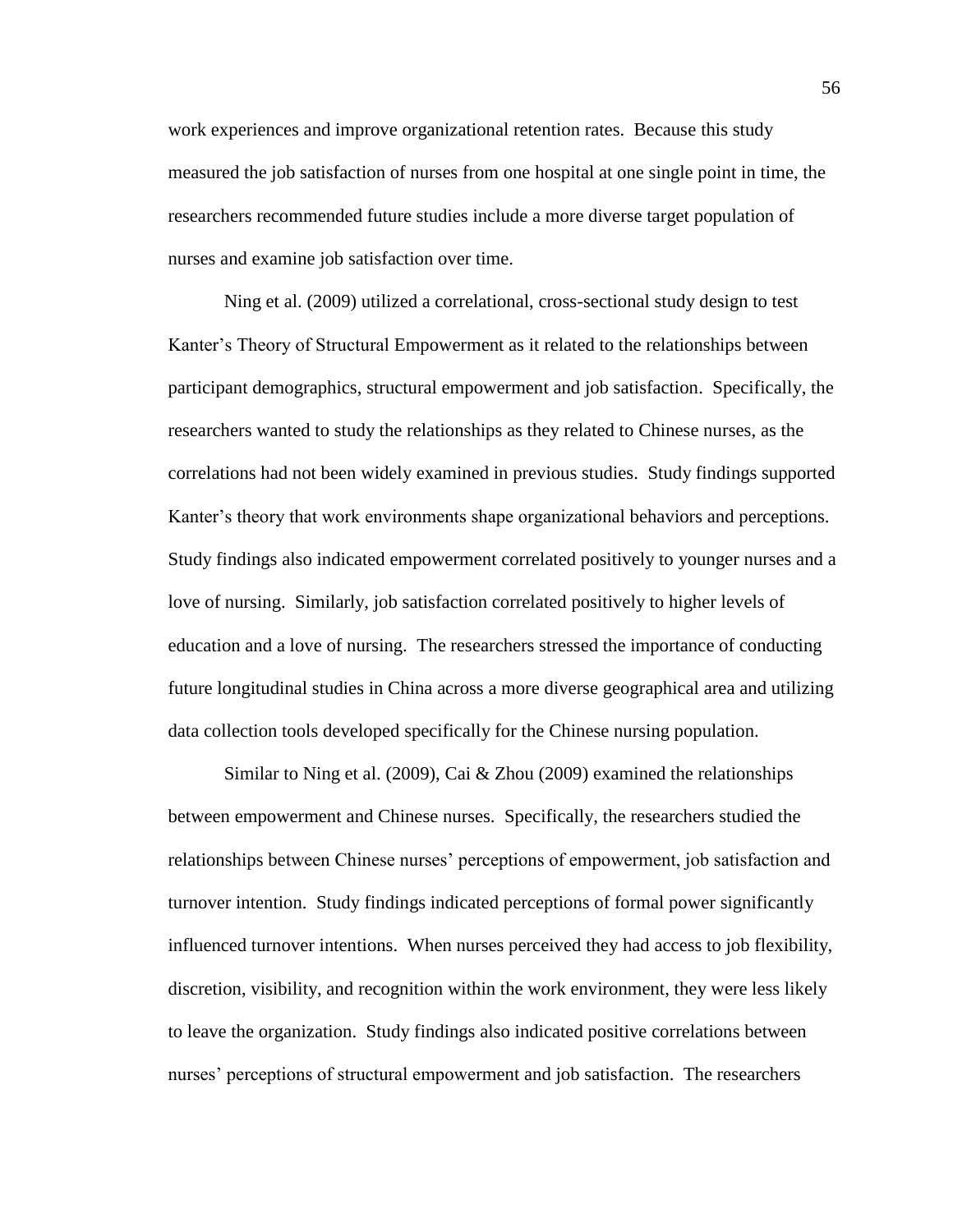recommended future studies culturally sensitive to China's work environment and representative of a more diverse Chinese nursing population.

#### <span id="page-60-0"></span>*Nursing Empowerment and Retention*

Using a cross-sectional study design, Nedd et al. (2006) examined the correlations between nurses' perceptions of access to Kanter's components of structural empowerment and organizational retention. Study findings supported Kanter's Theory of Structural Empowerment. Study findings also confirmed Kanter's contention that structural empowerment plays a greater role in retention than does individual personality traits. The researchers reported the study was the first step in establishing a relationship between Kanter's Theory of Structural Empowerment and organizational retention.

Beecroft et al. (2008) used a prospective survey design to examine individual characteristics, work environment variables and organizational factors affecting turnover of newly graduate nurses. The study also examined turnover rates of newly graduated nurses versus overall nursing turnover rates. Study findings were consistent with findings from previous studies reporting structural empowerment correlated negatively to job burnout and job burnout correlated negatively to organizational commitment. The researchers suggested the link between the search for additional social support and turnover intent required further examination.

Zurmehly et al. (2009) utilized a descriptive correlational study design to examine the effect of empowerment on nursing retention within individual organizations and within the profession of nursing overall. Study results indicated participants who perceived higher levels of empowerment in the work place were less likely to leave their current position. The study also indicated participants who perceived higher levels of

57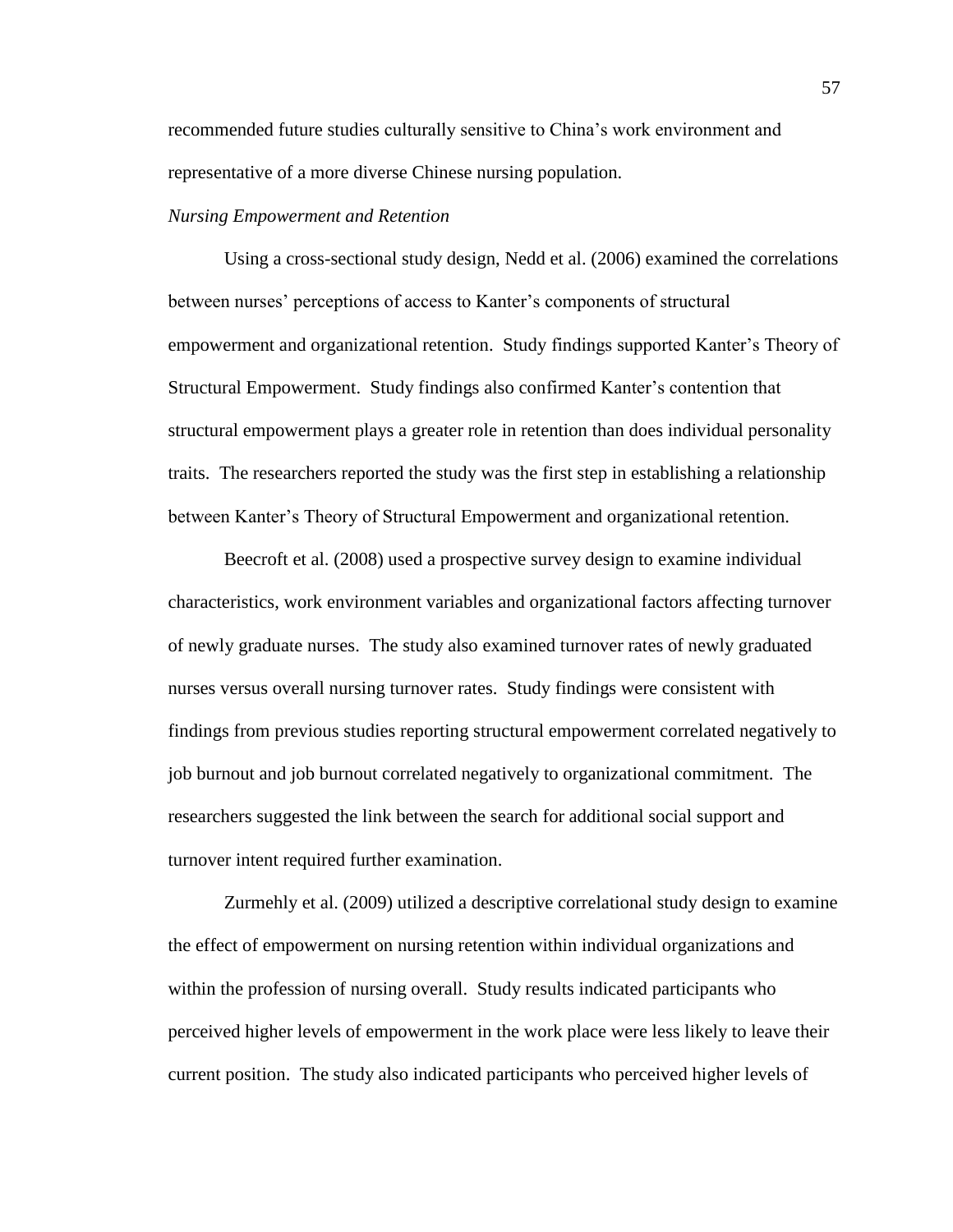empowerment reported low intent to leave the nursing profession. The researchers suggested nursing leaders focus on long-term solutions for nursing shortages through the development of empowered work environments.

Smith et al. (2010) utilized a predictive non-experimental study design to explore the impact of structural and psychological empowerment on the organizational commitment of newly graduated nurses. Study findings supported Kanter's Theory of Structural Empowerment, as findings indicated empowering work environments would improve retention and recruitment of newly graduated nurses. The study also supported the study hypothesis that structural empowerment, psychological empowerment and workplace incivility influenced the organizational commitment of newly graduated nurses. The researchers suggested team building exercises and conflict management classes were important to maintaining professional and respectful work environments.

Rheaume et al. (2011) used a repeated cross-sectional study design to examine newly graduated nurses' intentions to leave. Study findings supported previous research findings linking empowerment to turnover intent. Study findings also indicated transitional programs improved retention in some instances. The researchers recommended further research to determine which transitional programs actually improved retention using a stronger study design. The researchers also suggested work environments enabling nurses to provide care as taught in school should be the top priority of nursing leaders.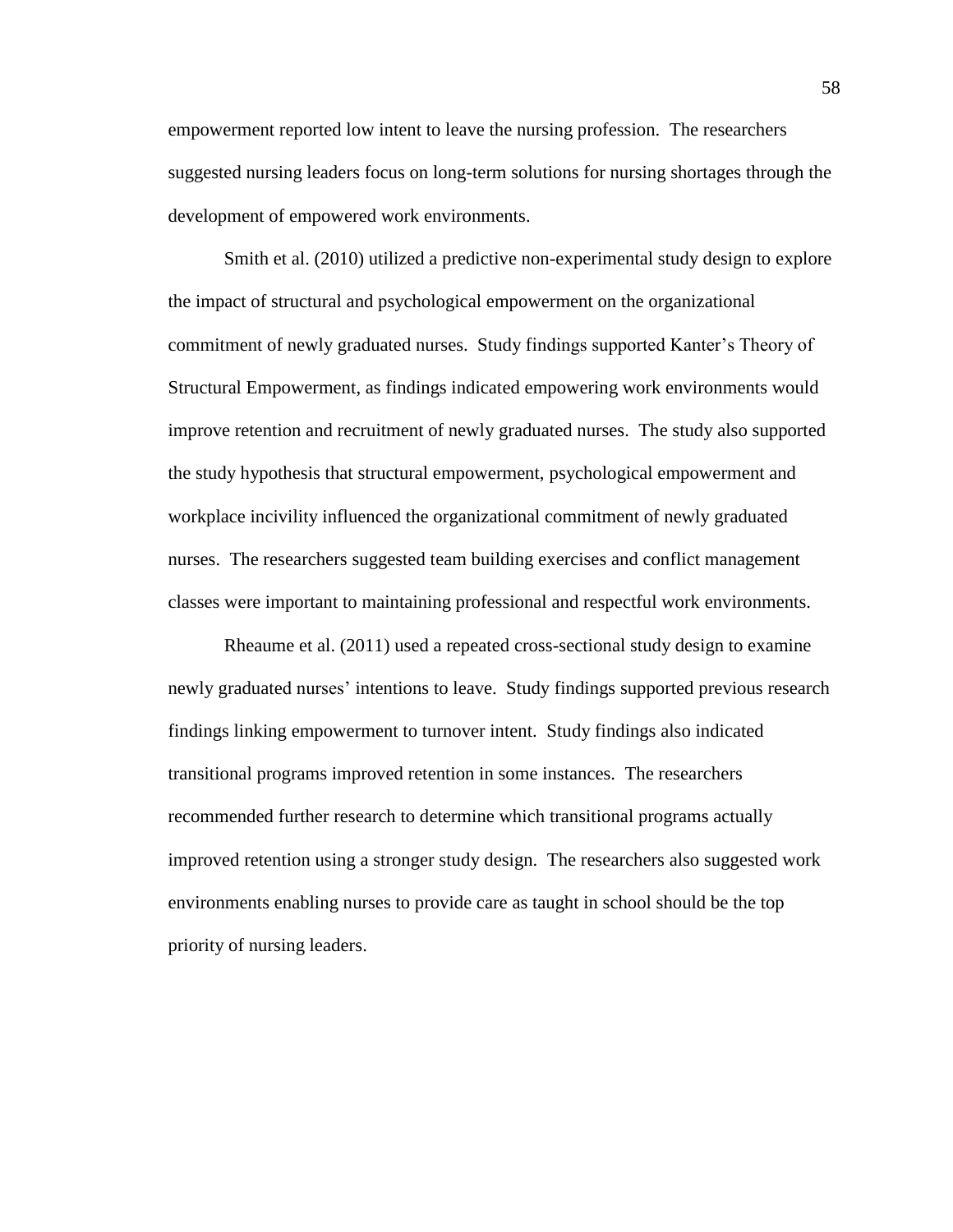# Chapter III

# *Methodology*

# <span id="page-62-1"></span><span id="page-62-0"></span>*Introduction*

It is estimated the nursing shortage will reach 260,000 open nursing FTEs by 2025, representing a U.S. shortage of nurses twice as great as the nursing shortage experienced by healthcare in the 1960s (Cullen et al., 2010). Even if nurses materialize to fill the FTEs between now and 2025, however, a 2007 report from Pricewaterhouse Coopers Health Research Institute reported the voluntary turnover rate for first-year nurses was 27.1% (University Health System Consortium, 2009). It is clear that, while recruiting new nurses into the profession is crucial, retaining them is of equal importance. The contention that structurally empowered work environments decrease nurse turnover rates, increase nurse satisfaction, and revitalize the influx of new nurses into the profession should be researched (Zurmehly et al., 2009). This study is a modified replica of the study conducted by Zurmehly et al. to examine the relationship between structural empowerment and newly graduated nurses' intentions to leave an organization or the profession of nursing overall. This chapter presents the research questions, population, sample, setting, methodology and procedures utilized for this study.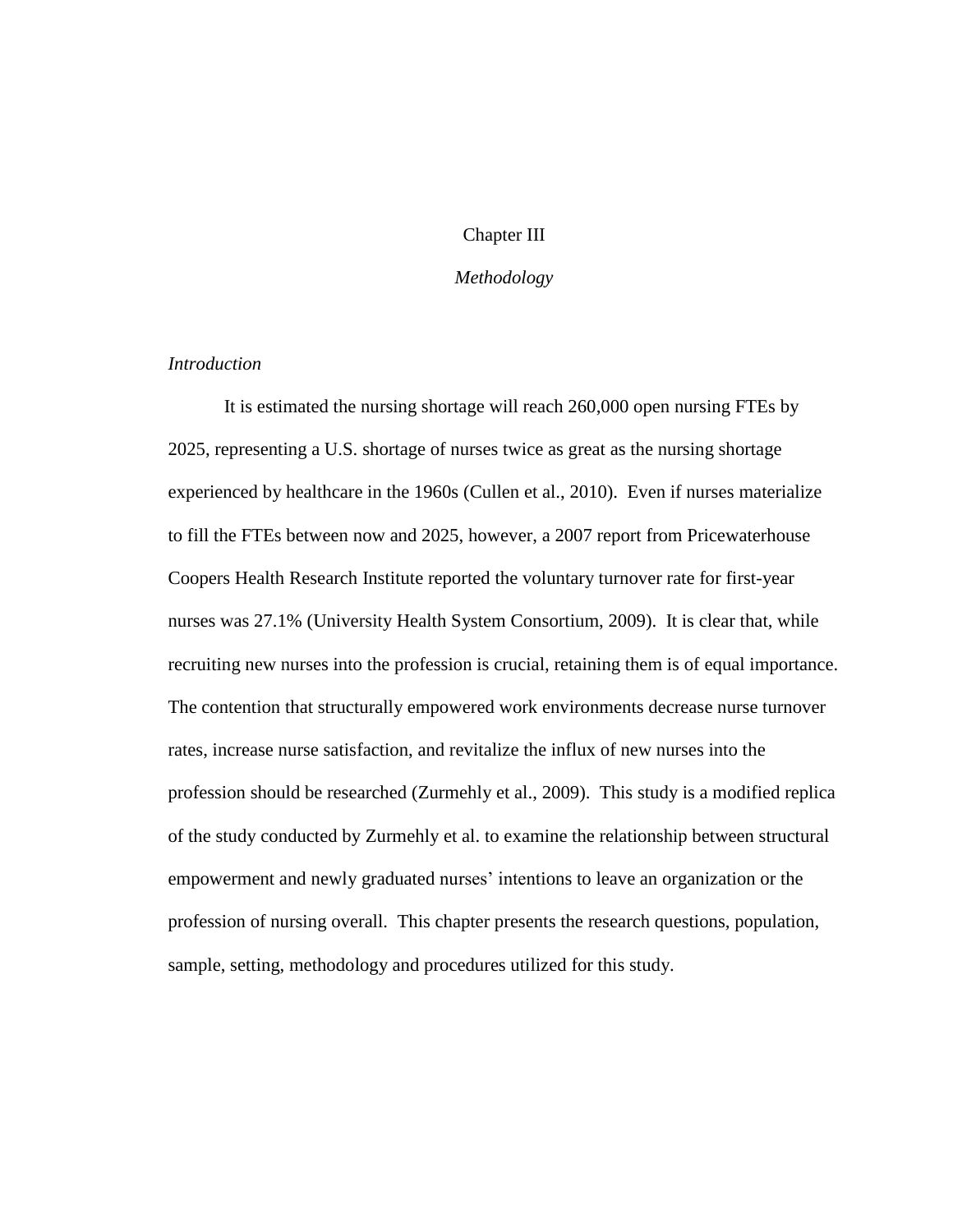# <span id="page-63-0"></span>*Research Questions*

- 1. Does perceived structural empowerment improve organizational retention of newly graduated registered nurses?
- 2. Does perceived structural empowerment improve retention of newly graduated registered nurses in the nursing profession?

#### <span id="page-63-1"></span>*Population, Sample, and Setting*

The population for this study will include newly graduated registered nurses working on acute care medical-surgical units in the state of Indiana, as provided by the Indiana State Board of Nursing. For the purpose of this study, 'newly graduated' indicates less than two years of experience.

# <span id="page-63-2"></span>*Protection of Human Subjects*

The researcher will obtain approval from the Ball State University Institutional Review Board prior to the initiation of the study. The researcher will also obtain informed consent from all study participants. Study participants will remain anonymous, identified only by randomly assigned numeric designations.

# <span id="page-63-3"></span>*Procedures*

After receiving approval from Ball State University's Institutional Review Board, the researcher will mail introductory letters inviting eligible nurses to complete an online survey. A follow up letter will remind potential participants about the online survey three weeks from the time of the original mailing.

# <span id="page-63-4"></span>*Design*

This study will utilize a descriptive correlational survey design.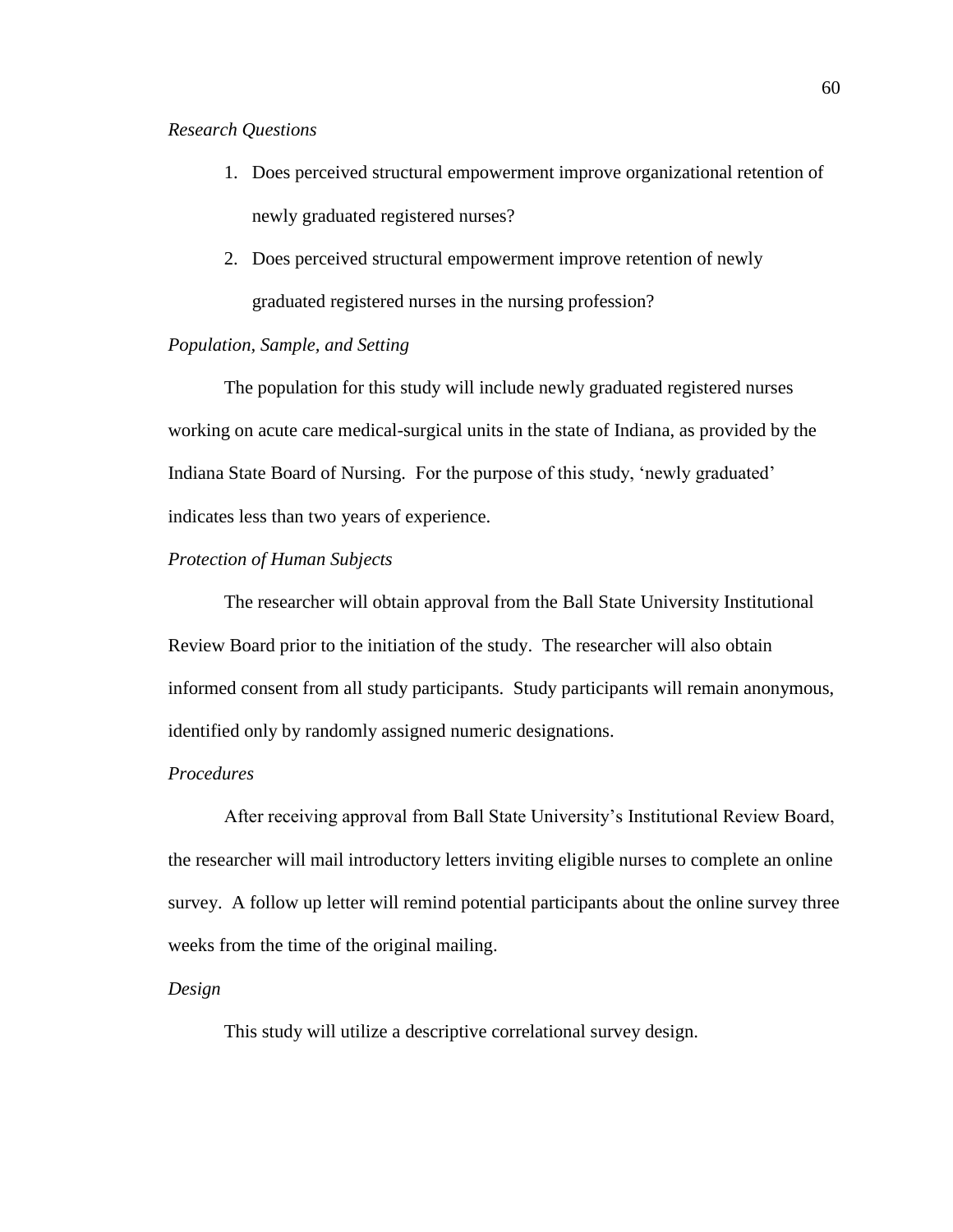#### <span id="page-64-0"></span>*Instrumentation*

The researcher will create a tool to collect participants' demographic data for the study, including age, gender, level of education, years of experience, length of time on unit, type of unit, shift, and status. The Conditions of Work Effectiveness Questionnaire II (CWEQ-II) will measure participants' perceptions of access to opportunity, information, support, resources and formal and informal power in the workplace. The CWEQ-II is reliable with a Cronbach alpha reliability coefficient of 0.81. Four items from the RN Vermont survey will measure intent to leave current position, as well reasons for leaving current position, if applicable. A single question will measure participants' perceptions of job satisfaction. Questions taken from a study utilized by McCarthy and colleagues at University College Cork will also measure intent to leave. The overall survey is reliable with a Cronbach alpha reliability coefficient ranging from 0.65-0.89 (Zurmehly et al., 2009).

# <span id="page-64-1"></span>*Intended Method for Data Analysis*

The researcher will use descriptive statistics to analyze the CWEQ-II total empowerment score and subscale scores, as well as the job satisfaction scores. Analysis results will include the mean, the standard deviation, and the Cronbach alpha reliability coefficient. The researcher will utilize Pearson's correlation coefficient to examine the relationships between participant perceptions of empowerment and intent to leave current place of employment or the nursing profession. Relationships between participants' intent to leave the nursing profession and participants' demographics and other organizational and individual variables will be measured using regression analysis.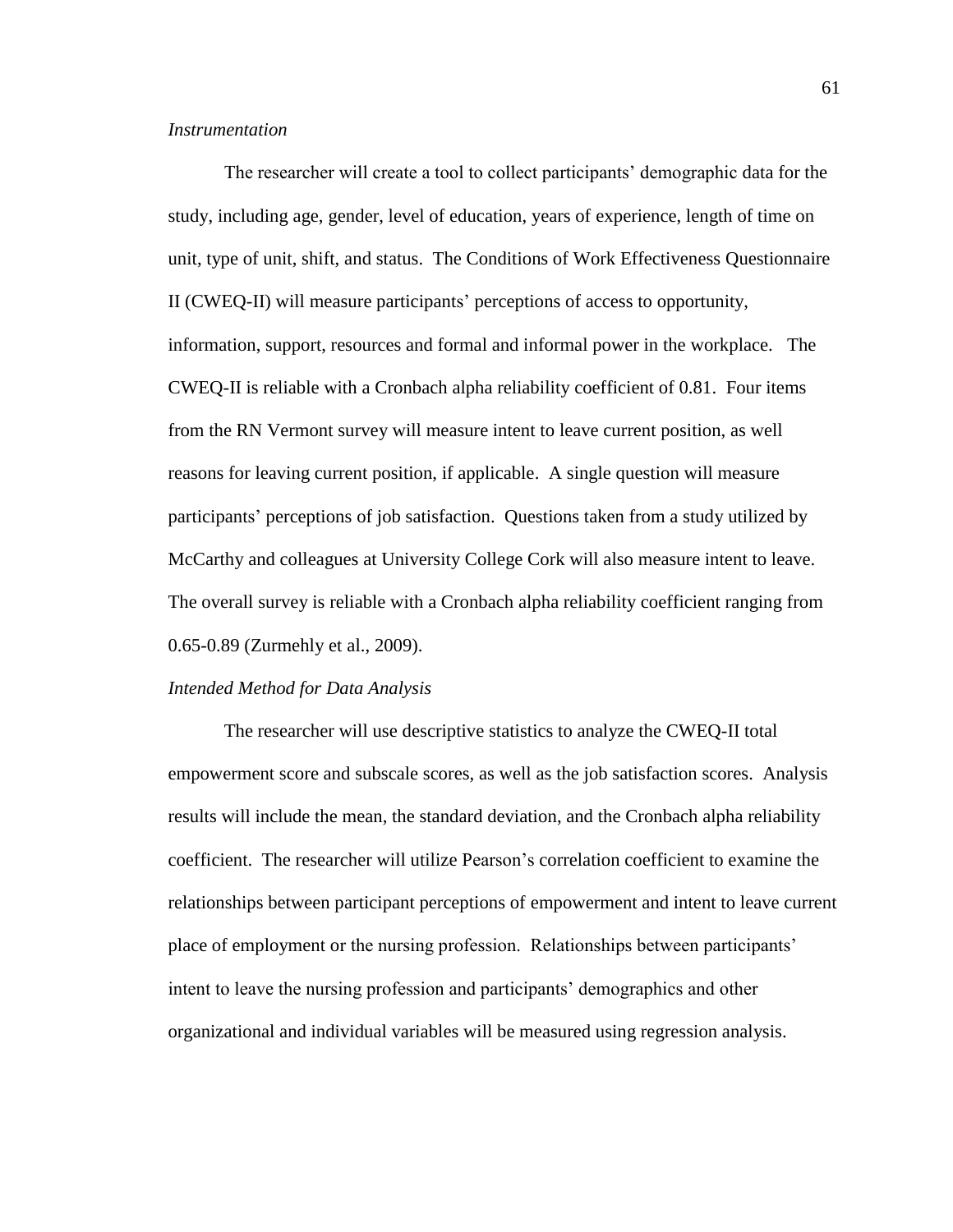# <span id="page-65-0"></span>*Summary*

This chapter presents the research questions, population, sample, setting, methodology and procedures utilized for this study. This study is a modified replica of the Zurmehly et al. (2009) study. The study's focus is an examination of the relationships between workplace empowerment and nurses' decisions to remain with an organization or the nursing profession, with a focus on nurses with less than two years of experience. Study participants include newly graduated registered nurses working on acute care medical-surgical units in the state of Indiana, selected from a list provided by the Indiana State Board of Nursing. The study utilizes a descriptive correlational study design. Data analysis methods include descriptive statistics, Pearson's correlation coefficient and regression analysis. The results of this study will provide nursing leaders with a framework to aid in the creation of work environments that support nursing retention, especially among newly graduated registered nurses.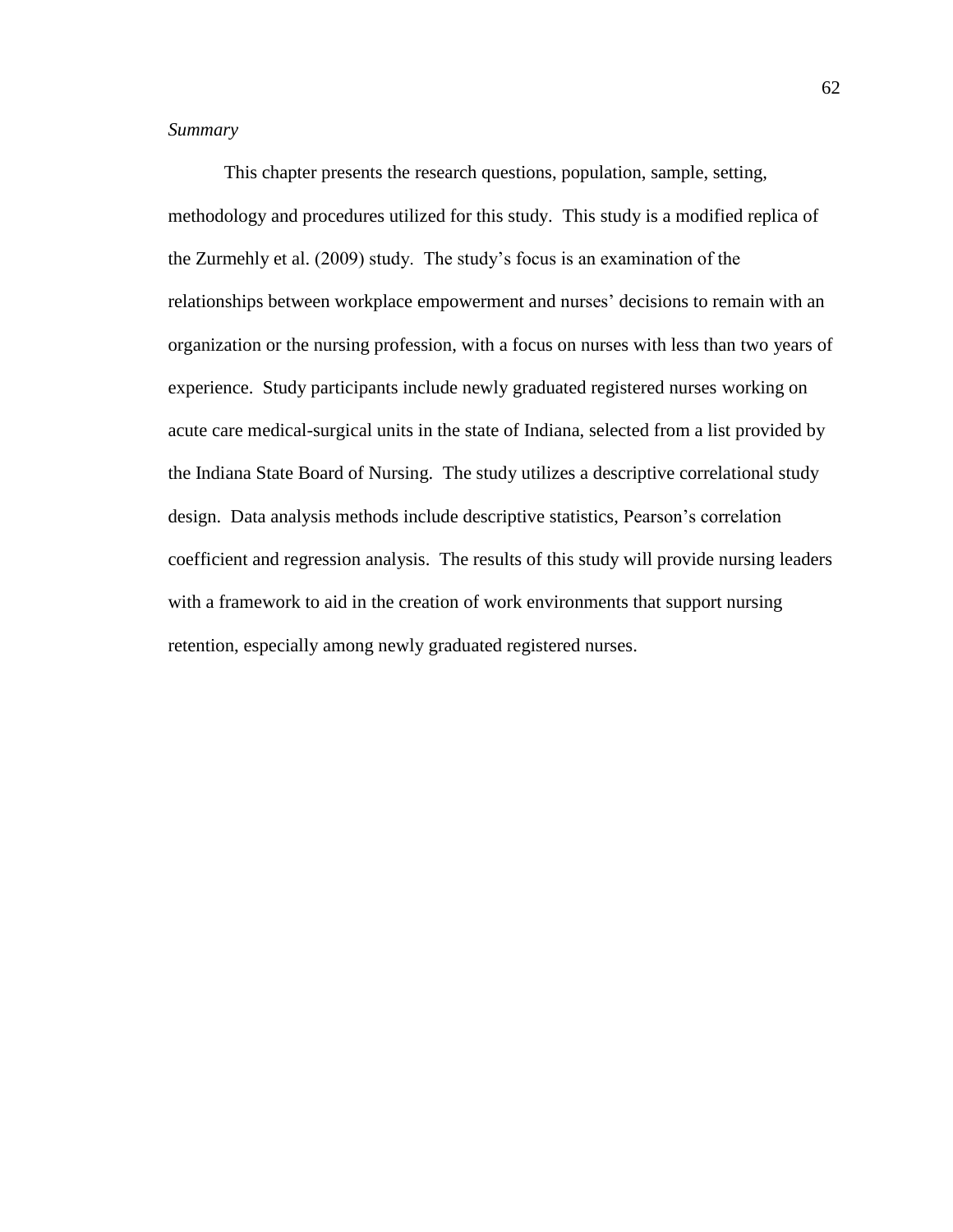#### References

- Americans for Nursing Shortage Relief. (2010). *Testimony of the Americans for nursing shortage relief (ANSR) alliance regarding fiscal year 2011 appropriatsion for title VIII-nursing workforce development programs*. Retrieved from ANSR-Americans For Nursing Shortage Relief: http://www.rehabnurse.org/pdf/hpansrfy2011house.pdf
- Beecroft, P. C., Dorey, F., & Wenten, M. (2008, April). Turnover intention in new graduate nurses: a multivariate analysis. *Journal of Advanced Nursing, 62*(1), 41- 52.
- Bradbury-Jones, C., Sambrook, S., & Irvine, F. (2008). Power and empowerment in nursing: a fourth theoretical approach. *Journal of Advanced Nursing, 62*(2), 258- 266.
- Cai, C., & Zhou, Z. (2009). Structural empowerment, job satisfaction, and turnover intention of Chinese clinical nurses. *Nursing Health and Sciences, 11*(4), 397-403.
- Cho, J., Spence Laschinger, H. K., & Wong, C. (2006). Workplace empowerment, work engagement and organizational commitment of new graduate nurses. *Nursing Leadership, 19*(3), 43-60.
- Cullen, E., Ranji, U., & Salganicoff, A. (2010). *Addressing the nursing shortage*. Retrieved from kaiseredu.org: http://www.kaiseredu.org/Issue-Modules/Addressing-the-Nursing-Shortage/Background-Brief.aspx
- Fox, R. L., & Abrahamson, K. (2009, October-December). A critical examination of the U.S. nursing shortage: contributing factors, public policy implications. *Nursing Forum*, 235-244.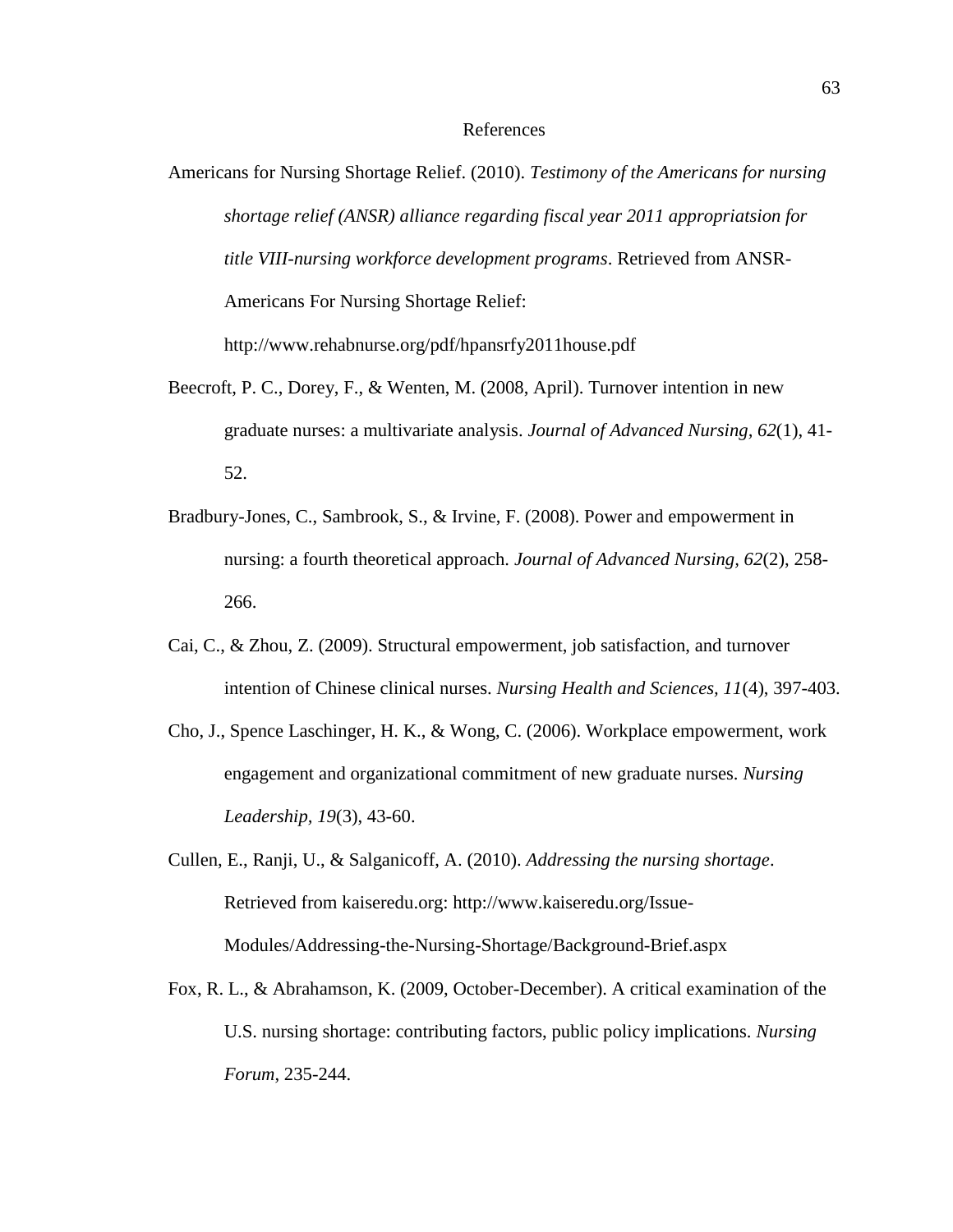- Gary, D. L. (2002, July-September). The why and wherefore of empowerment: The key to job satisfaction and professional advancement. *Nursing Forum, 37*(3), 33-36.
- George, J. (2008). *Nursing Theories: The base for professional nursing practice.* Upper Saddle River: Pearson.
- Healthcare Association of New York State. (2010). *Nurses needed short-term relief, ongoing shortage: Results from the 2010 nursing workforce survey.*
- Kanter, R. (1977, 1993). *Men and women of the corporation.* New York, NY: Basic Books.
- Kuokkanen, L., & Leino-Kilpi, H. (2001). The qualities of an empowered nurse and the factors involved. *Journal of Nursing Management, 9*(5), 273-280.
- Nedd, N. (2006). Perceptions of empowerment and intent to stay. *Nursing Economics, 24*(1), 13-18.
- Ning, S., Zhong, H., Libo, W., & Qiujie, L. (2009). The impact of nurse empowerment on job satisfaction. *Journal of Advanced Nursing, 65*(12), 2642-2648.

NSI Nursing Solutions, Inc. (2011). *2011 National Healthcare & RN Retention Report.*

Rheaume, A., Clement, L., & LeBel, N. (2011). Understanding intention to leave amongst new graduate Canadian nurses: a repeated cross-sectional survey. *International Journal of Nursing Studies, 48*(4), 490-500.

Robert Wood Johnson Foundation. (2008). *Charting nursing's future.*

Smith, L. M., Andrusyszyn, M. A., & Spence Laschinger, H. K. (2010). Effects of workplace incivility and empowerment of newly graduated nurses' organizational commitment. *Journal of Nursing Management, 18*(8), 1004-1015.